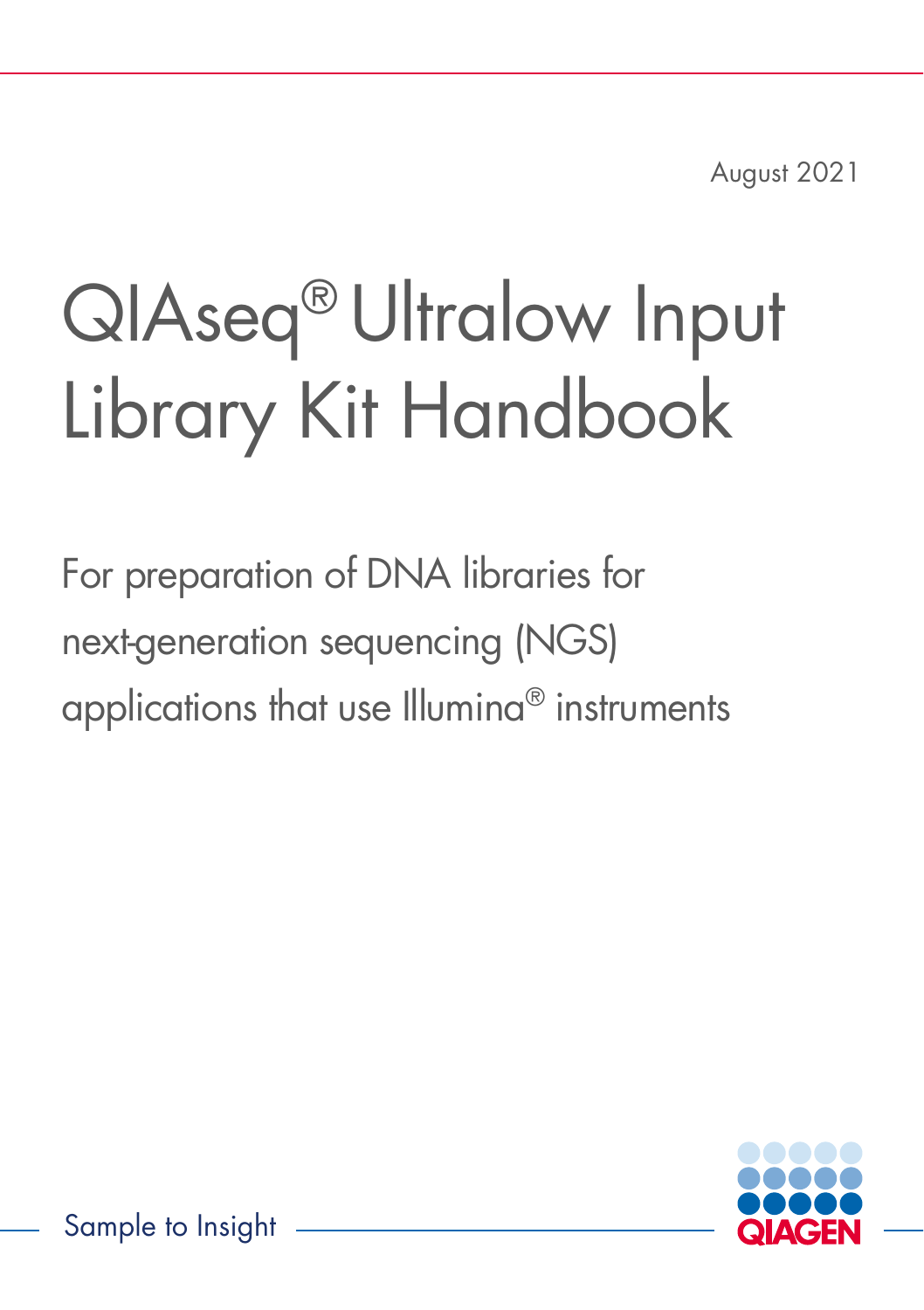### Contents

| Appendix A: Adapter Indices for the GeneRead Adapter I Set A 12-Plex 26 |  |
|-------------------------------------------------------------------------|--|
| Appendix B: Adapter Indices for the GeneRead Adapter I Set B 12-Plex27  |  |
|                                                                         |  |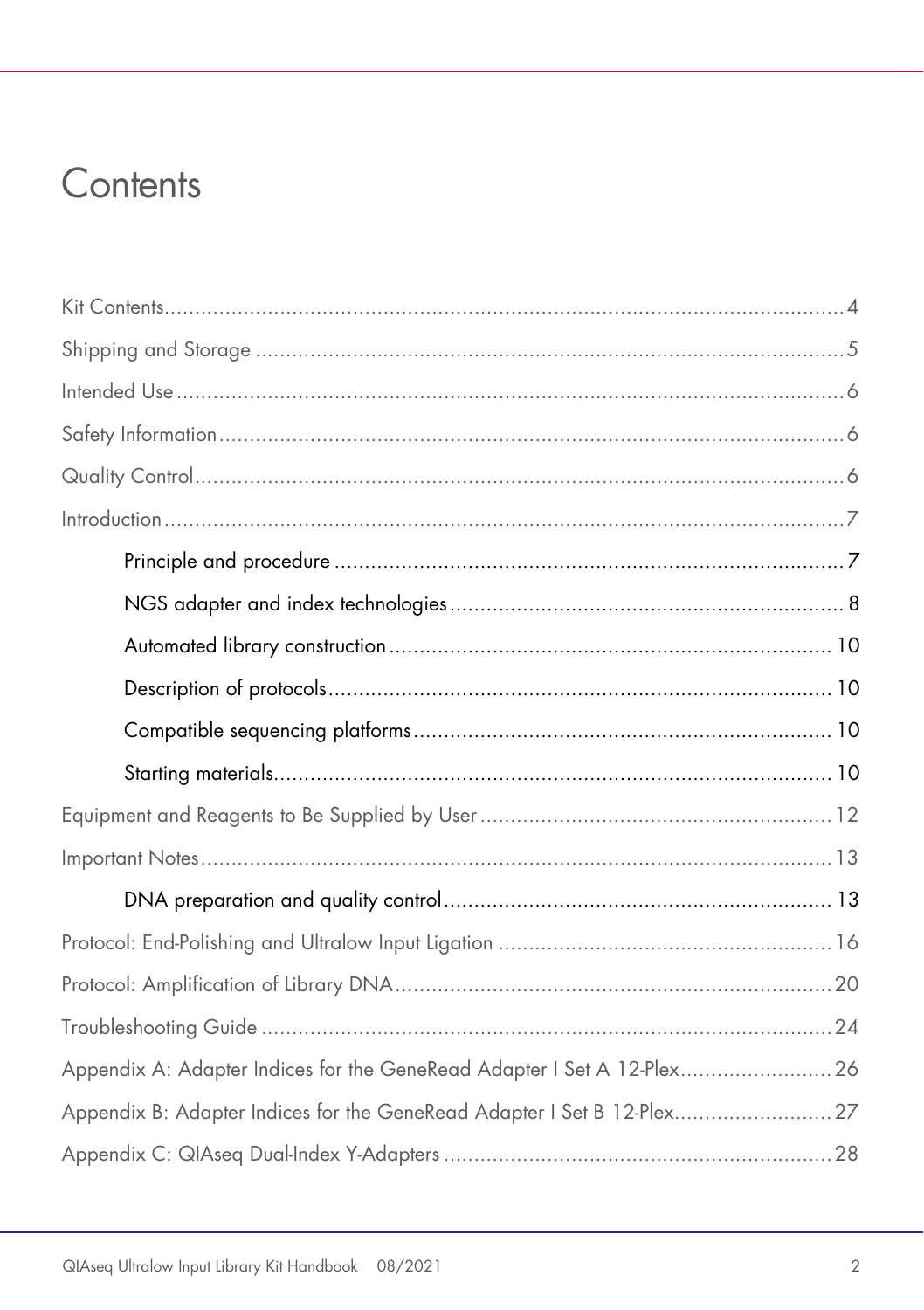| Appendix D: Adapter Plate Preparation for Ultralow Input Ligation 53    |  |
|-------------------------------------------------------------------------|--|
| Appendix E: GeneRead Adapter Preparation for Ultralow Input Ligation 56 |  |
|                                                                         |  |
|                                                                         |  |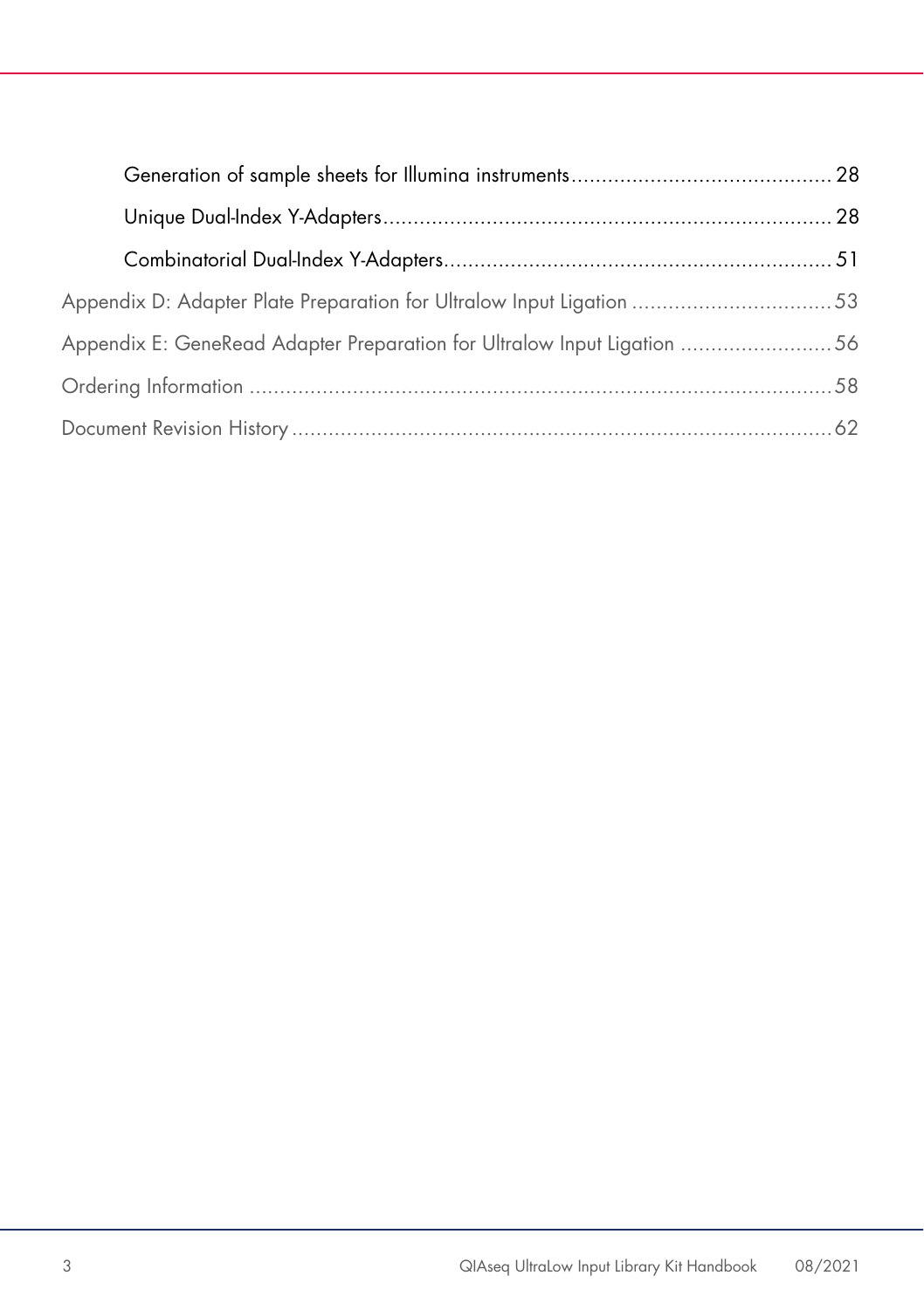### <span id="page-3-0"></span>Kit Contents

| QIAseq Ultralow Input Library Kit (12)<br>Catalog no.<br>No. of reactions | (12)<br>180492<br>12 |
|---------------------------------------------------------------------------|----------------------|
| End-Polishing Enzyme Mix (violet cap)                                     | 1 tube               |
| End-Polishing Buffer, 10x (blue cap)                                      | 1 tube               |
| Ultralow Input Ligase (orange cap)                                        | 1 tube               |
| Ultralow Input Ligation Buffer, 4x (yellow cap)                           | 1 tube               |
| HiFi PCR Master Mix, 2x (green cap)                                       | 1 tube               |
| Primer Mix Illumina Libr. Amp (clear cap)                                 | 1 tube               |
| RNase-free Water (1.9 ml) (clear cap)                                     | 1 tube               |
| Quick-Start Protocol                                                      |                      |

| QIAseq Ultralow Input Lib CDI/UDI Kit<br>Catalog no.<br>No. of reactions | CDI (96)<br>180501<br>96 | <b>UDI-A (96)</b><br>180497<br>96 | <b>UDI-B (96)</b><br>180498<br>96 | <b>UDI-C (96)</b><br>180499<br>96 | <b>UDI-D (96)</b><br>180500<br>96 |
|--------------------------------------------------------------------------|--------------------------|-----------------------------------|-----------------------------------|-----------------------------------|-----------------------------------|
| End-Polishing Enzyme Mix (violet cap)                                    | 1 tube                   | 1 tube                            | 1 tube                            | 1 tube                            | 1 tube                            |
| End-Polishing Buffer, 10x (blue cap)                                     | 1 tube                   | 1 tube                            | 1 tube                            | 1 tube                            | 1 tube                            |
| Ultralow Input Ligase (orange cap)                                       | 1 tube                   | 1 tube                            | 1 tube                            | 1 tube                            | 1 tube                            |
| Ultralow Input Ligation Buffer, 4x<br>(yellow cap)                       | 3 tubes                  | 3 tubes                           | 3 tubes                           | 3 tubes                           | 3 tubes                           |
| HiFi PCR Master Mix, 2x (green cap)                                      | 2 tubes                  | 2 tubes                           | 2 tubes                           | 2 tubes                           | 2 tubes                           |
| Primer Mix Illumina Libr. Amp<br>(clear cap)                             | 1 tube                   | 1 tube                            | 1 tube                            | 1 tube                            | 1 tube                            |
| RNase-free Water (1.9 mL)<br>(clear cap)                                 | 4 tubes                  | $4$ tubes                         | $4$ tubes                         | $4$ tubes                         | 4 tubes                           |
| QIAseq CDI Y-Adapter Plate (96)                                          | 1                        |                                   |                                   |                                   |                                   |
| QIAseq UDI Y-Adapter Plate A, B, C,<br>or D (96)                         |                          |                                   |                                   |                                   | 1                                 |
| QIAseq Y-Adapter Reference Card                                          | $\mathbf{1}$             |                                   | 1                                 | 1                                 | 1                                 |
| Quick-Start Protocol                                                     |                          |                                   |                                   |                                   | 1                                 |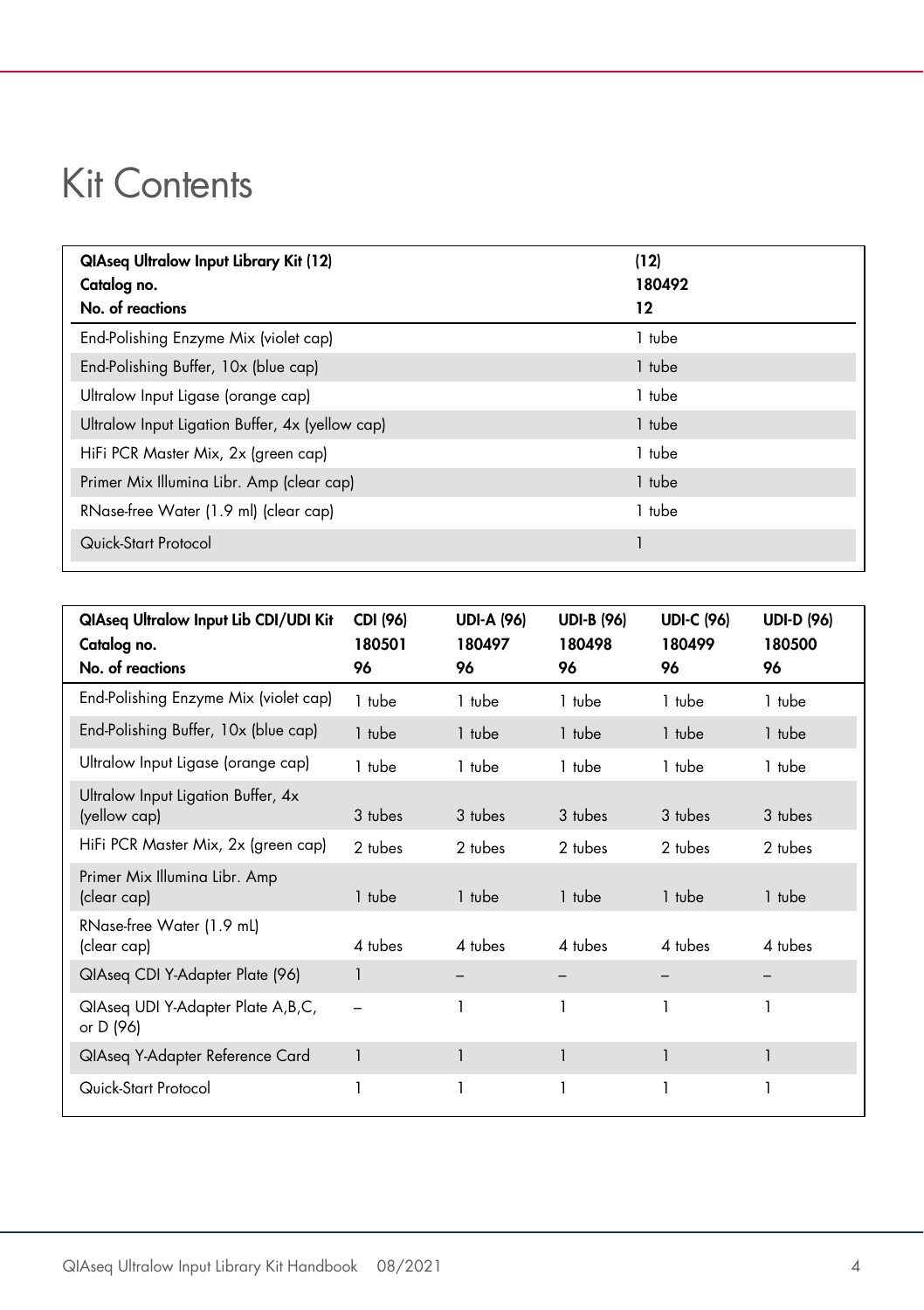| QIAseq CDI/UDI<br>Y-Adapter Kit<br>Catalog no.<br>Number of reactions | <b>CDI (24)</b><br>180301<br>24 | CDI (96)<br>180303<br>96 | <b>UDI (24)</b><br>180310<br>24 | <b>UDI A (96)</b><br>180312<br>96 | <b>UDI B (96)</b><br>180314<br>96 | <b>UDI C (96)</b><br>180316<br>96 | <b>UDI D (96)</b><br>180318<br>96 |
|-----------------------------------------------------------------------|---------------------------------|--------------------------|---------------------------------|-----------------------------------|-----------------------------------|-----------------------------------|-----------------------------------|
| Adapter plate                                                         |                                 |                          |                                 |                                   |                                   |                                   |                                   |
| Reference card                                                        |                                 |                          |                                 |                                   |                                   |                                   |                                   |

The QIAseq Ultralow Input Library Kits (96) contain a QIAseq Y-Adapter plate with either combinatorial dual-index adapters (CDI) or unique dual-index adapters (UDI). To multiplex more than 96 libraries in a single sequencing run, combine kits with different UDI Y-adapter plates. For example, combining the QIAseq Ultralow Input Lib UDI-A (or B or C or D) Kit (96) will allow the generation of 384 libraries with different sample indexes for 384-plex sequencing. For more information on QIAseq Y-Adapter Plates, please refer to Appendix C, page [28.](#page-27-0)

For the QIAseq Ultralow Input Library Kit (12), adapters are available in tube format: The GeneRead™ Adapter I Set A/B 12-plex (cat. 180985, 180986) can be ordered separately. The QIAseq Ultralow Input Library Kit (12) is also fully compatible with all plate format QIAseq Y-Adapter Kits (24/96).

# <span id="page-4-0"></span>Shipping and Storage

The QIAseq Ultralow Input Library Kit is shipped on dry ice and should be stored immediately upon receipt at −30 to −15°C in a constant-temperature freezer. QIAseq Ultralow Input Library Kits (96) contain an adapter plate shipped in a separate box. Store the adapter plate at −30 to −15°C upon arrival. When stored correctly, all reagents are stable for at least 6 months after delivery if not otherwise stated on the label.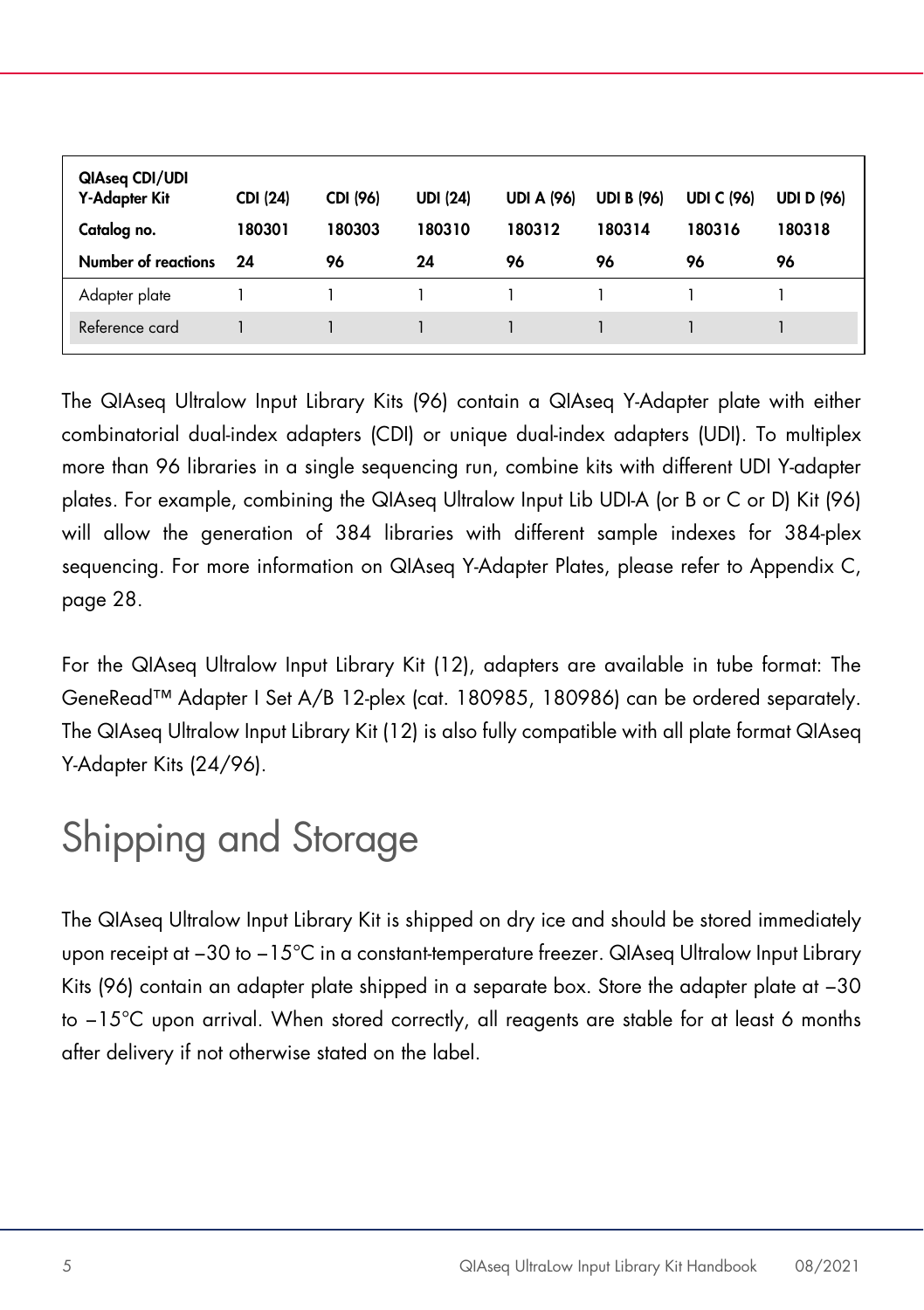### <span id="page-5-0"></span>Intended Use

QIAseq Ultralow Input Library Kits are intended for molecular biology applications. These products are not intended for the diagnosis, prevention, or treatment of a disease.

All due care and attention should be exercised in the handling of the products. We recommend all users of QIAGEN® products to adhere to the NIH guidelines that have been developed for recombinant DNA experiments, or to other applicable guidelines.

### <span id="page-5-1"></span>Safety Information

When working with chemicals, always wear a suitable lab coat, disposable gloves and protective goggles. For more information, please consult the appropriate safety data sheets (SDSs). These are available online in a convenient and compact PDF format at www.qiagen.com/safety where you can find, view and print the SDS for each QIAGEN kit and kit component.

# <span id="page-5-2"></span>Quality Control

In accordance with QIAGEN's ISO-certified Quality Management System, each lot of QIAseq Ultralow Input Library Kit is tested against predetermined specifications to ensure consistent product quality.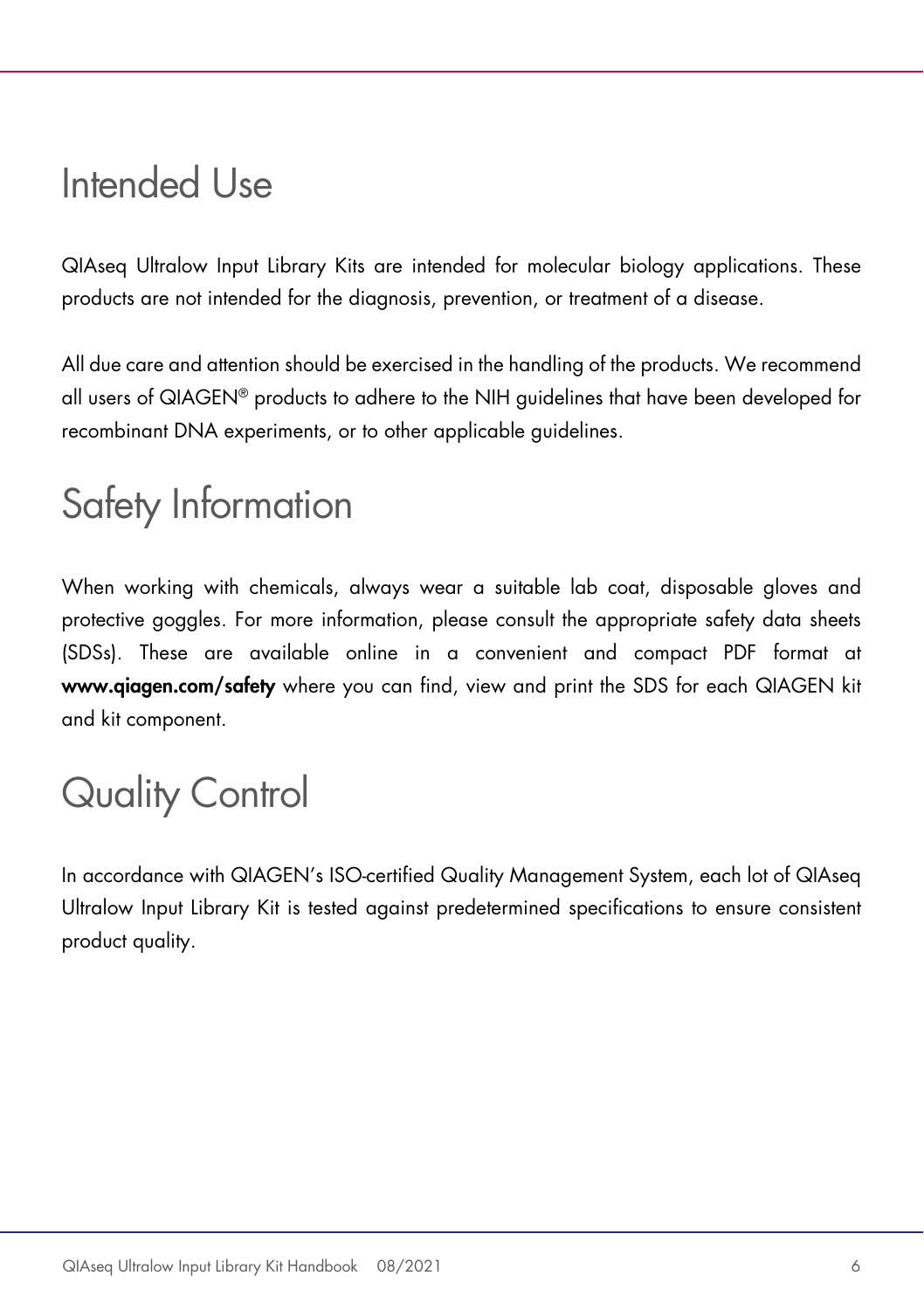### <span id="page-6-0"></span>Introduction

NGS is a driving force for numerous new and exciting applications, including cancer research, stem cell research, metagenomics, population genetics, and medical research. While NGS technology is continuously improving, library preparation remains a process bottleneck for many labs and a limiting factor in the types of samples that can successfully generate NGS data.

QIAseq Ultralow Input Library Kits have been designed to be the definitive solution for generating high-quality libraries from even very challenging NGS samples. Intended for NGS researchers who seek a single library prep kit compatible with a wide range of ultralow-, low-, and standard-input fragmented DNA (including circulating cell-free DNA, fragmented DNA, ancient DNA, and chromatin immunoprecipitation [ChIP] DNA), QIAseq Ultralow Input Library Kits enable new insights by maximizing performance particularly from limited and damaged DNA sample types. The streamlined 2.5-hour protocol for generating libraries from fragmented DNA using QIAseq Ultralow Input Library Kits also enables straightforward automation on different liquid-handling platforms.

### <span id="page-6-1"></span>Principle and procedure

Starting from enzymatically, chemically, mechanically, or naturally fragmented doublestranded DNA, QIAseq Ultralow Input Library Kits use an optimized end-polishing reaction and a new Ultralow Input Ligation formulation along with QIAGEN's proprietary HiFi PCR Master Mix. This combination maximizes the conversion rate of sample DNA into NGS library while efficiently and evenly amplifying even high- and low-GC-content regions of the genome. This protocol enables the highest possible yield sequencing library free of adapter-dimer contamination starting from as little as 10 pg of DNA input. Due to the kit's flexible protocol, the same kit can also be used for higher DNA input amounts of up to 100 ng, including PCRfree library preparation from as little as 10 ng DNA input.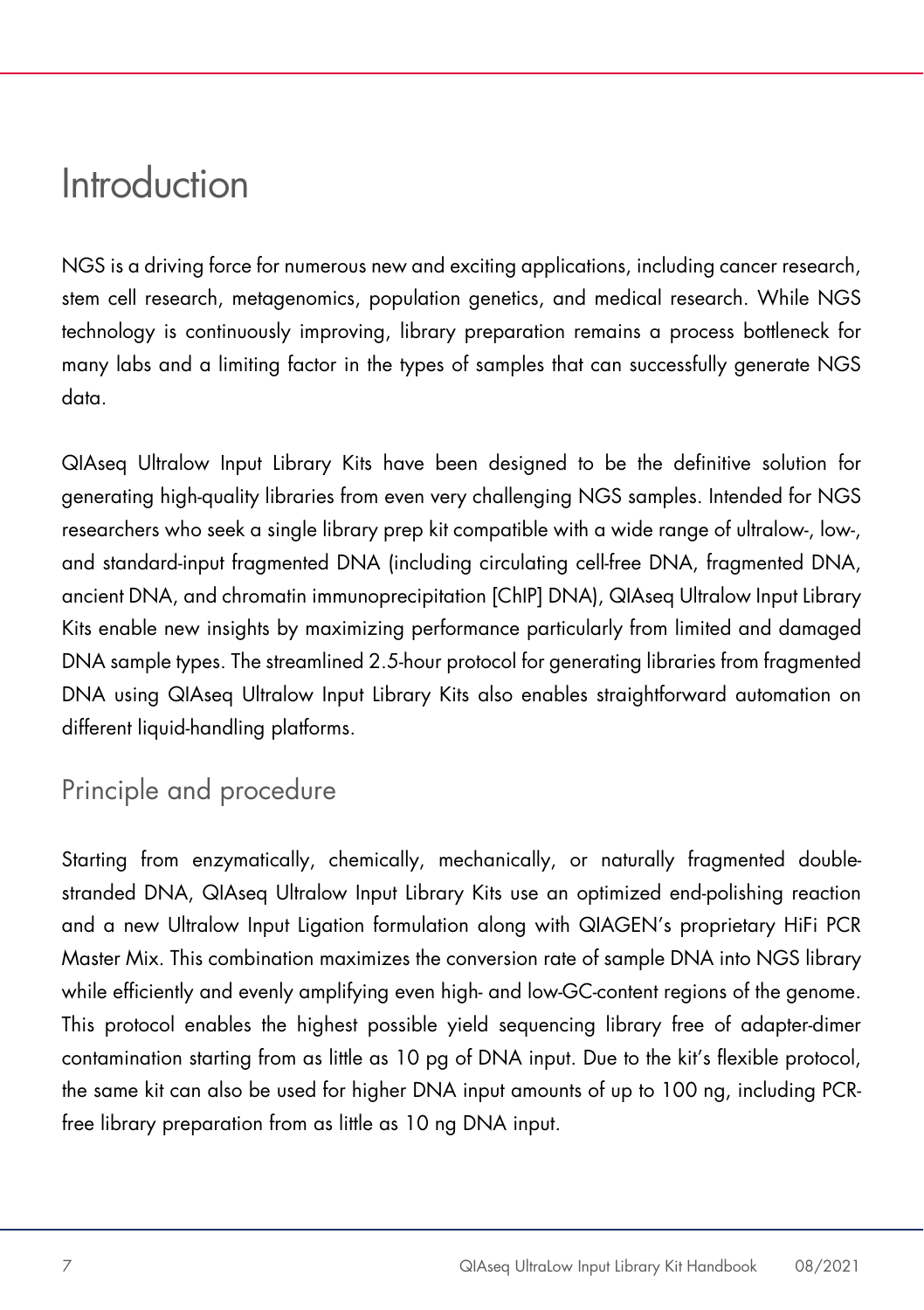#### Important note

Note that the genomic complexity necessary for a given experiment will vary depending on the genome size of the organism and the fraction of that genome included in the target region of interest. For example, 100 pg of DNA represents approximately 30 unique copies of the human haploid genome, but over 5000 copies of a small genome such as *Escherichia coli* (E. coli). A conversion rate of 0.3 from sample to library can be applied to these calculations to roughly estimate the maximum genomic complexity of the expected NGS data. For most wholegenome sequencing experiments from human or other organisms with haploid genome sizes over ~1 gigabase, QIAGEN recommends starting the QIAseq Ultralow Input protocol from at least 100 pg of input DNA.

The QIAseq Ultralow Input Library Kit, with its innovative buffer and enzyme formulations, provides an optimized solution to efficiently construct Illumina libraries from as little as 10 pg input DNA. Following adapter ligation and library amplification steps, reaction cleanup and removal of residual adapter-dimers can be achieved by using Agencourt® AMPure® XP beads, which enable easy automation on various high-throughput automation platforms.



Figure 1. QIAseq Ultralow Input Library Kit Workflow. Starting from enzymatically, chemically, mechanically or naturally fragmented double-stranded DNA, QIAseq Ultralow Input Library Kits use an optimized end-polishing reaction and a new Ultralow Input Ligation formulation along with QIAGEN's proprietary HiFi PCR Master Mix.

### <span id="page-7-0"></span>NGS adapter and index technologies

Sample multiplexing is one of the most important NGS tools for increasing throughput and reducing costs. It works by combining multiple samples to be processed together in a single sequencing run; as a consequence, sequencing reads need to be demultiplexed by reassigning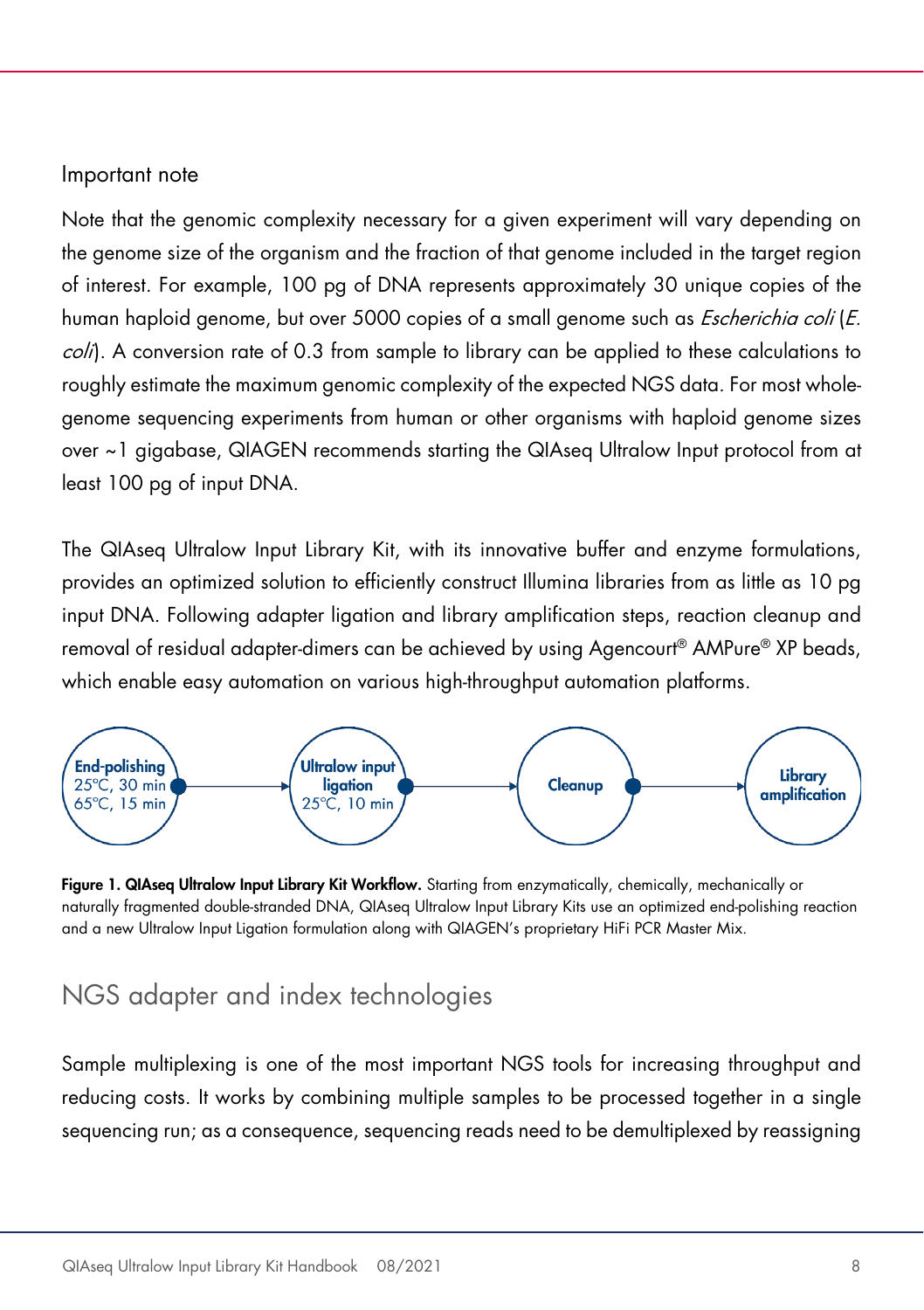each single read to its original source library. This is facilitated by the integration of index sequences into the individual adapter molecules.

QIAseq Ultralow Input Library Kits (96) include a fully compatible indexing solution. We recommend using the QIAseq Dual-Index Y-Adapter Plates delivered with the kit. Each QIAseq Ultralow Input Library Kits (96) includes one of the following:

- QIAseq Combinatorial Dual-Index (CDI) Y-Adapter Plate (96)
- QIAseq Unique Dual-Index (UDI) Y-Adapter Plate A, B, C, or D (96)

Combining QIAseq Ultralow Input Lib UDI-A/B/C/D (96) Kits enables multiplexing of up to 384 samples per sequencing run. For more information on QIAseq Dual-Index Y-Adapters and index sequence motives, see Appendix C, page [28,](#page-27-0) and "Ordering Information", page [58.](#page-57-0)

Adapter kits compatible with the QIAseq Ultralow Input Library Kit (12) have to be purchased separately:

GeneRead Adapter I Set A/B 12-plex (single-index adapters)

GeneRead Single-Index adapter sets A and B are available in 12-plex format and can be combined with the QIAseq 1-Step Amplicon Library Kit (12). For more information on GeneRead Adapters and index sequence motives, see Appendix E, page [56,](#page-55-0) and "Ordering Information", page [58.](#page-57-0)

CDI adapters use twelve i7 and eight i5 barcode motives that can be combined to form up to 96 combinatory dual indices. In contrast, QIAseq UDI Adapters use a fixed combination of 2 unique barcode motives per adapter molecule. Therefore, each single-index motive is only used once on any UDI adapter plate.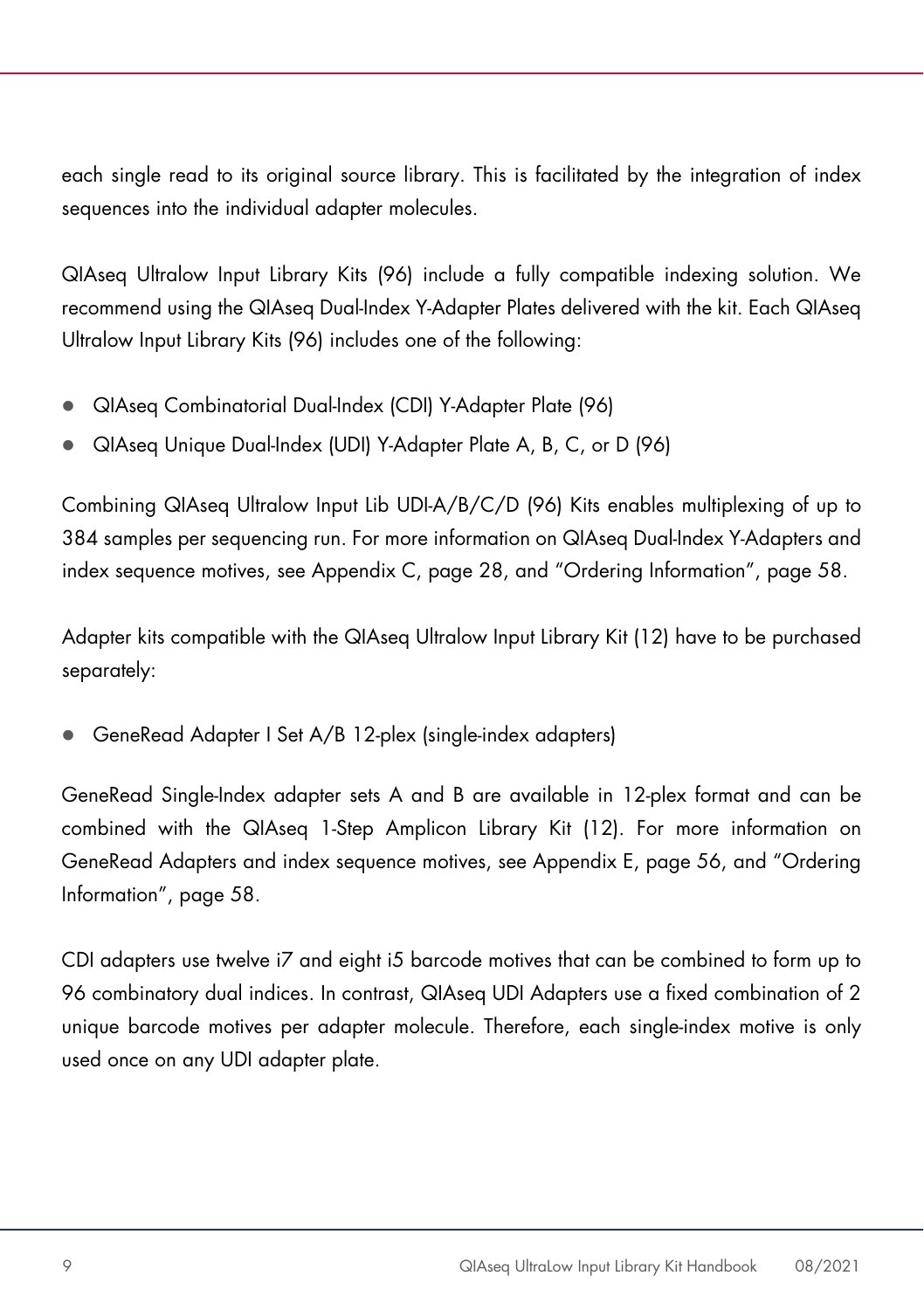Usage of UDI adapters effectively mitigates the risk of read misassignment due to index hopping. This is enabled by filtering misassigned reads during the demultiplexing of individual samples, thus generating highly accurate output data.

### <span id="page-9-0"></span>Automated library construction

Due to the streamlined protocol and magnetic bead-based purification, QIAseq Ultralow Input library preparation protocols can be easily automated on most commonly used liquid handling platforms.

### <span id="page-9-1"></span>Description of protocols

This handbook contains two protocols for generation of DNA libraries that are for use on NGS platforms from Illumina. The first protocol (page 16) describes end-polishing, adapter ligation and cleanup of DNA – to generate libraries that are ready to quantify and use in NGS. The second protocol (page 21) describes an optional, high-fidelity amplification step that can be used to ensure sufficient library for sequencing from as little as 10 pg of starting material.

### <span id="page-9-2"></span>Compatible sequencing platforms

- Illumina NovaSeq®
- Illumina MiniSeq<sup>®</sup>
- Illumina MiSeq®
- Illumina NextSeq<sup>®</sup>
- Illumina HiSeq®

### <span id="page-9-3"></span>Starting materials

- Fragmented genomic DNA
- Fragmented FFPE DNA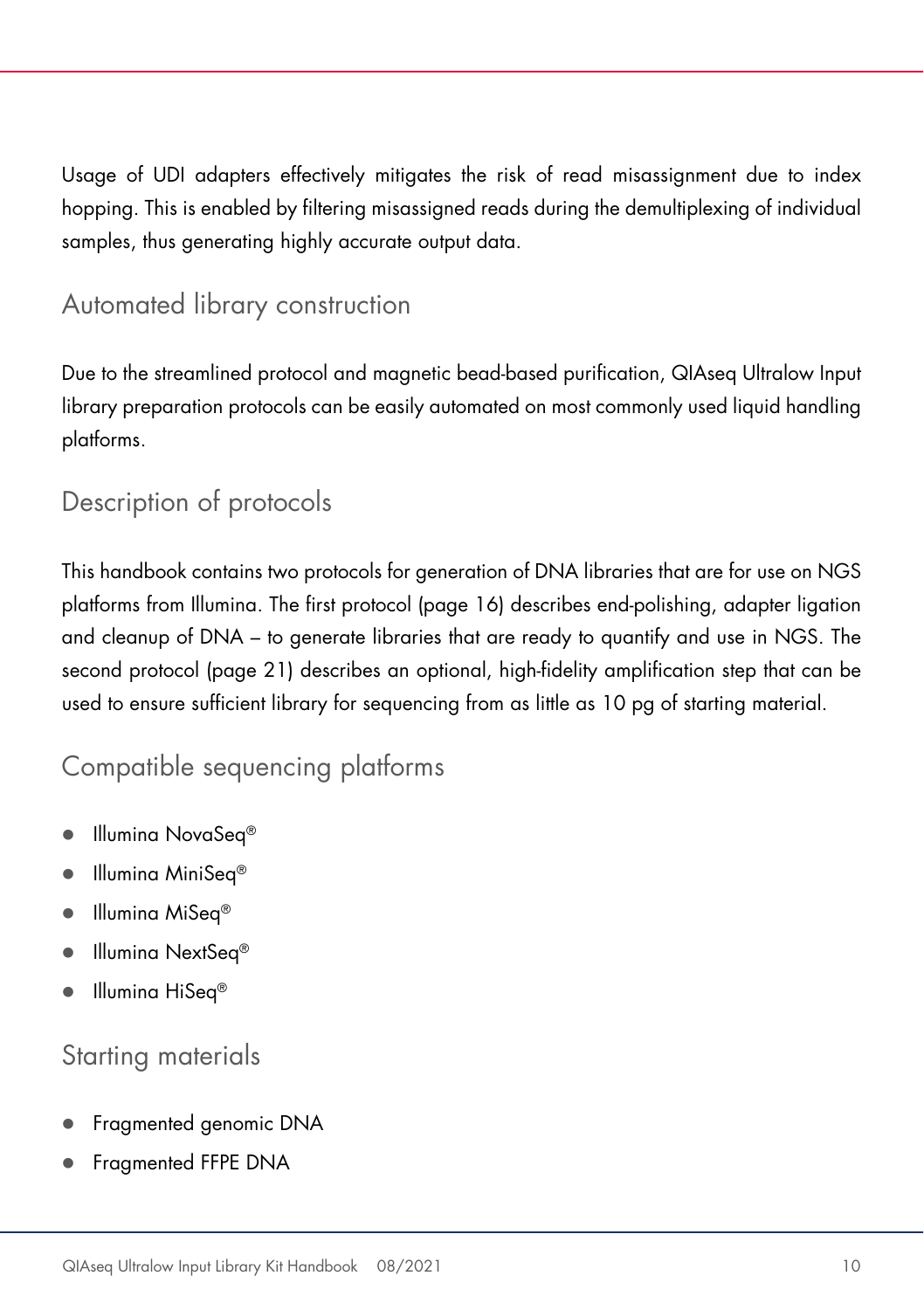- Circulating cell free DNA (cfDNA)
- Ancient DNA (naturally fragmented)
- DNA from ChIP
- **•** Fragmented double-stranded cDNA
- Fragmented REPLI-g®–amplified DNA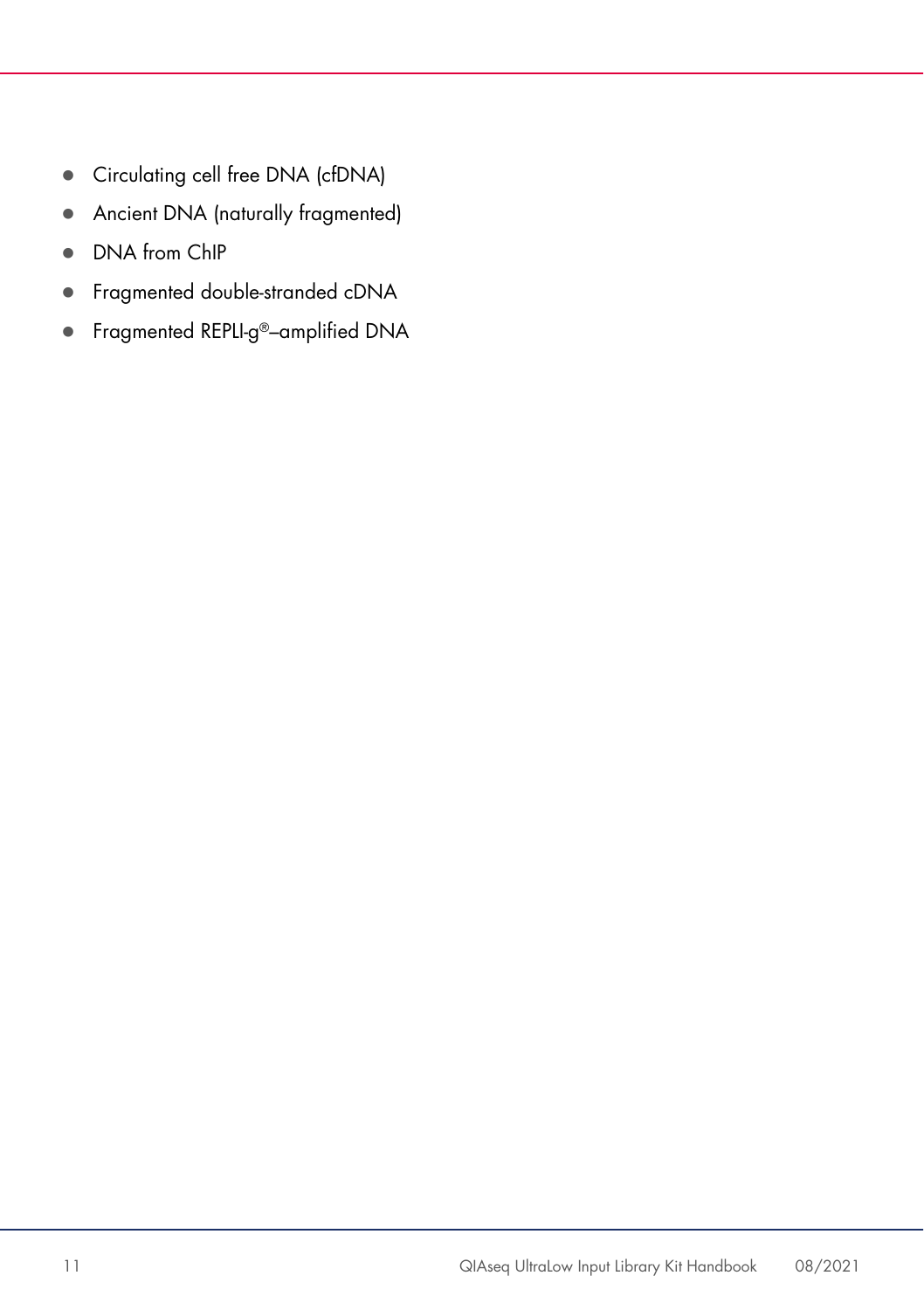## <span id="page-11-0"></span>Equipment and Reagents to Be Supplied by User

When working with chemicals, always wear a suitable lab coat, disposable gloves and protective goggles. For more information, consult the appropriate safety data sheets (SDSs), available from the product supplier.

- Only for 12 reaction kits: GeneRead Adapters (cat. no. 180985 or 180986; can be used with QIAseq Ultralow Input Library Kit [12] for single-indexed libraries)
- Enzymatic, mechanical (e.g., Covaris® instrument) or other method to fragment high molecular weight gDNA samples
- Agencourt® AMPure® XP Beads (Beckman Coulter Inc., cat. no. A63880, A63881) for bead-based library purification
- 100% ethanol (ACS grade)
- Nuclease-free water
- Buffer EB (cat. no. 19086)
- PCR tubes or plates
- Pipette tips and pipettes
- Vortexer
- Microcentrifuge
- Thermocycler
- Magnetic stand (e.g., DynaMag™-2 Magnet or DynaMag™-96 Side Skirted Magnet, Thermo Fisher, cat. no. 12027)
- QIAGEN QIAxcel®, Agilent® Bioanalyzer® or similar method to assess the quality of DNA library
- qPCR instrument and QIAseq Library Quant Assay Kit (cat. no. 333314) or a similar method for qPCR-based library quantitation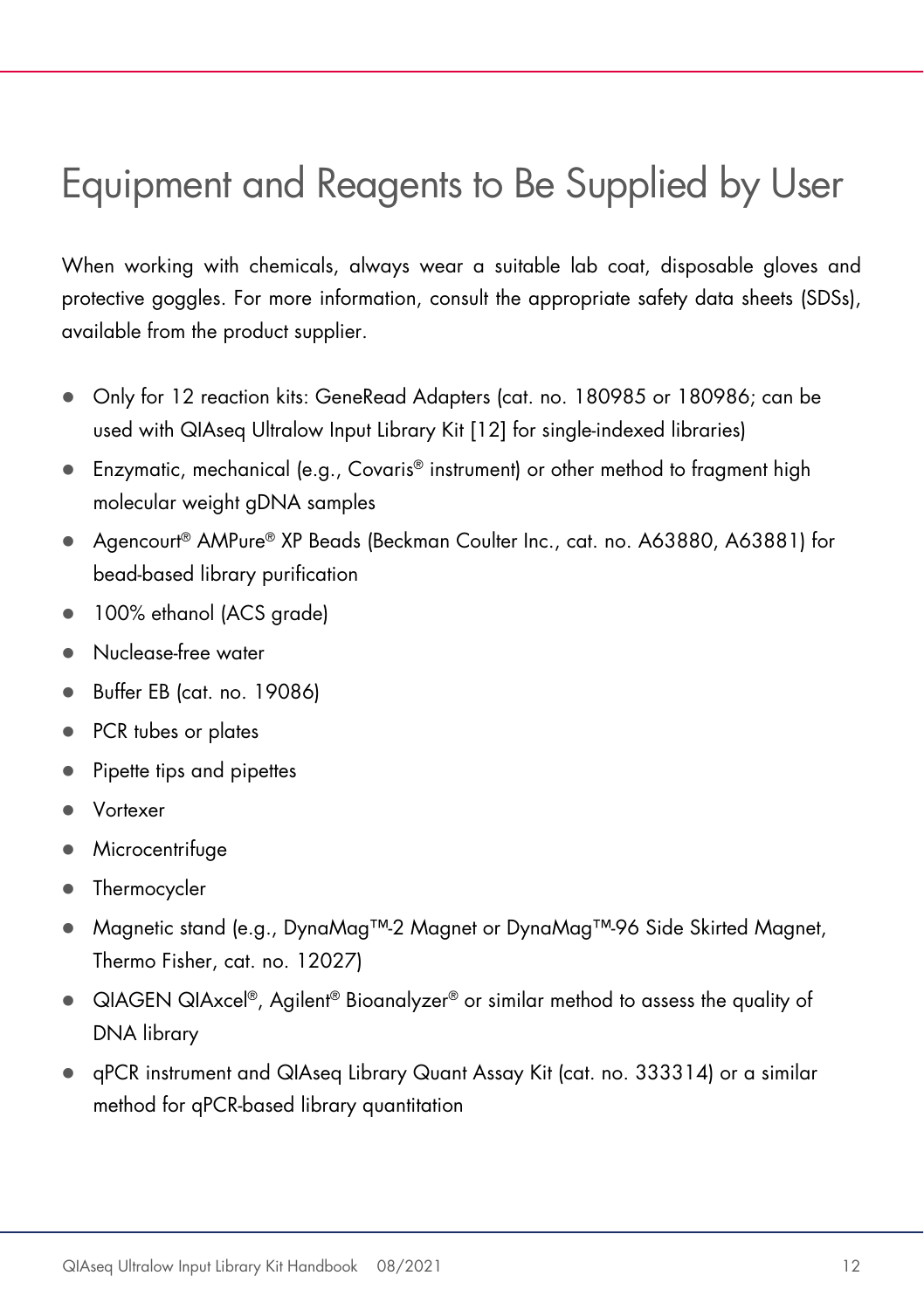### <span id="page-12-0"></span>Important Notes

### <span id="page-12-1"></span>DNA preparation and quality control

High-quality DNA is always the best choice for obtaining reliable sequencing results. Sample-handling and DNA-isolation procedures are also critical to the success of the experiment and maximizing the performance of real-world samples. Residual traces of proteins, salts, or other contaminants will degrade the DNA or decrease the efficiency of the enzymatic activities necessary for optimal library preparation.

### Recommended DNA preparation method

We recommend the following QIAGEN kits:

- QIAamp® DNA Mini Kit (cat. no. 51304) for the preparation of genomic DNA samples from fresh tissues and cells
- QIAamp DNA Micro Kit (cat. no. 56304) for purification of genomic and mitochondrial DNA from small samples
- QIAamp Circulating Nucleic Acid Kit (cat. no. 55114) for isolation of free-circulating DNA and RNA from human plasma or serum
- GeneRead DNA FFPE Kit (cat. no. 180134) for the preparation of NGS-ready genomic DNA from FFPE tissue samples
- MagAttract® HMW DNA Kit (cat. no. 67563) for isolation of high-molecular-weight genomic DNA
- QIAamp DNA Microbiome Kit (cat. no. 51704) for isolation of bacterial microbiome DNA from mixed samples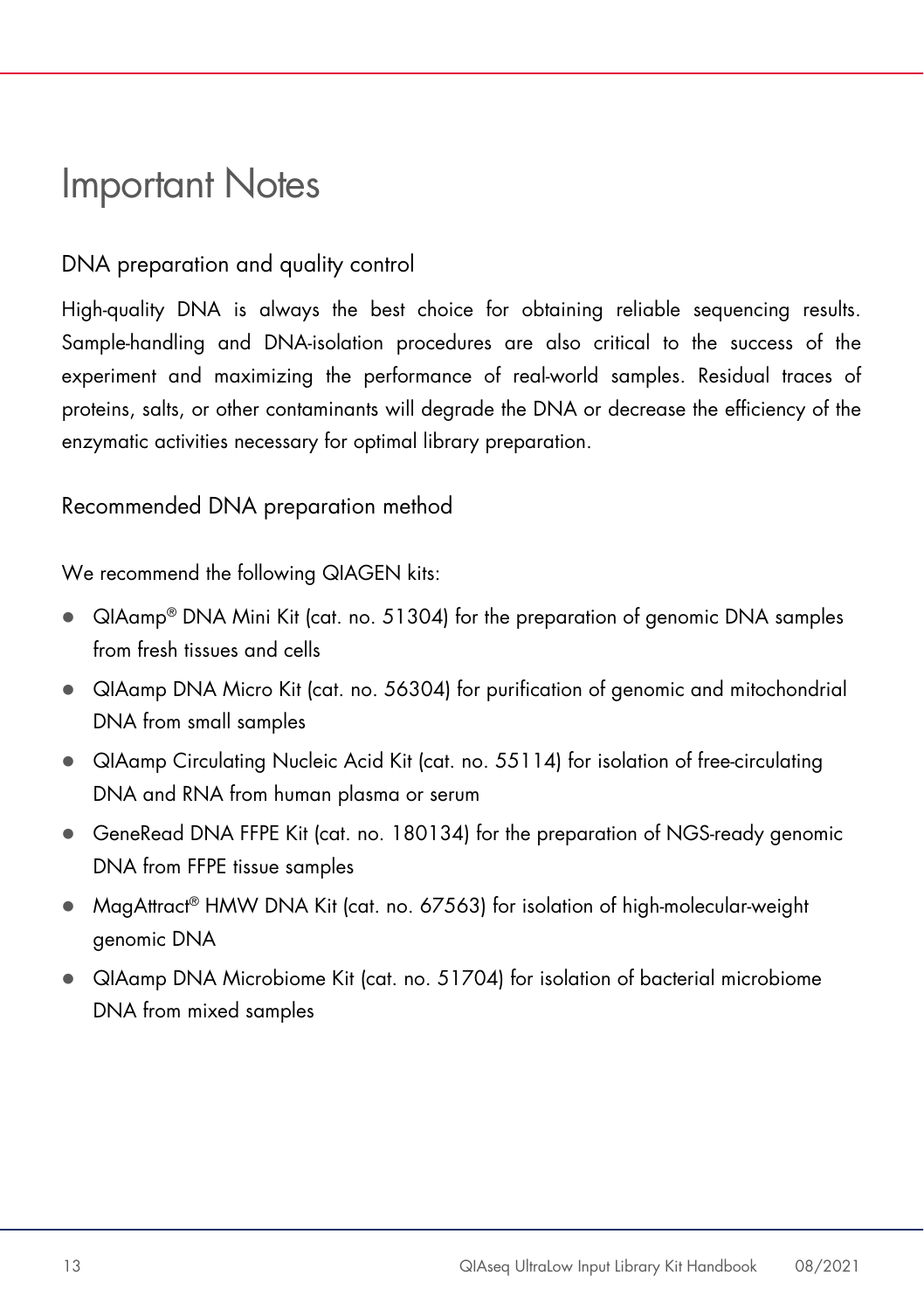#### Recommendations for DNA fragmentation

DNA can be fragmented using one the following methods:

- Acoustic shearing (e.g., Covaris Adaptive Focused Acoustics® (AFA) technology)
- Nebulization
- Sonication
- Enzymatic methods

To ensure complete fragmentation of the DNA that is needed for library preparation, follow the recommended parameters given in the manufacturer's instructions. Using too much DNA in a Covaris instrument may, for example, lead to incomplete shearing of the DNA. Check the fragmented DNA for the correct size distribution using an agarose gel or capillary electrophoresis device.

We recommend the QIAxpert® System for convenient quantitation of higher-concentration dsDNA samples. For DNA samples at low concentrations or containing both dsDNA and ssDNA – such as FFPE DNA or cfDNA – we recommend Qubit®, PicoGreen® or another fluorometric method to accurately quantitate input DNA.

### Recommended library quantification method

We recommend final library quantification by qPCR using primers complementary to the platform-specific adapters. This allows measurement of only complete library molecules, which are the only molecules able to perform bridge PCR on Illumina instruments. The QIAseq Library Quant Array Kit (cat. no. 333304) is highly recommended for accurate qPCR quantification of the prepared library. The QIAseq Library Quant Array Kit is compatible with all major NGS platforms and qPCR instruments, and includes predispensed, sequentially diluted DNA standard to eliminate manual titration steps.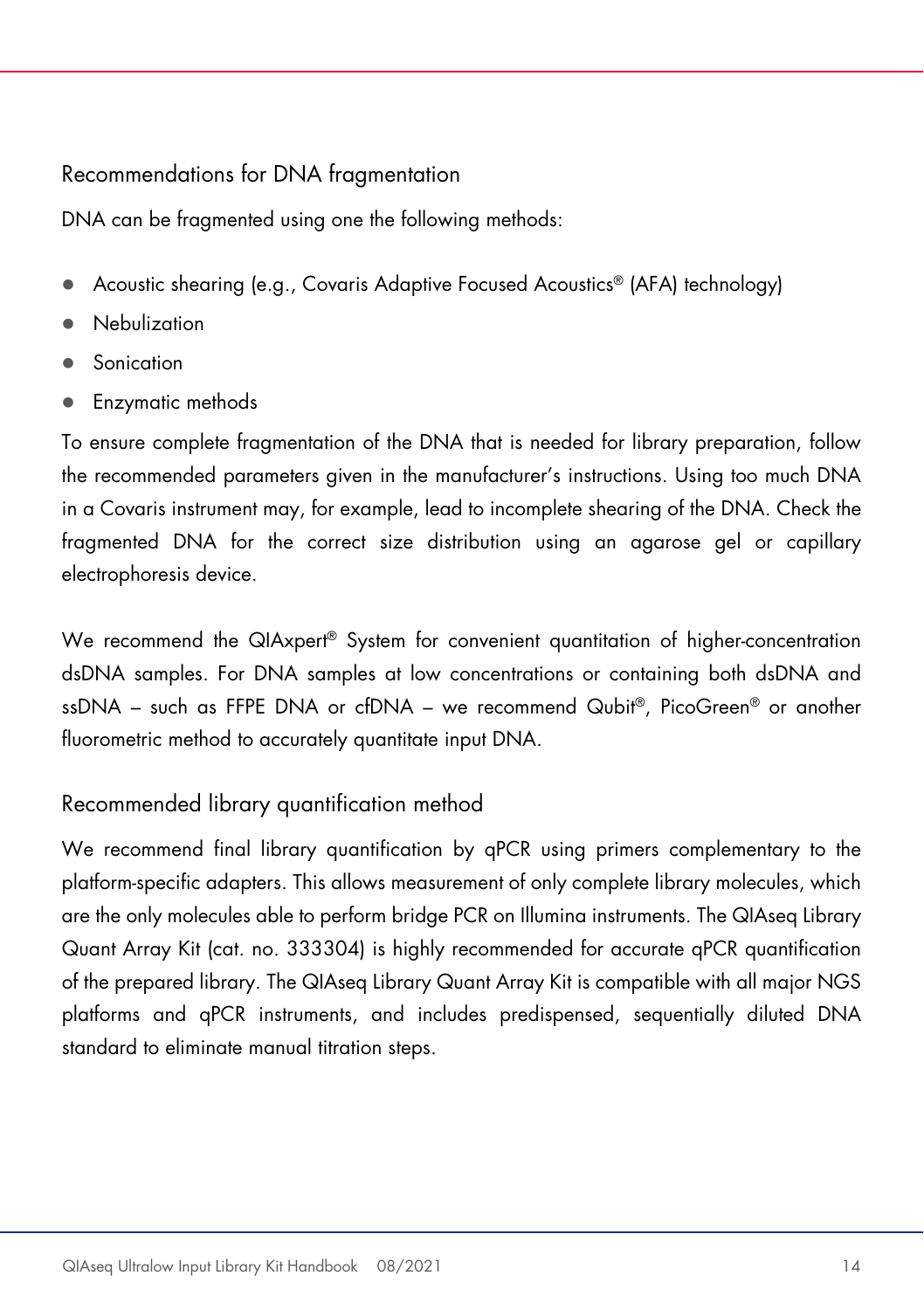For the most accurate qPCR analysis, the library fragment size distribution should be as narrow as possible, with a known mean value in base pairs. Wide fragment distributions are more difficult to accurately quantitate by qPCR, and the smallest library fragments will be overrepresented in NGS data due to their higher efficiency of amplification during bridge PCR.

Important points before starting

- This protocol is for constructing sequencing libraries for Illumina NGS platforms.
- QIAseq and GeneRead adapters are dissolved in duplex buffer and are ready to use.
- Adapters are fully compatible with all Illumina instruments, including MiniSeq, MiSeq, NextSeq, HiSeq, and NovaSeq instruments. A PCR step is not required to complete the adapter sequences – they are full length and ready for sequencing following the ligation step.
- The protocol can be used with 10 pg–100 ng double-stranded DNA with suitable fragment sizes for Illumina sequencing. The ideal fragment size will depend on the application and read length. Please refer to the recommendations from the sequencer manufacturer.
- The majority of cfDNA fragments are approximately 170 bp and do not require further fragmentation prior to library preparation.
- Ancient DNA is normally fragmented and does not require further fragmentation prior to library preparation.
- Do not use a heated lid during the adapter ligation step.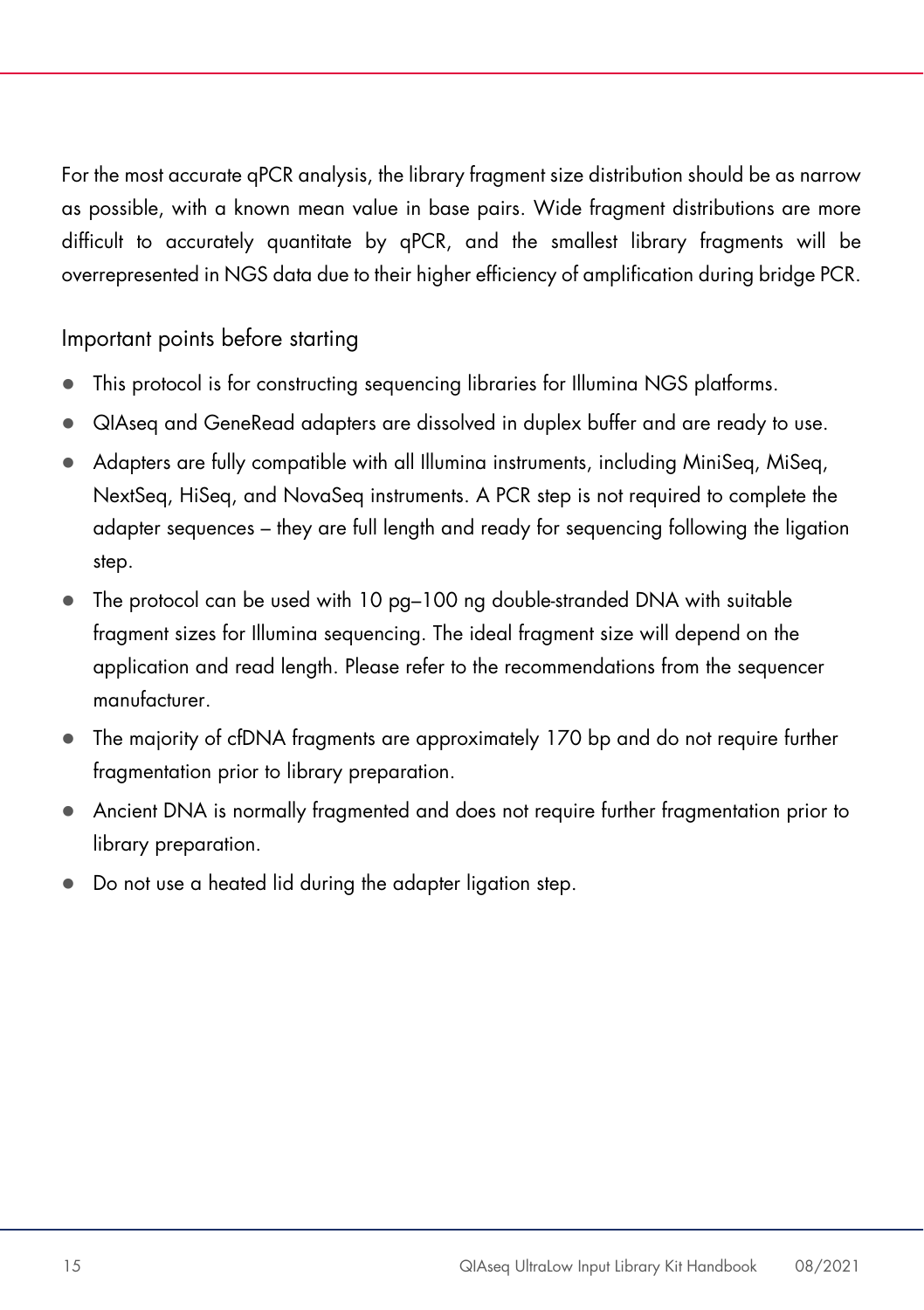# <span id="page-15-0"></span>Protocol: End-Polishing and Ultralow Input **Ligation**

This protocol describes end repair, A-addition, adapter ligation, and library cleanup. It generates libraries that are ready to quantify and use in NGS on instruments from Illumina.

Things to do before starting

- Fragment high-molecular-weight DNA before starting this protocol, using either an enzymatic method or a physical method (e.g., DNA with specific median fragment length sizes can be prepared using a Covaris instrument, according to the manufacturer's instructions).
- Sample DNA should be dissolved EB/Tris buffer or water before starting.
- Thaw frozen reagents on ice. Once thawed, buffers should be mixed thoroughly by quick vortexing to avoid any localized concentrations. Briefly spin down vortexed reagents before use. Do not vortex enzymes.
- Prepare fresh 80% ethanol

#### Procedure

1. Program a thermocycler according to [Table 1.](#page-15-1)

#### <span id="page-15-1"></span>Table 1. Thermal cycling parameters

| <b>Step</b>   | Time             | <b>Temperature</b> | <b>Additional comments</b>                             |
|---------------|------------------|--------------------|--------------------------------------------------------|
| End-polishing | $30 \text{ min}$ | $25^{\circ}$ C     | End repair                                             |
|               | $15 \text{ min}$ | $65^{\circ}$ C     | Inactivation of end-repair enzymes; A-addition         |
|               | $\infty$         | $4^{\circ}$ C      | Hold                                                   |
| Ligation      | $10 \text{ min}$ | $25^{\circ}$ C     | Ligation of the adapters to the prepared DNA fragments |
|               | $\infty$         | $4^{\circ}$ C      | Hold                                                   |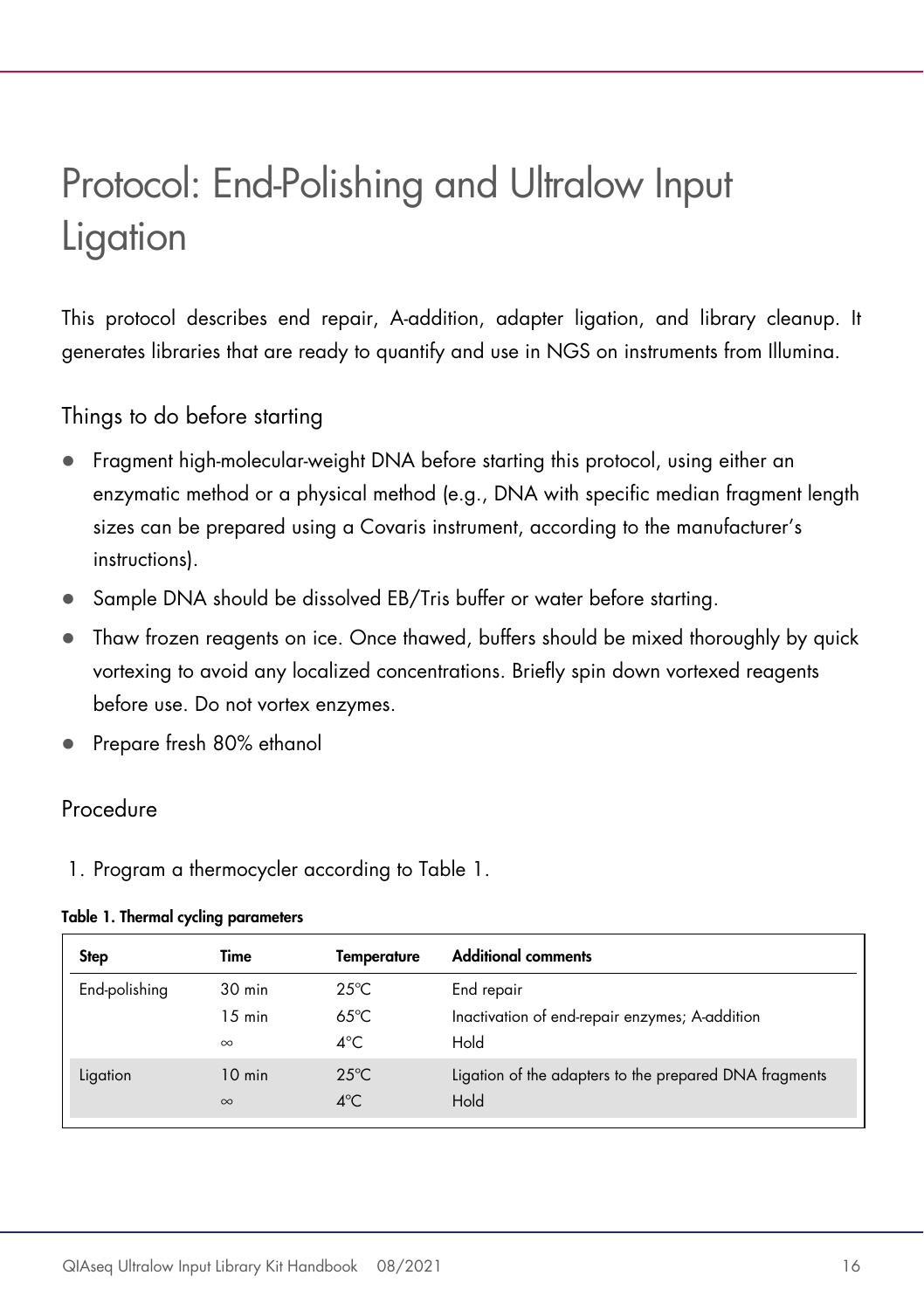2. Prepare the End-Polishing Reaction Mix according to [Table 2,](#page-16-0) adding the components to the PCR tube or plate containing DNA fragments.

Note: The reaction mix should be prepared on ice.

3. Mix components by pipetting up and down several times, and then transfer to the thermocycler for end polishing at 25°C, followed by incubation at 65°C to inactivate the End-Polishing Enzyme Mix.

<span id="page-16-0"></span>Table 2. End-Polishing Reaction Mix setup (per sample) for 10 pg – 100 ng input DNA

| Component                              | Volume/reaction (µl) |
|----------------------------------------|----------------------|
| 10 pg – 100 ng Sample DNA (fragmented) | Variable             |
| End-Polishing Buffer, 10x              | 5                    |
| End-Polishing Enzyme Mix               | 2                    |
| Nuclease-free Water                    | Variable             |
| <b>Total reaction volume</b>           | 50                   |

4. During the end-polishing step, prepare and dilute adapters according to the instructions in Appendix D (page [53\)](#page-52-0) or Appendix E (page [56\)](#page-55-0) and [Table 3.](#page-16-1)

<span id="page-16-1"></span>Table 3. Adapter dilution factors

| QIAseg or GeneRead Adapters (Plate or Set) |
|--------------------------------------------|
| $1:1000$ dilution                          |
| $1:100$ dilution                           |
| $1:10$ dilution                            |
| No dilution                                |
|                                            |

Note: See Apppendix D or Appendix E.

5. After the end-polishing steps are complete, remove the reaction tubes from the thermocycler and place them on ice.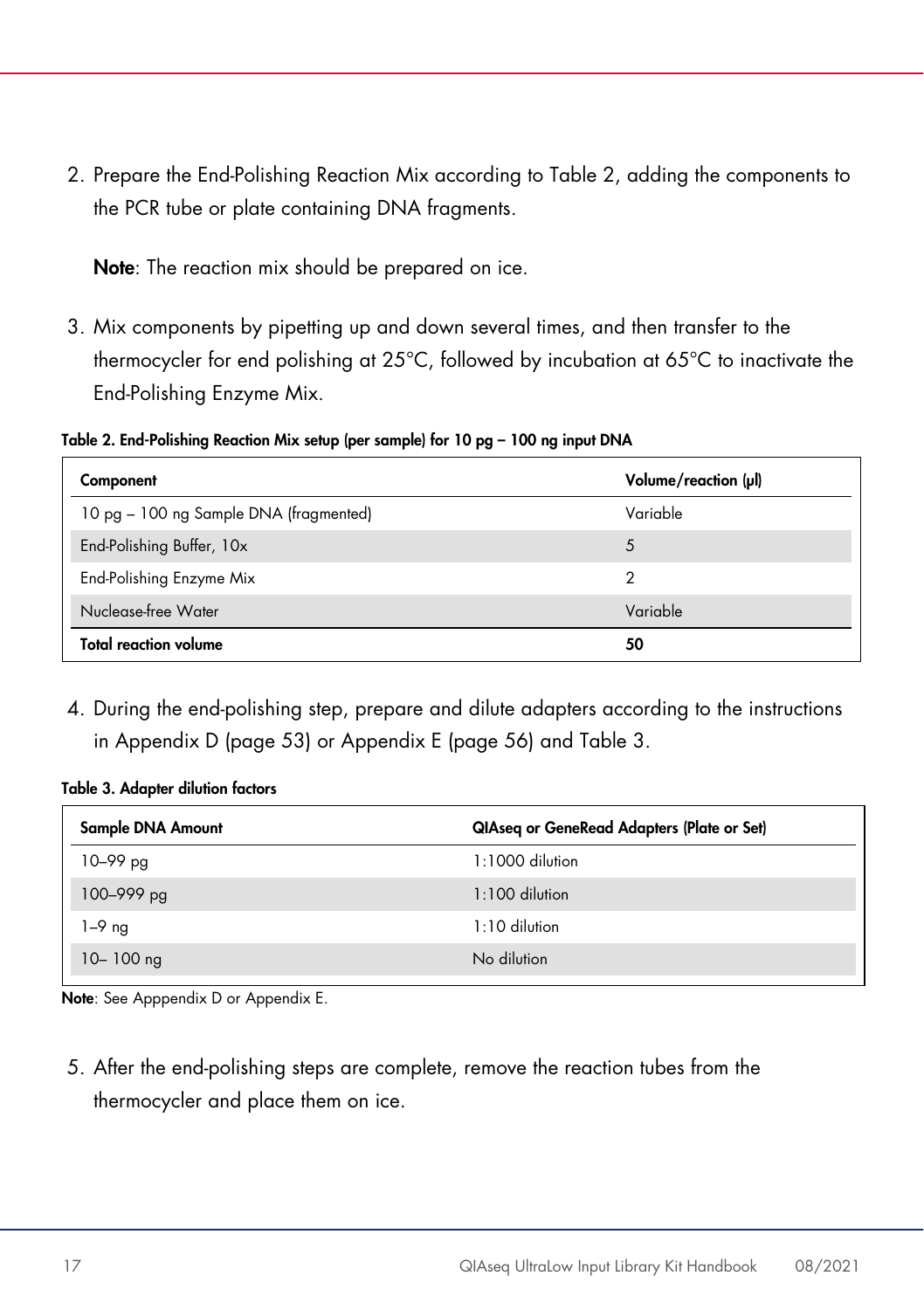6. Proceed immediately to Ultralow Input Adapter Ligation. Add components for the adapter-ligation reaction to end-polished samples according to [Table 4.](#page-17-0)

| Component                                                                                             | Volume/reaction (µl) |
|-------------------------------------------------------------------------------------------------------|----------------------|
| End-Polished DNA                                                                                      | 50                   |
| Ultralow Input Ligation Buffer, 4X                                                                    | 25                   |
| Ultralow Input Ligase                                                                                 | 5                    |
| QIAseq or GeneRead Adapter, prepared and diluted adapter;<br>see Table 3 and Appendix D or Appendix E | っ                    |
| DNase-free Water                                                                                      | 18                   |
| <b>Total reaction volume</b>                                                                          | 100                  |

<span id="page-17-0"></span>Table 4. Adapter ligation setup (per sample) for end-polished DNA

7. Transfer reactions to the thermocycler to incubate at 25°C for 10 min. Do not use a heated lid.

Important: Do not attempt to use diluted adapters more than once, due to the risk of barcode cross-contamination and lower than expected adapter concentration after storage of very dilute oligos.

- 8. Once ligation is complete, place the reactions on ice and proceed with purification using Agencourt AMPure XP beads.
- 9. Add 80 µl resuspended Agencourt AMPure XP beads to each sample and mix well by pipetting.
- <span id="page-17-1"></span>10. Incubate the mixture for 5 min at room temperature (15–25°C).
- 11. Pellet the beads on a magnetic stand (e.g., DynaMag) for 2 min, and then carefully discard the supernatant.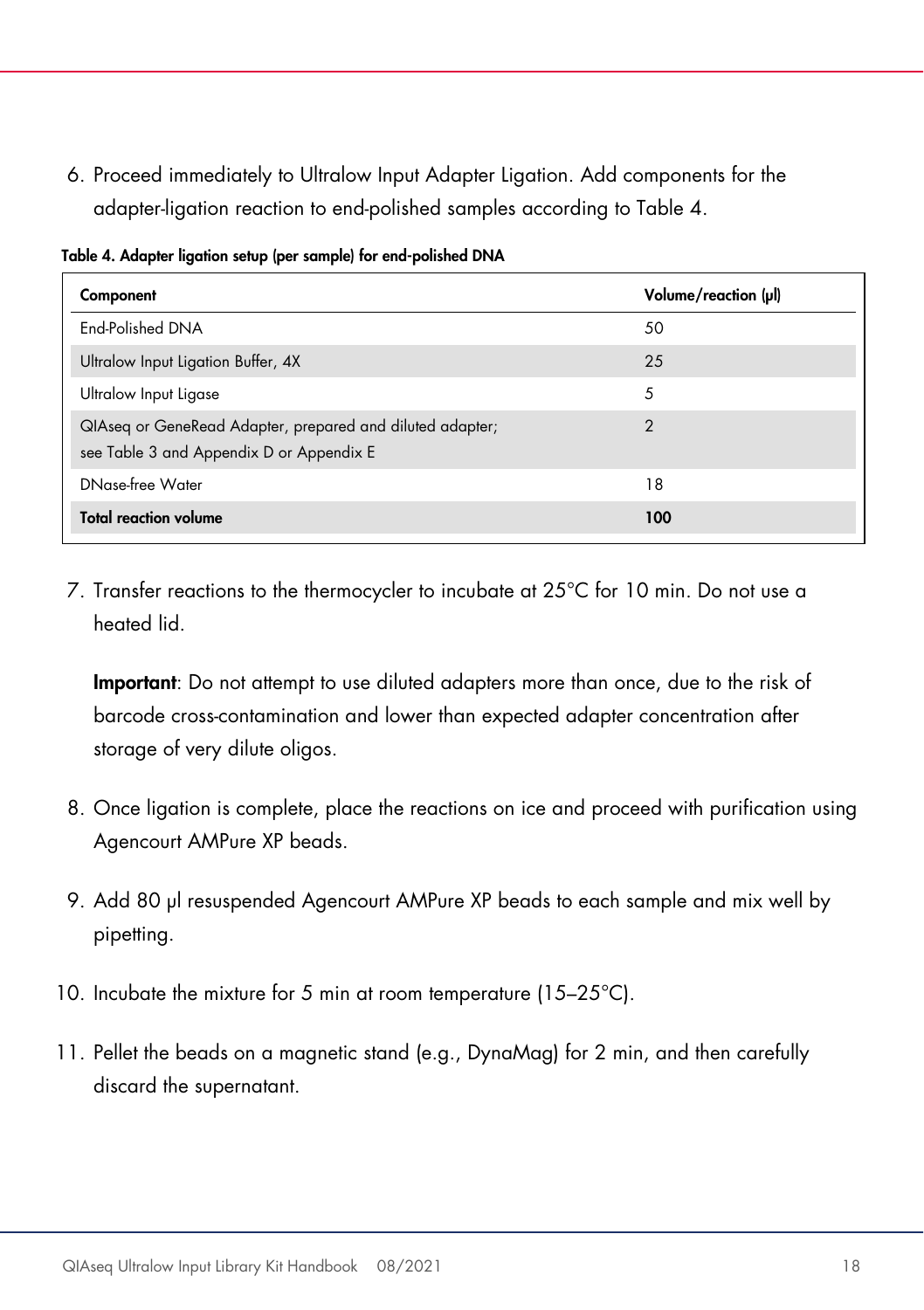- <span id="page-18-0"></span>12. Wash the beads by adding 200 µl fresh 80% ethanol to each pellet. Pellet the beads on the magnetic stand and carefully discard the supernatant.
- 13. Repeat step [13](#page-18-0) for a total of 2 ethanol washes. Remove as much excess ethanol as possible.
- <span id="page-18-1"></span>14. Incubate on the magnetic stand for 5–10 min or until the beads are dry. Overdrying of the beads may result in lower DNA recovery. Remove from the magnetic stand.
- 15. Elute by resuspending in 52.5 µl QIAGEN Buffer EB or 10 mM Tris·Cl, pH 8.0. Pellet beads on the magnetic stand. Carefully transfer 50 µl supernatant to a new plate or tube.
- 16. Perform a second purification using 1x AMPure beads: Add 50 µl resuspended Agencourt AMPure XP beads to each sample and mix well by pipetting.
- 17. Repeat steps [11](#page-17-1)[–15.](#page-18-1) Elute by resuspending in 26 µl QIAGEN Buffer EB or 10 mM Tris·Cl, pH 8.0. Pellet the beads on the magnetic stand. Carefully transfer 23.5 µl of supernatant into a new PCR plate or tube for QC and storage or amplification.
- <span id="page-18-2"></span>18. Assess the quality of the library using a capillary electrophoresis device or comparable method. Check for the correct size distribution of library fragments and for the absence of adapters or adapter-dimers.
- 19. If the library will not be amplified, store the DNA at –20°C in a DNA LoBind tube until ready for sequencing. If amplifying the library, proceed to the protocol "Amplification of Library DNA").

Note: Libraries generated from <10 ng input DNA may not be visible by capillary electrophoresis prior to library amplification.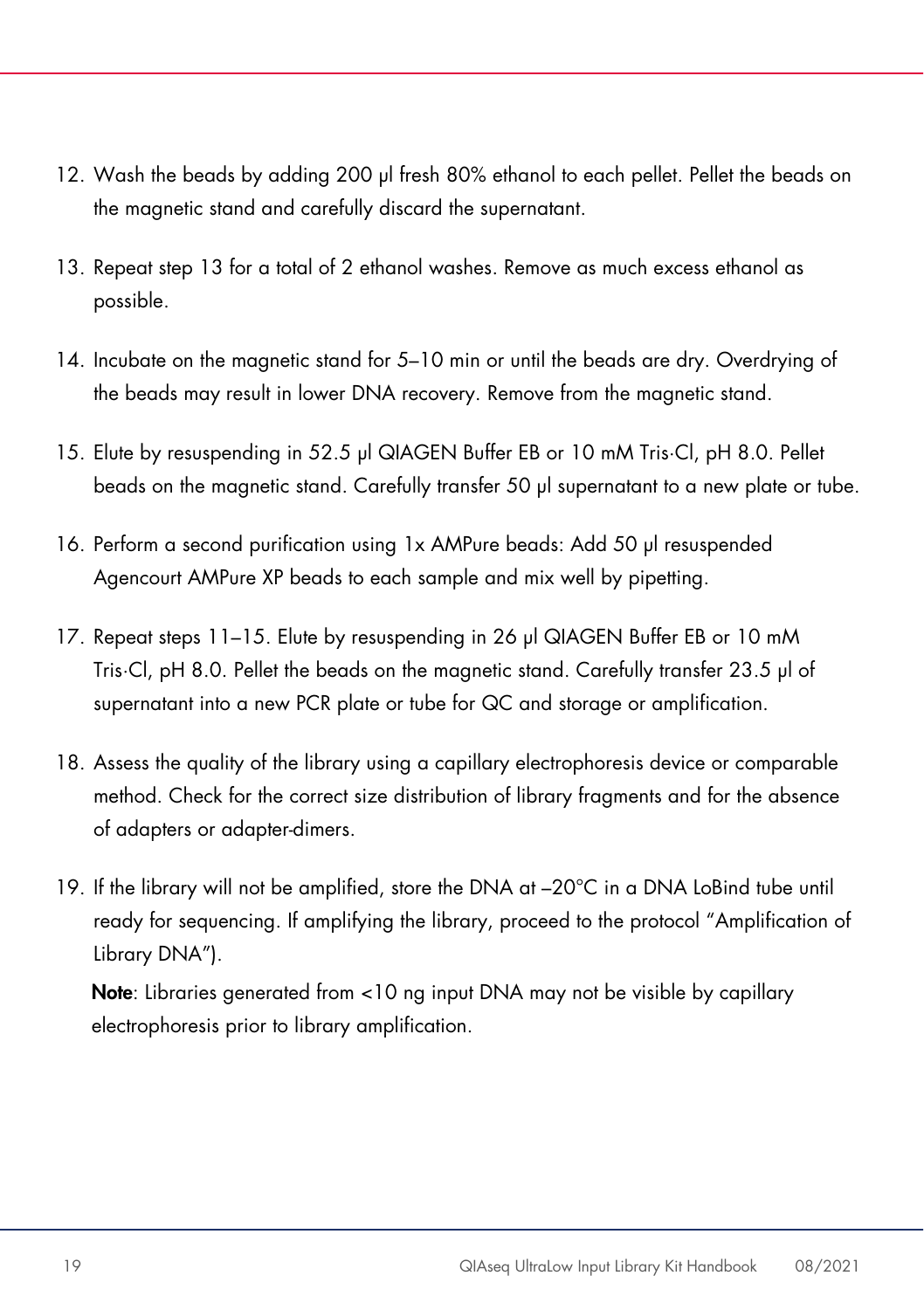## <span id="page-19-0"></span>Protocol: Amplification of Library DNA

PCR-based library amplification is normally required if the input DNA amount is <100 ng for genomic DNA or <10 ng for cfDNA. This protocol is for optional, high-fidelity amplification of the DNA library using the QIAseq HiFi PCR Master Mix included in the kit.

Things to do before starting

- Prepare library DNA using the protocol "End-Polishing and Ultralow Input Ligation," page [16.](#page-15-0)
- Thaw frozen reagents on ice. Once thawed, buffers should be mixed thoroughly by quick vortexing to avoid any localized concentrations. Briefly spin down vortexed reagents before use. Do not vortex enzymes.

#### Procedure

1. Program a thermocycler according to [Table 5.](#page-19-1)

Note: Use the minimum number of cycles necessary to generate sufficient library yield. We suggest a starting point of 16 cycles for libraries created from 10 pg DNA, 14 cycles for 100 pg, 10 cycles for 1 ng input, and 8 cycles for 10 ng.

#### <span id="page-19-1"></span>Table 5. Cycling conditions

| <b>Temperature</b> | Number of cycles |
|--------------------|------------------|
| 98°C               |                  |
| $98^{\circ}$ C     |                  |
| $60^{\circ}$ C     | Variable         |
| $72^{\circ}$ C     |                  |
| $72^{\circ}$ C     |                  |
| $4^{\circ}$ C      | Hold             |
|                    |                  |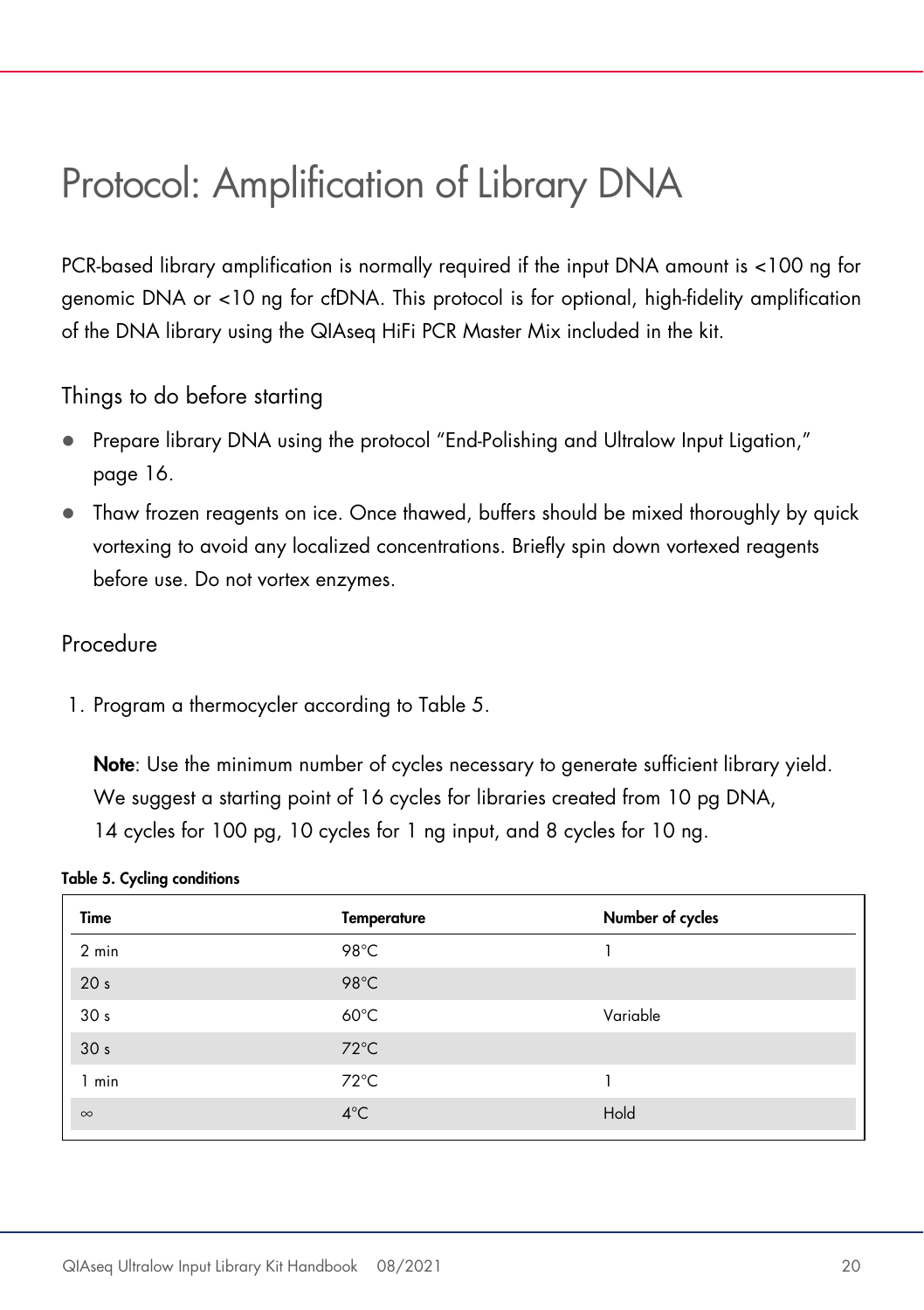2. Prepare the library amplification reaction mix on ice according to [Table 6.](#page-20-0)

| Component                           | Volume/reaction (µl) |
|-------------------------------------|----------------------|
| HiFi PCR Master Mix, 2x             | 25                   |
| Primer Mix (10 µM each)             | 1.5                  |
| Library DNA (from step 19, page 19) | 23.5                 |
| <b>Total reaction volume</b>        | 50                   |

<span id="page-20-0"></span>Table 6. Reaction mix for library amplification

- 3. Transfer the PCR plate to the thermocycler and start the program.
- 4. When the program is complete, add 50 µl of resuspended Agencourt AMPure XP beads to each 50 µl PCR sample. Mix well by pipetting up and down several times.
- 5. Incubate the mixture at 5 min at room temperature.
- 6. Pellet the beads on a magnetic stand (e.g., DynaMag) for 2 min, then carefully discard the supernatant.
- <span id="page-20-1"></span>7. Wash the beads by adding 200 µl fresh 80% ethanol to each pellet. Pellet the beads on the magnetic stand and carefully discard the supernatant.
- 8. Repeat step [27](#page-20-1) for a total of 2 ethanol washes. Remove as much excess ethanol as possible.
- 9. Incubate on the magnetic stand for 5–10 min or until the beads are dry. Overdrying of the beads may result in lower DNA recovery. Remove from the magnetic stand.
- 10. Elute by resuspending in 25 µl nuclease-free water or QIAGEN Buffer EB. Pellet the beads on a magnetic stand. Carefully transfer 23 µl supernatant into a new LoBind tube.
- 11. Store libraries at –20°C in a DNA Lo-bind tube until ready for QC, library quantification, and sequencing.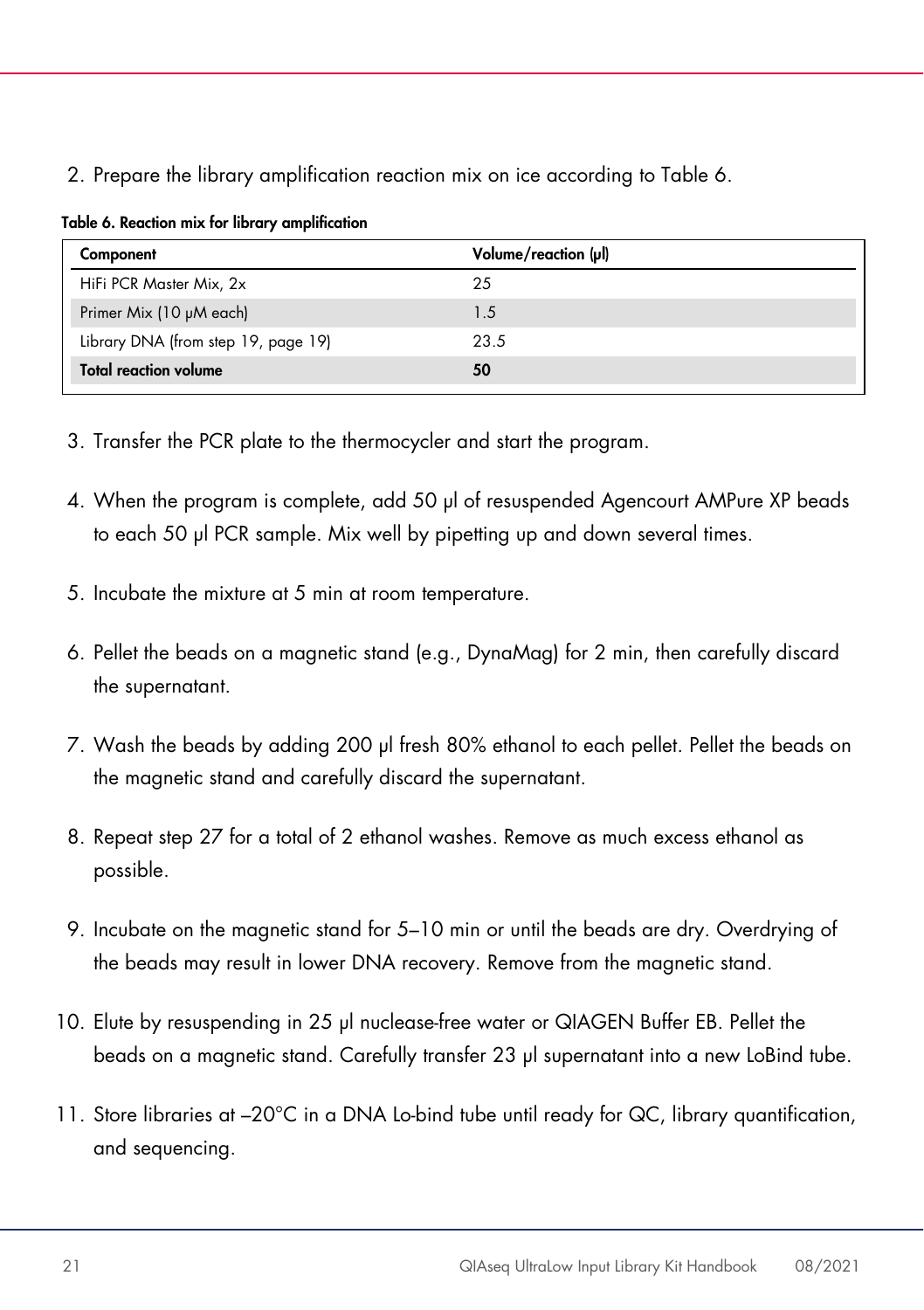Library QC and quantification

1. Assess the quality of the library using a capillary electrophoresis device or comparable method. Check for the correct size distribution of library fragments and for the absence of adapters or adapter-dimers.

Note: The median size of the DNA fragment should be shifted by the size of the adapters that were ligated to the library fragments (e.g., for QIAGEN adapters, add 120 bp). For PCR-free libraries, be aware of the following:

- $\circ$  The adaptors contain noncomplementary regions prior to PCR amplification. This makes the DNA library migrate slower on the capillary electrophoresis than completely complementary dsDNA.
- $\circ$  In addition to insert molecules with adaptors on both ends, the ligation product may also contain unligated DNA fragments as well as DNA fragments ligated with only one adaptor.

Note: The median fragment size can be used for subsequent qPCR-based quantification methods.



Figure 2. Capillary electrophoresis device trace data showing the correct size distribution of library fragments and the absence of adapters or adapter-dimers.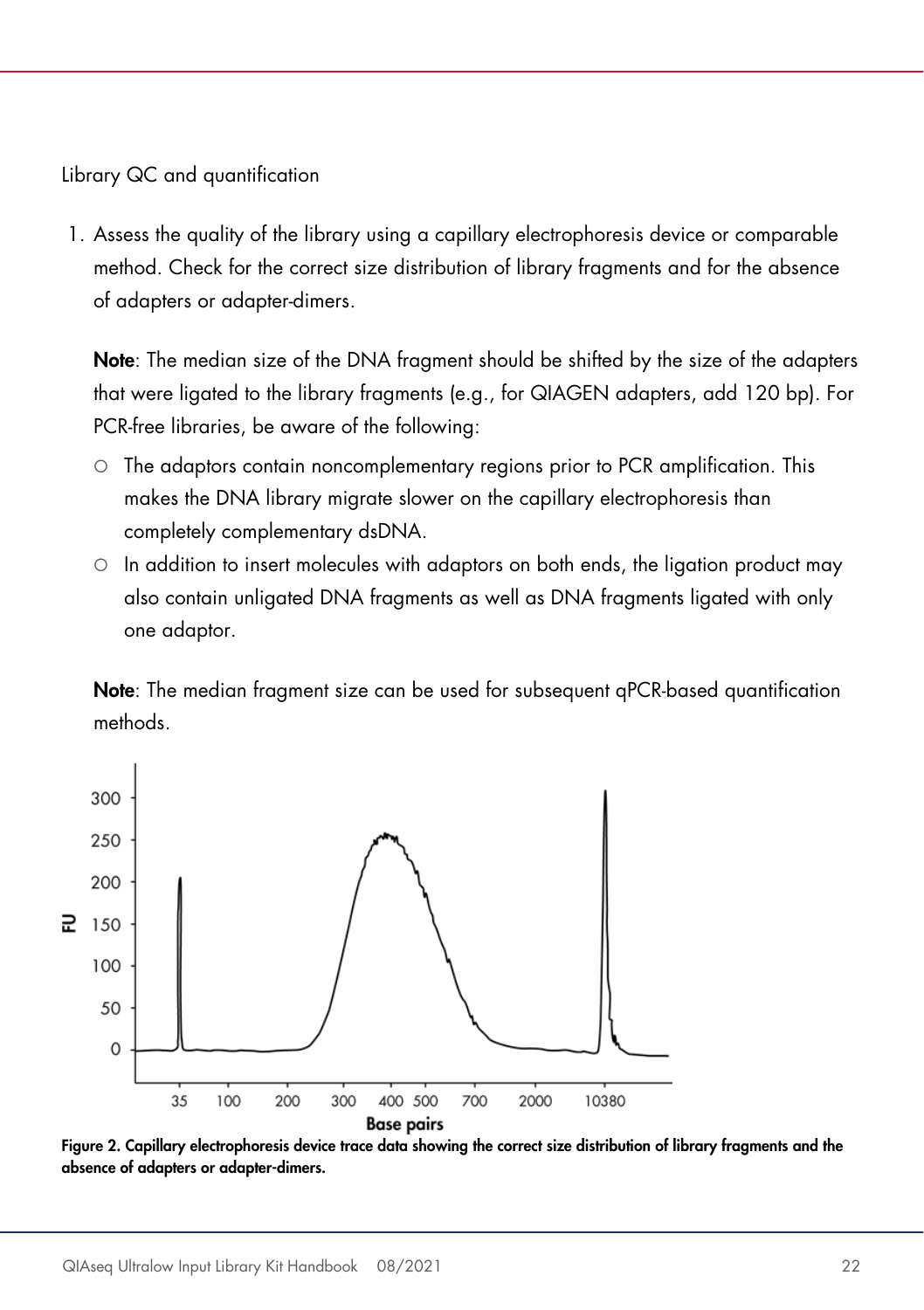- 2. Quantify the library using the QIAseq Library Quant Array Kit or a comparable qPCR-based method.
- 3. The purified library can be safely stored at –20°C in DNA LoBind tubes until downstream hybrid capture or sequencing.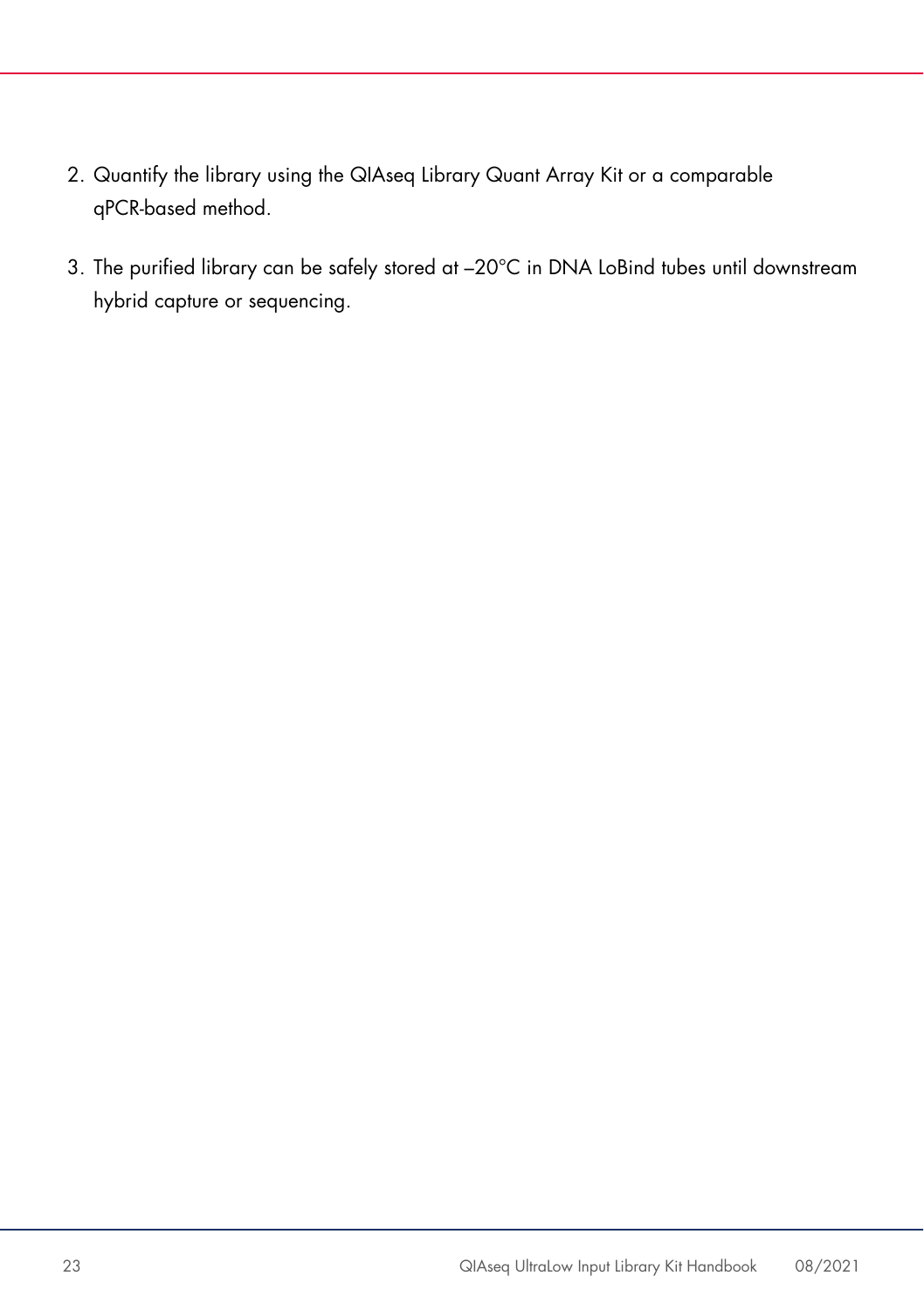### <span id="page-23-0"></span>Troubleshooting Guide

This troubleshooting guide may be helpful in solving any problems that may arise. For more information, see also the Frequently Asked Questions page at our Technical Support Center: www.qiagen.com/FAQ/FAQList.aspx. The scientists in QIAGEN Technical Services are always happy to answer any questions you may have about either the information and / or protocols in this handbook or sample and assay technologies (for contact information, visit www.qiagen.com).

Comments and suggestions

|    | Low library yields                                                                                   |                                                                                                                                                                                                                                                                                                                                                                                                                                                                                                     |
|----|------------------------------------------------------------------------------------------------------|-----------------------------------------------------------------------------------------------------------------------------------------------------------------------------------------------------------------------------------------------------------------------------------------------------------------------------------------------------------------------------------------------------------------------------------------------------------------------------------------------------|
| a) | Suboptimal reaction<br>conditions due to low<br>DNA quality                                          | Make sure to use the highest quality sample DNA available to ensure optimal<br>activity of the library enzymes.                                                                                                                                                                                                                                                                                                                                                                                     |
| b) | Insufficient amount of<br>starting DNA for direct<br>sequencing without library<br>amplification     | Typically, 10 ng of cfDNA or 100 ng of fragmented genomic DNA generates<br>enough Illumina-compatible library to use directly for sequencing without<br>amplification. Make sure to use an accurate DNA quantification method (e.g.,<br>QIAxpert® or a fluorometric method) to ensure sufficient DNA input. If the final<br>library yield is not sufficient for the expected number of sequencing runs or<br>applications (e.g., hybrid capture), a library amplification step can be<br>performed. |
| c) | Insufficient amount of<br>starting DNA due to<br>inaccurate DNA<br>quantification                    | RNA from the sample material can be copurified with genomic DNA. This<br>contaminating RNA will affect the accuracy of DNA quantification. To remove<br>RNA during the sample preparation protocol, it is recommended to perform<br>RNase A treatment of the DNA. For low-concentration DNA samples and<br>FFPE samples, use fluorescence-based methods such as PicoGreen<br>measurement to accurately and sensitively quantify double-stranded DNA.                                                |
| d) | Overdrying of the<br>Ampure beads during<br>cleanup steps                                            | Overdrying of the Ampure beads can make it difficult to elute the DNA off the<br>beads. Do not dry beads for more than 10 min at room temperature.                                                                                                                                                                                                                                                                                                                                                  |
| e) | Wrong reaction volumes<br>or conditions used for<br>end polishing, ligation,<br>or PCR amplification | Make sure to use the exact conditions in the protocol. Make sure not to use<br>heated lid for ligation.                                                                                                                                                                                                                                                                                                                                                                                             |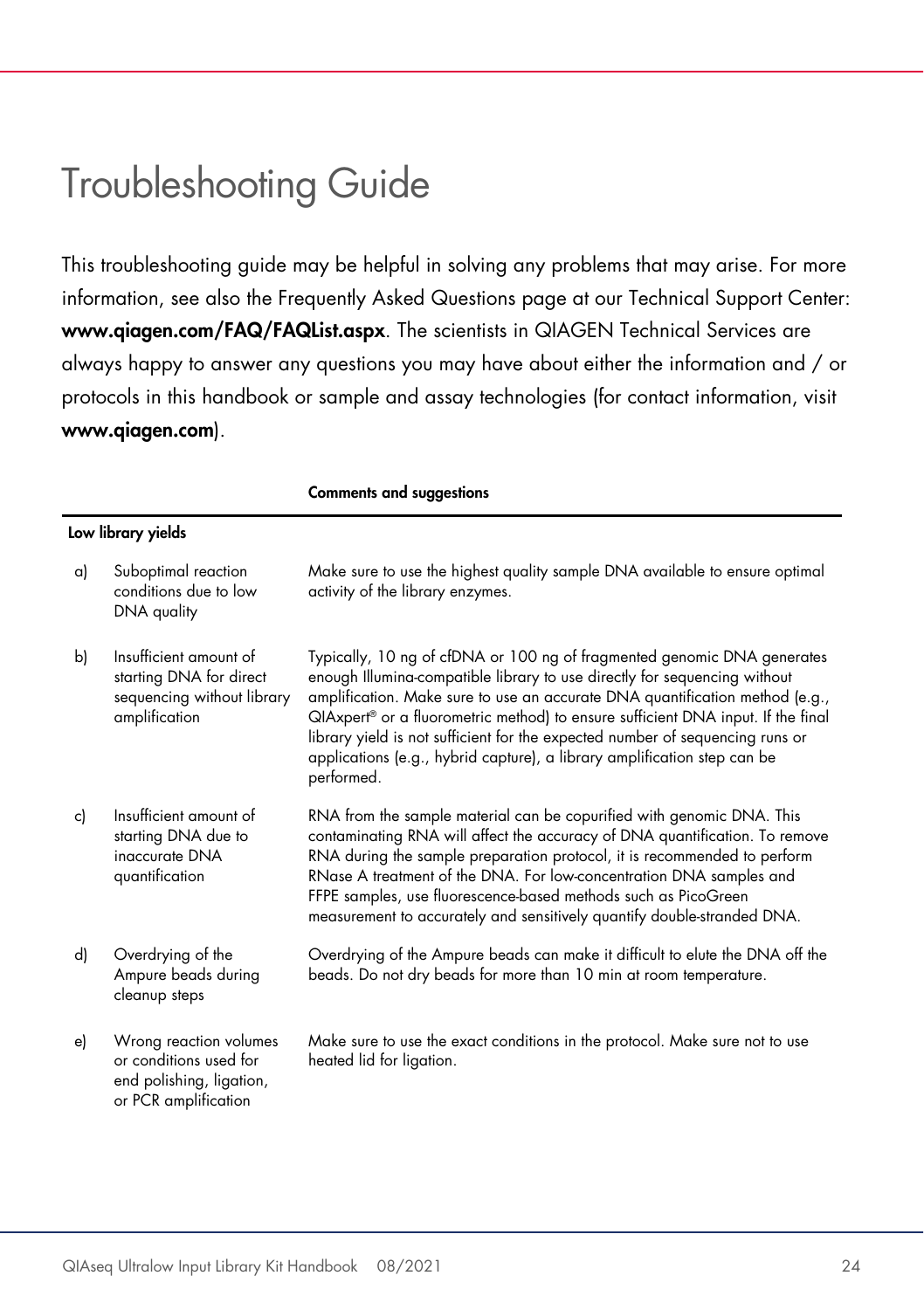#### Comments and suggestions

| f) | Lower than expected<br>library yield with<br>extensive adapter-dimer   | Excessive adapter-dimers can compete with the amplification of the real<br>libraries during library amplification PCR step and lead to low yield of<br>specific libraries. Make sure the right dilution of the adapter is used. Make<br>sure the correct AMPure bead purification protocol is used.                                                                                                                                                                                                                                   |  |  |  |  |  |  |  |  |  |
|----|------------------------------------------------------------------------|---------------------------------------------------------------------------------------------------------------------------------------------------------------------------------------------------------------------------------------------------------------------------------------------------------------------------------------------------------------------------------------------------------------------------------------------------------------------------------------------------------------------------------------|--|--|--|--|--|--|--|--|--|
|    | Unexpected signal peaks in capillary electrophoresis device traces     |                                                                                                                                                                                                                                                                                                                                                                                                                                                                                                                                       |  |  |  |  |  |  |  |  |  |
| a) | Presence of shorter peaks<br>between 60 and 120 bp                     | These peaks represent library adapters and adapter-dimers that occur when<br>there is no - or insufficient - adapter depletion after library preparation. As<br>adapter-dimers can form clusters on the Illumina flow cell and will be<br>sequenced, this will reduce the capacity of the flow cell for the library<br>fragments. A low ratio of adapter-dimers versus library will not be a problem.<br>Make sure the correct dilution of the adapters and the correct volume of the<br>AMPure beads are used for the cleanup steps. |  |  |  |  |  |  |  |  |  |
| b) | Presence of larger library<br>fragments after library<br>enrichment    | If the fragment population shifts higher than expected after adapter ligation<br>and library amplification (e.g., more than the expected 120 bp shift), this can<br>be a PCR artifact due to overamplification of the DNA library. Use as few<br>amplification cycles as possible to avoid this effect.                                                                                                                                                                                                                               |  |  |  |  |  |  |  |  |  |
| c) | Presence of larger library<br>fragments after library<br>enrichment    | If the fragment population shifts higher than expected, this can also be due to<br>the carryover of the AMPure beads. Make sure not to aspirate beads while<br>taking supernatant during the cleanup steps.                                                                                                                                                                                                                                                                                                                           |  |  |  |  |  |  |  |  |  |
| d) | Presence of larger library<br>fragments prior to library<br>enrichment | During library preparation, adapters of approximately 60 bp are ligated to<br>both ends of the DNA library fragments. This should be reflected on a<br>capillary electrophoresis device by a shift in size of all library fragments of<br>120 bp. If using library adapters from other suppliers, please refer to the size<br>information given in the respective documentation.                                                                                                                                                      |  |  |  |  |  |  |  |  |  |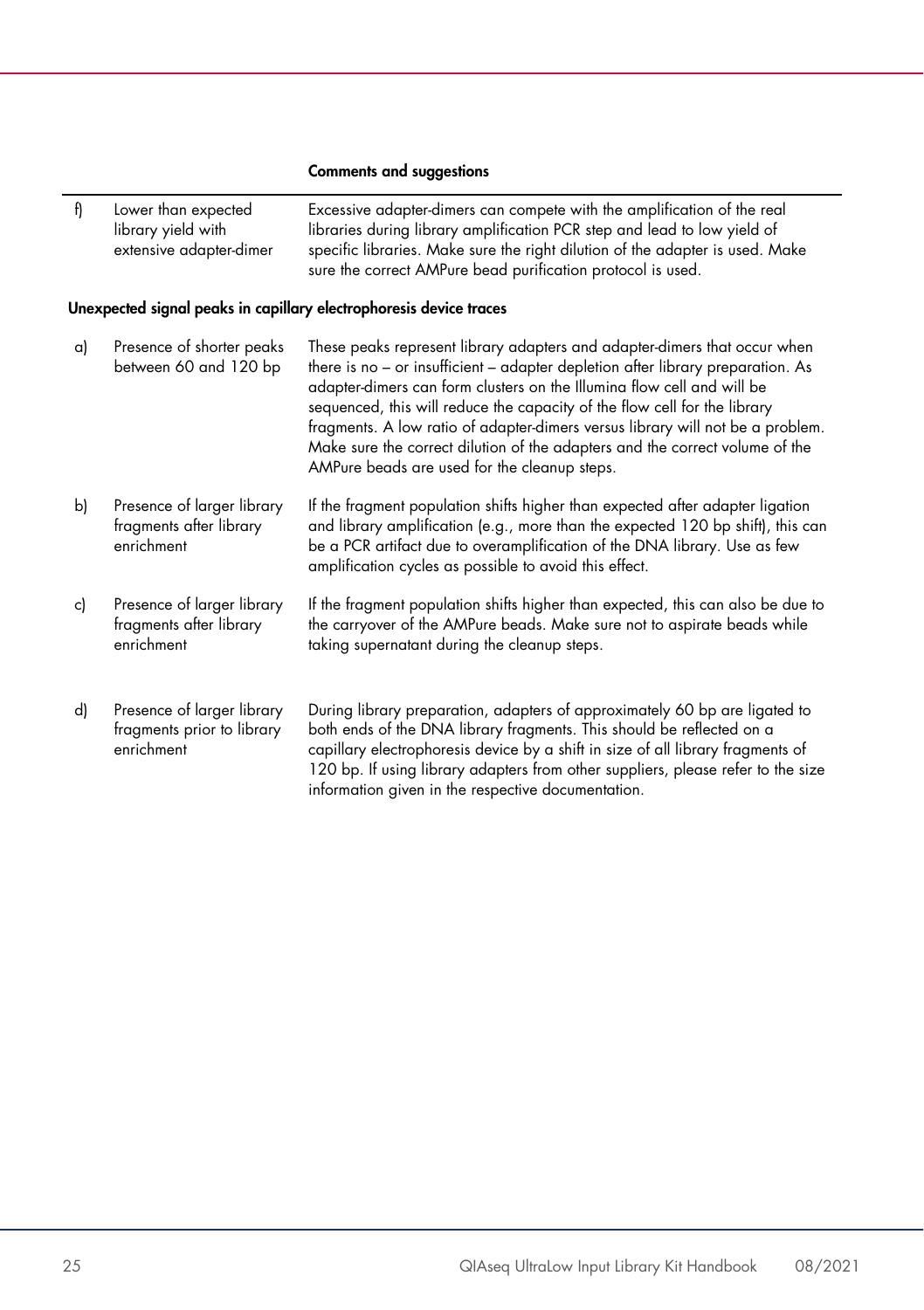# <span id="page-25-0"></span>Appendix A: Adapter Indices for the GeneRead Adapter I Set A 12-Plex

The index sequences used in the GeneRead Adapter I set 12-plex are listed i[n Table 7.](#page-25-1) Indexes 1–12 correspond to the respective Illumina adapter indexes.

| Adapter name          | <b>Indices</b> |
|-----------------------|----------------|
| Adapter Bc1 Illumina  | <b>ATCACG</b>  |
| Adapter Bc2 Illumina  | <b>CGATGT</b>  |
| Adapter Bc3 Illumina  | <b>TTAGGC</b>  |
| Adapter Bc4 Illumina  | <b>TGACCA</b>  |
| Adapter Bc5 Illumina  | <b>ACAGTG</b>  |
| Adapter Bc6 Illumina  | <b>GCCAAT</b>  |
| Adapter Bc7 Illumina  | CAGATC         |
| Adapter Bc8 Illumina  | <b>ACTTGA</b>  |
| Adapter Bc9 Illumina  | <b>GATCAG</b>  |
| Adapter Bc10 Illumina | <b>TAGCTT</b>  |
| Adapter Bc11 Illumina | <b>GGCTAC</b>  |
| Adapter Bc12 Illumina | <b>CTTGTA</b>  |

<span id="page-25-1"></span>Table 7. Adapter indices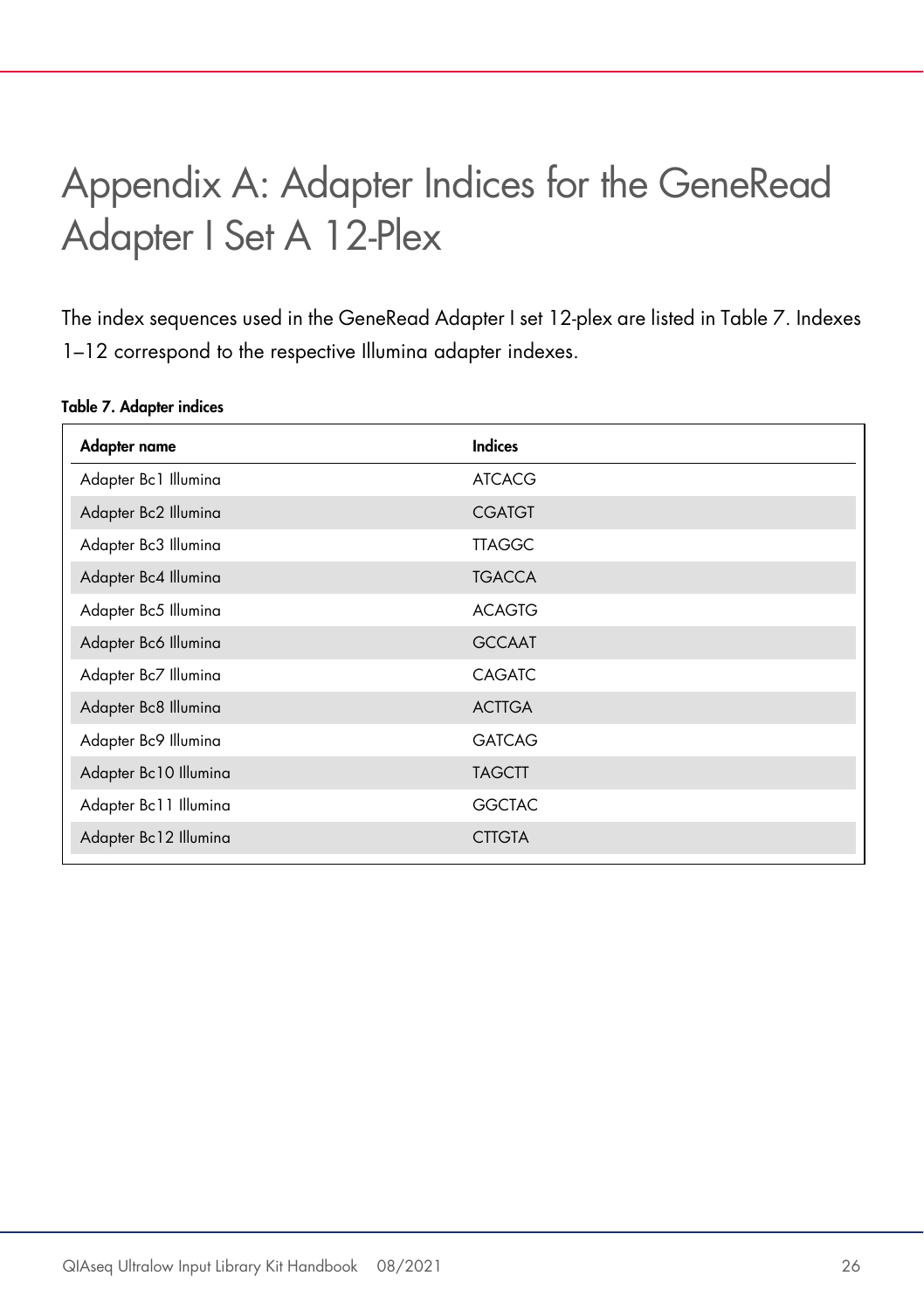# <span id="page-26-0"></span>Appendix B: Adapter Indices for the GeneRead Adapter I Set B 12-Plex

The index sequences used in the GeneRead Adapter I set 12-plex B are listed in [Table 8.](#page-26-1) Indices 13–16, 18–23, 25, and 27 correspond to the respective Illumina adapter indices.

<span id="page-26-1"></span>Table 8. Adapter indices

| Adapter name          | <b>Indices</b> |
|-----------------------|----------------|
| Adapter Bc13 Illumina | <b>AGTCAA</b>  |
| Adapter Bc14 Illumina | <b>AGTTCC</b>  |
| Adapter Bc15 Illumina | <b>ATGTCA</b>  |
| Adapter Bc16 Illumina | <b>CCGTCC</b>  |
| Adapter Bc18 Illumina | <b>GTCCGC</b>  |
| Adapter Bc19 Illumina | <b>GTGAAA</b>  |
| Adapter Bc20 Illumina | <b>GTGGCC</b>  |
| Adapter Bc21 Illumina | <b>GTTTCG</b>  |
| Adapter Bc22 Illumina | <b>CGTACG</b>  |
| Adapter Bc23 Illumina | <b>GAGTGG</b>  |
| Adapter Bc25 Illumina | <b>ACTGAT</b>  |
| Adapter Bc27 Illumina | <b>ATTCCT</b>  |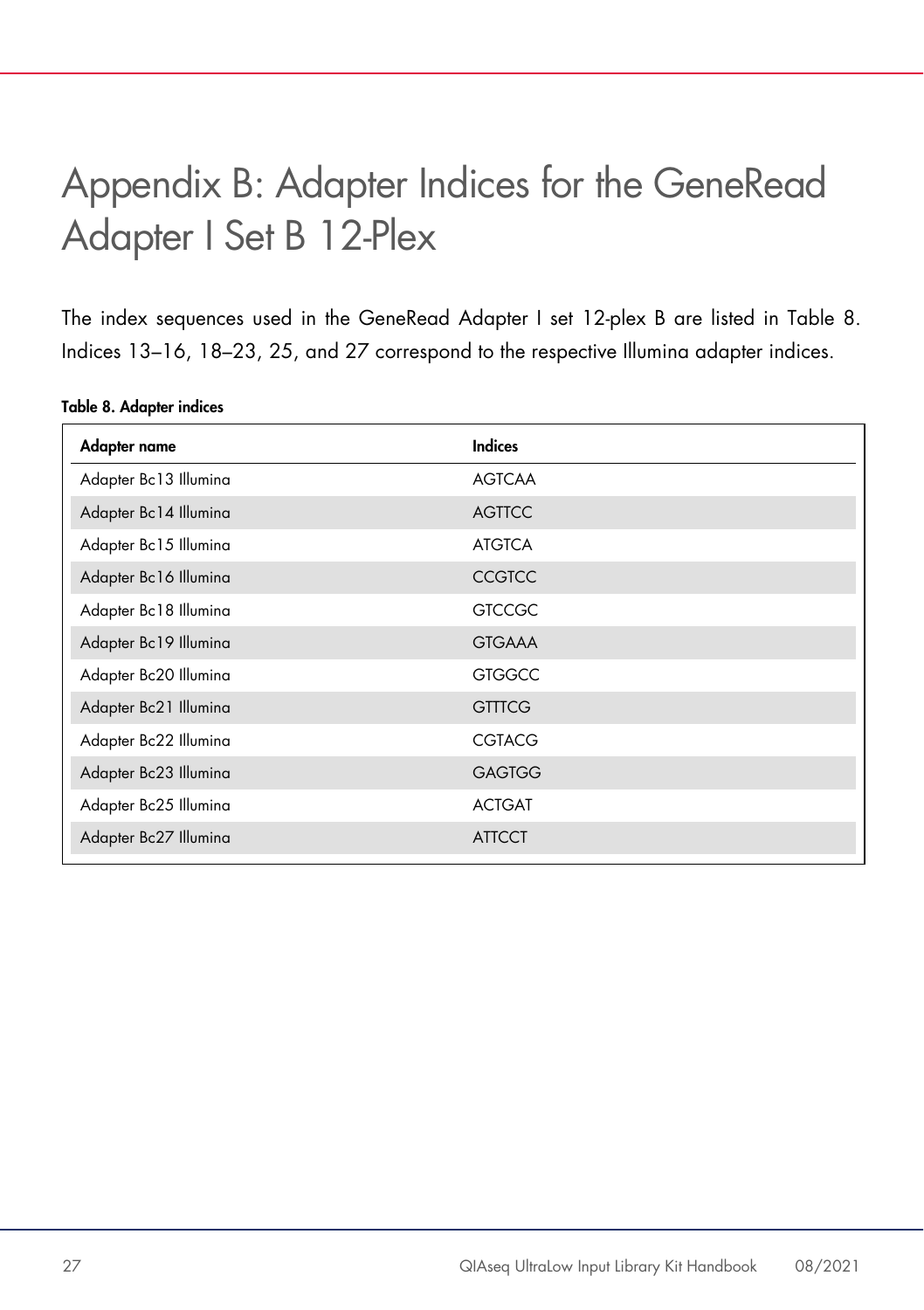## <span id="page-27-0"></span>Appendix C: QIAseq Dual-Index Y-Adapters

### <span id="page-27-1"></span>Generation of sample sheets for Illumina instruments

Index sequences for QIAseq Unique and Combinatorial Dual-Index Y-Adapters are available for download at www.qiagen.com. Sequencing on the NextSeq, HiSeq  $X^{\circledast}$ , or HiSeq 3000/4000 system follows a different dual-indexing workflow than other Illumina systems. If you are manually creating sample sheets for these instruments, enter the reverse complement of the i5 index adapter sequence. If you are using Illumina Experiment Manager, BaseSpace, or Local Run Manager for run planning, the software will automatically reverse complement index sequences when necessary.

Ready-to-use sample sheets containing all QIAseq CDI and UDI Y-Adapter barcode sequences are available for MiSeq, NextSeq, MiniSeq, HiSeq, and NovaSeq instruments. These can be imported and edited using the Illumina Experiment Manager Software, Illumina Local Run Manager, or any text editor. Make sure to download the appropriate sample sheet for NextSeq, HiSeq X, or HiSeq 3000/4000 systems depending on whether you are using Local Run Manager or manually configuring the sequencing run

### <span id="page-27-2"></span>Unique Dual-Index Y-Adapters

The layout of the 24-plex and 96-plex (A/B/C/D) single-use UDI adapter plate is shown in [Figure 1](#page-28-0) to [Figure 5](#page-30-0). The index motives used in the QIAseq Unique Dual-Index Kits are listed in [Table 9.](#page-31-0) To make sequencing preparation more convenient, you can download Illuminacompatible sample sheets for different sequencing instruments at www.qiagen.com.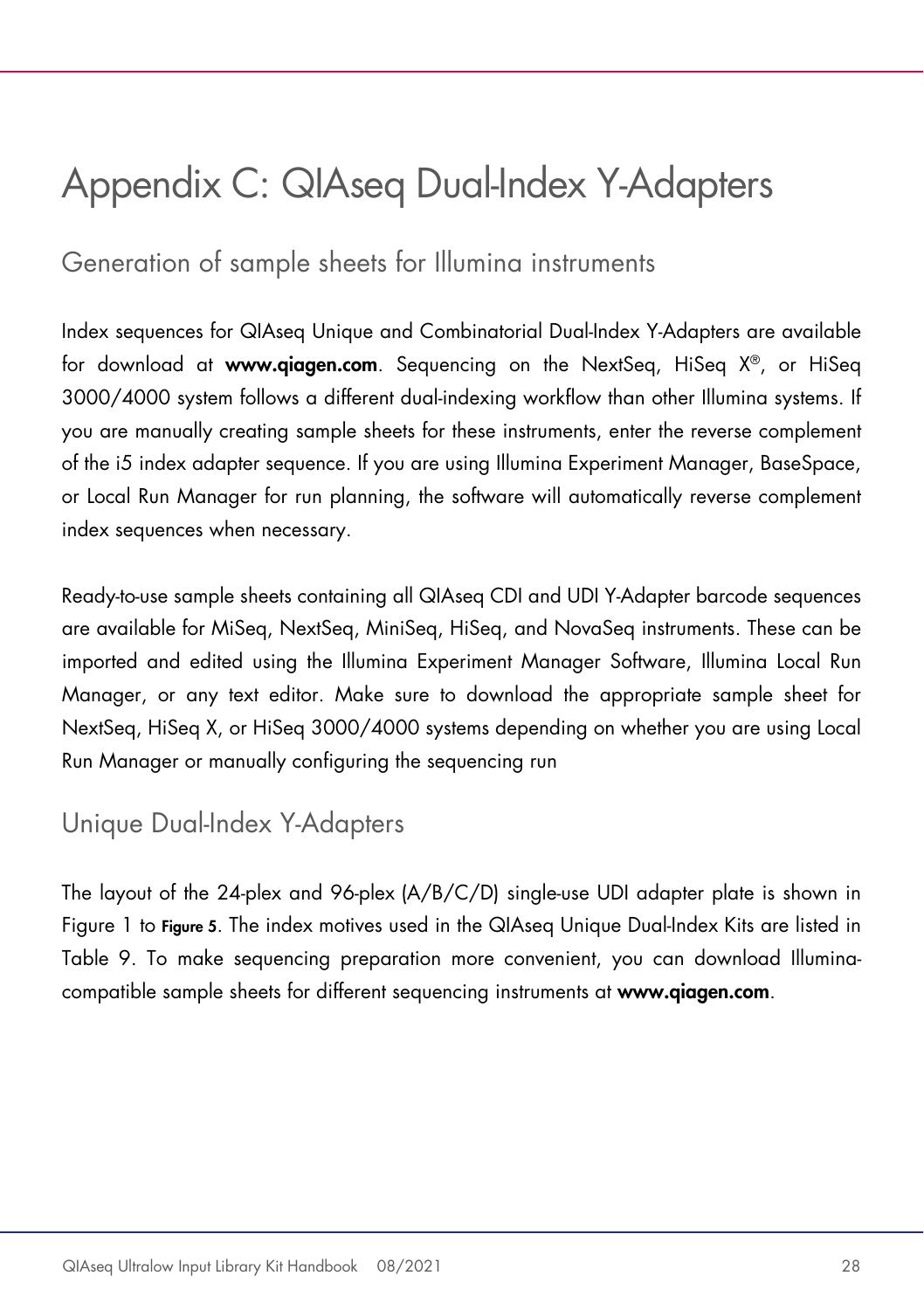|   |                | $\mathbf 2$    | 3              | 4     | 5     | 6     | 7     | 8     | 9     | 10    | 11    | 12    |
|---|----------------|----------------|----------------|-------|-------|-------|-------|-------|-------|-------|-------|-------|
| A | <b>UDI 001</b> | <b>UDI 009</b> | <b>UDI 017</b> | empty | empty | empty | empty | empty | empty | empty | empty | empty |
| B | <b>UDI 002</b> | <b>UDI 010</b> | <b>UDI 018</b> | empty | empty | empty | empty | empty | empty | empty | empty | empty |
| C | <b>UDI 003</b> | <b>UDI 011</b> | <b>UDI 019</b> | empty | empty | empty | empty | empty | empty | empty | empty | empty |
| D | <b>UDI 004</b> | <b>UDI 012</b> | <b>UDI 020</b> | empty | empty | empty | empty | empty | empty | empty | empty | empty |
| E | <b>UDI 005</b> | <b>UDI 013</b> | <b>UDI 021</b> | empty | empty | empty | empty | empty | empty | empty | empty | empty |
| F | <b>UDI 006</b> | <b>UDI 014</b> | <b>UDI 022</b> | empty | empty | empty | empty | empty | empty | empty | empty | empty |
| G | <b>UDI 007</b> | <b>UDI 015</b> | <b>UDI 023</b> | empty | empty | empty | empty | empty | empty | empty | empty | empty |
| н | <b>UDI 008</b> | <b>UDI 016</b> | <b>UDI 024</b> | empty | empty | empty | empty | empty | empty | empty | empty | empty |

<span id="page-28-0"></span>Figure 1. QIAseq UDI Y-Adapter Plate (24) layout (UDI 1–24).

|   | ı          | $\mathbf{2}$ | 3          | 4          | 5          | 6          | 7          | 8          | 9          | 10         | 11         | 12         |
|---|------------|--------------|------------|------------|------------|------------|------------|------------|------------|------------|------------|------------|
| A | <b>UDI</b> | <b>UDI</b>   | <b>UDI</b> | <b>UDI</b> | <b>UDI</b> | UDI        | <b>UDI</b> | <b>UDI</b> | <b>UDI</b> | <b>UDI</b> | <b>UDI</b> | UDI        |
|   | 001        | 009          | 017        | 025        | 033        | 041        | 049        | 057        | 065        | 073        | 081        | 089        |
| B | <b>UDI</b> | <b>UDI</b>   | <b>UDI</b> | <b>UDI</b> | <b>UDI</b> | <b>UDI</b> | <b>UDI</b> | <b>UDI</b> | <b>UDI</b> | <b>UDI</b> | <b>UDI</b> | <b>UDI</b> |
|   | 002        | 010          | 018        | 026        | 034        | 042        | 050        | 058        | 066        | 074        | 082        | 090        |
| C | <b>UDI</b> | <b>UDI</b>   | <b>UDI</b> | <b>UDI</b> | <b>UDI</b> | <b>UDI</b> | <b>UDI</b> | <b>UDI</b> | <b>UDI</b> | <b>UDI</b> | <b>UDI</b> | UDI        |
|   | 003        | 011          | 019        | 027        | 035        | 043        | 051        | 059        | 067        | 075        | 083        | 091        |
| D | <b>UDI</b> | <b>UDI</b>   | <b>UDI</b> | <b>UDI</b> | <b>UDI</b> | <b>UDI</b> | <b>UDI</b> | <b>UDI</b> | <b>UDI</b> | <b>UDI</b> | <b>UDI</b> | <b>UDI</b> |
|   | 004        | 012          | 020        | 028        | 036        | 044        | 052        | 060        | 068        | 076        | 084        | 092        |
| Е | <b>UDI</b> | <b>UDI</b>   | <b>UDI</b> | <b>UDI</b> | <b>UDI</b> | <b>UDI</b> | <b>UDI</b> | <b>UDI</b> | <b>UDI</b> | <b>UDI</b> | <b>UDI</b> | UDI        |
|   | 005        | 013          | 021        | 029        | 037        | 045        | 053        | 061        | 069        | 077        | 085        | 093        |
| F | <b>UDI</b> | <b>UDI</b>   | <b>UDI</b> | <b>UDI</b> | <b>UDI</b> | <b>UDI</b> | <b>UDI</b> | <b>UDI</b> | <b>UDI</b> | <b>UDI</b> | <b>UDI</b> | <b>UDI</b> |
|   | 006        | 014          | 022        | 030        | 038        | 046        | 054        | 062        | 070        | 078        | 086        | 094        |
| G | <b>UDI</b> | <b>UDI</b>   | <b>UDI</b> | <b>UDI</b> | <b>UDI</b> | <b>UDI</b> | <b>UDI</b> | <b>UDI</b> | <b>UDI</b> | <b>UDI</b> | <b>UDI</b> | UDI        |
|   | 007        | 015          | 023        | 031        | 039        | 047        | 055        | 063        | 071        | 079        | 087        | 095        |
| H | <b>UDI</b> | <b>UDI</b>   | <b>UDI</b> | <b>UDI</b> | <b>UDI</b> | <b>UDI</b> | <b>UDI</b> | <b>UDI</b> | <b>UDI</b> | <b>UDI</b> | <b>UDI</b> | <b>UDI</b> |
|   | 008        | 016          | 024        | 032        | 040        | 048        | 056        | 064        | 072        | 080        | 088        | 096        |

Figure 2. QIAseq UDI Y-Adapter Plate A (96) layout (UDI 1–96).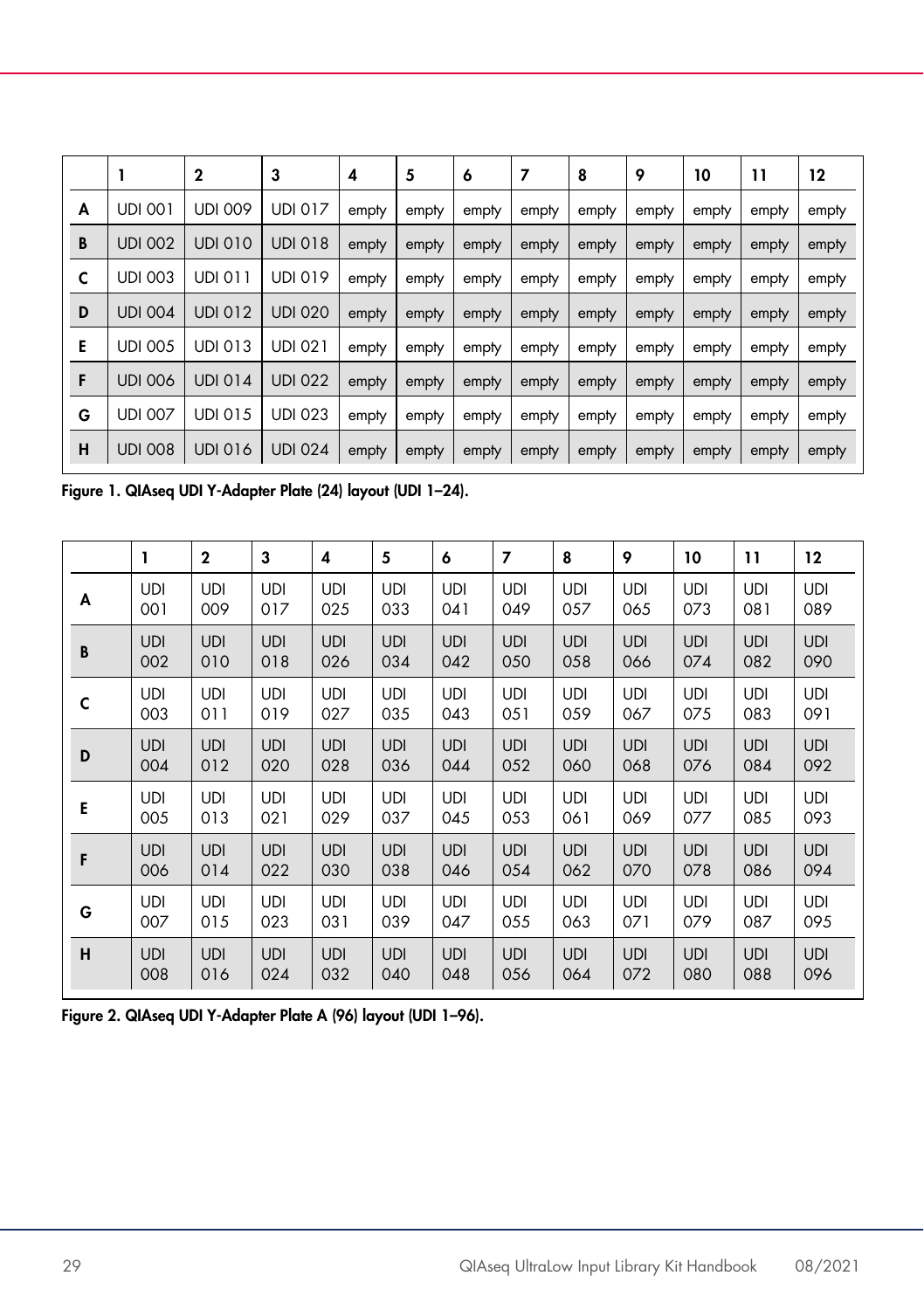|   | 1          | $\mathbf{2}$ | 3          | 4          | 5          | 6          | $\overline{ }$ | 8          | 9          | 10         | 11         | 12         |
|---|------------|--------------|------------|------------|------------|------------|----------------|------------|------------|------------|------------|------------|
| A | <b>UDI</b> | <b>UDI</b>   | <b>UDI</b> | <b>UDI</b> | <b>UDI</b> | <b>UDI</b> | <b>UDI</b>     | UDI        | <b>UDI</b> | <b>UDI</b> | <b>UDI</b> | <b>UDI</b> |
|   | 097        | 105          | 113        | 121        | 129        | 137        | 145            | 153        | 161        | 169        | 177        | 185        |
| B | <b>UDI</b> | <b>UDI</b>   | <b>UDI</b> | <b>UDI</b> | <b>UDI</b> | <b>UDI</b> | <b>UDI</b>     | <b>UDI</b> | <b>UDI</b> | <b>UDI</b> | <b>UDI</b> | <b>UDI</b> |
|   | 098        | 106          | 114        | 122        | 130        | 138        | 146            | 154        | 162        | 170        | 178        | 186        |
| C | <b>UDI</b> | <b>UDI</b>   | <b>UDI</b> | <b>UDI</b> | <b>UDI</b> | <b>UDI</b> | <b>UDI</b>     | UDI        | <b>UDI</b> | <b>UDI</b> | <b>UDI</b> | <b>UDI</b> |
|   | 099        | 107          | 115        | 123        | 131        | 139        | 147            | 155        | 163        | 171        | 179        | 187        |
| D | <b>UDI</b> | <b>UDI</b>   | <b>UDI</b> | <b>UDI</b> | <b>UDI</b> | <b>UDI</b> | <b>UDI</b>     | <b>UDI</b> | <b>UDI</b> | <b>UDI</b> | <b>UDI</b> | <b>UDI</b> |
|   | 100        | 108          | 116        | 124        | 132        | 140        | 148            | 156        | 164        | 172        | 180        | 188        |
| E | <b>UDI</b> | <b>UDI</b>   | <b>UDI</b> | <b>UDI</b> | <b>UDI</b> | <b>UDI</b> | <b>UDI</b>     | UDI        | <b>UDI</b> | <b>UDI</b> | <b>UDI</b> | <b>UDI</b> |
|   | 101        | 109          | 117        | 125        | 133        | 141        | 149            | 157        | 165        | 173        | 181        | 189        |
| F | <b>UDI</b> | <b>UDI</b>   | <b>UDI</b> | <b>UDI</b> | <b>UDI</b> | <b>UDI</b> | <b>UDI</b>     | <b>UDI</b> | <b>UDI</b> | <b>UDI</b> | <b>UDI</b> | <b>UDI</b> |
|   | 102        | 110          | 118        | 126        | 134        | 142        | 150            | 158        | 166        | 174        | 182        | 190        |
| G | <b>UDI</b> | <b>UDI</b>   | <b>UDI</b> | <b>UDI</b> | <b>UDI</b> | <b>UDI</b> | <b>UDI</b>     | UDI        | <b>UDI</b> | <b>UDI</b> | <b>UDI</b> | <b>UDI</b> |
|   | 103        | 111          | 119        | 127        | 135        | 143        | 151            | 159        | 167        | 175        | 183        | 191        |
| н | <b>UDI</b> | <b>UDI</b>   | <b>UDI</b> | <b>UDI</b> | <b>UDI</b> | <b>UDI</b> | <b>UDI</b>     | <b>UDI</b> | <b>UDI</b> | <b>UDI</b> | <b>UDI</b> | <b>UDI</b> |
|   | 104        | 112          | 120        | 128        | 136        | 144        | 152            | 160        | 168        | 176        | 184        | 192        |

Figure 3. QIAseq UDI Y-Adapter Plate B (96) layout (UDI 97–192).

|   | ı          | $\mathbf 2$ | 3          | 4          | 5          | 6          | 7          | 8          | 9          | 10         | 11         | 12         |
|---|------------|-------------|------------|------------|------------|------------|------------|------------|------------|------------|------------|------------|
| A | <b>UDI</b> | <b>UDI</b>  | <b>UDI</b> | <b>UDI</b> | <b>UDI</b> | <b>UDI</b> | <b>UDI</b> | <b>UDI</b> | <b>UDI</b> | <b>UDI</b> | <b>UDI</b> | <b>UDI</b> |
|   | 193        | 201         | 209        | 217        | 225        | 233        | 241        | 249        | 257        | 265        | 273        | 281        |
| B | <b>UDI</b> | <b>UDI</b>  | <b>UDI</b> | <b>UDI</b> | <b>UDI</b> | <b>UDI</b> | <b>UDI</b> | <b>UDI</b> | <b>UDI</b> | <b>UDI</b> | <b>UDI</b> | <b>UDI</b> |
|   | 194        | 202         | 210        | 218        | 226        | 234        | 242        | 250        | 258        | 266        | 274        | 282        |
| C | <b>UDI</b> | <b>UDI</b>  | <b>UDI</b> | <b>UDI</b> | <b>UDI</b> | <b>UDI</b> | <b>UDI</b> | <b>UDI</b> | <b>UDI</b> | <b>UDI</b> | <b>UDI</b> | <b>UDI</b> |
|   | 195        | 203         | 211        | 219        | 227        | 235        | 243        | 251        | 259        | 267        | 275        | 283        |
| D | <b>UDI</b> | <b>UDI</b>  | <b>UDI</b> | <b>UDI</b> | <b>UDI</b> | <b>UDI</b> | <b>UDI</b> | <b>UDI</b> | <b>UDI</b> | <b>UDI</b> | <b>UDI</b> | <b>UDI</b> |
|   | 196        | 204         | 212        | 220        | 228        | 236        | 244        | 252        | 260        | 268        | 276        | 284        |
| E | <b>UDI</b> | <b>UDI</b>  | <b>UDI</b> | <b>UDI</b> | <b>UDI</b> | <b>UDI</b> | <b>UDI</b> | <b>UDI</b> | <b>UDI</b> | <b>UDI</b> | <b>UDI</b> | <b>UDI</b> |
|   | 197        | 205         | 213        | 221        | 229        | 237        | 245        | 253        | 261        | 269        | 277        | 285        |
| F | <b>UDI</b> | <b>UDI</b>  | <b>UDI</b> | <b>UDI</b> | <b>UDI</b> | <b>UDI</b> | <b>UDI</b> | <b>UDI</b> | <b>UDI</b> | <b>UDI</b> | <b>UDI</b> | <b>UDI</b> |
|   | 198        | 206         | 214        | 222        | 230        | 238        | 246        | 254        | 262        | 270        | 278        | 286        |
| G | <b>UDI</b> | <b>UDI</b>  | UDI        | <b>UDI</b> | <b>UDI</b> | UDI        | <b>UDI</b> | <b>UDI</b> | <b>UDI</b> | <b>UDI</b> | <b>UDI</b> | <b>UDI</b> |
|   | 199        | 207         | 215        | 223        | 231        | 239        | 247        | 255        | 263        | 271        | 279        | 287        |
| H | <b>UDI</b> | <b>UDI</b>  | <b>UDI</b> | <b>UDI</b> | <b>UDI</b> | <b>UDI</b> | <b>UDI</b> | <b>UDI</b> | <b>UDI</b> | <b>UDI</b> | <b>UDI</b> | <b>UDI</b> |
|   | 200        | 208         | 216        | 224        | 232        | 240        | 248        | 256        | 264        | 272        | 280        | 288        |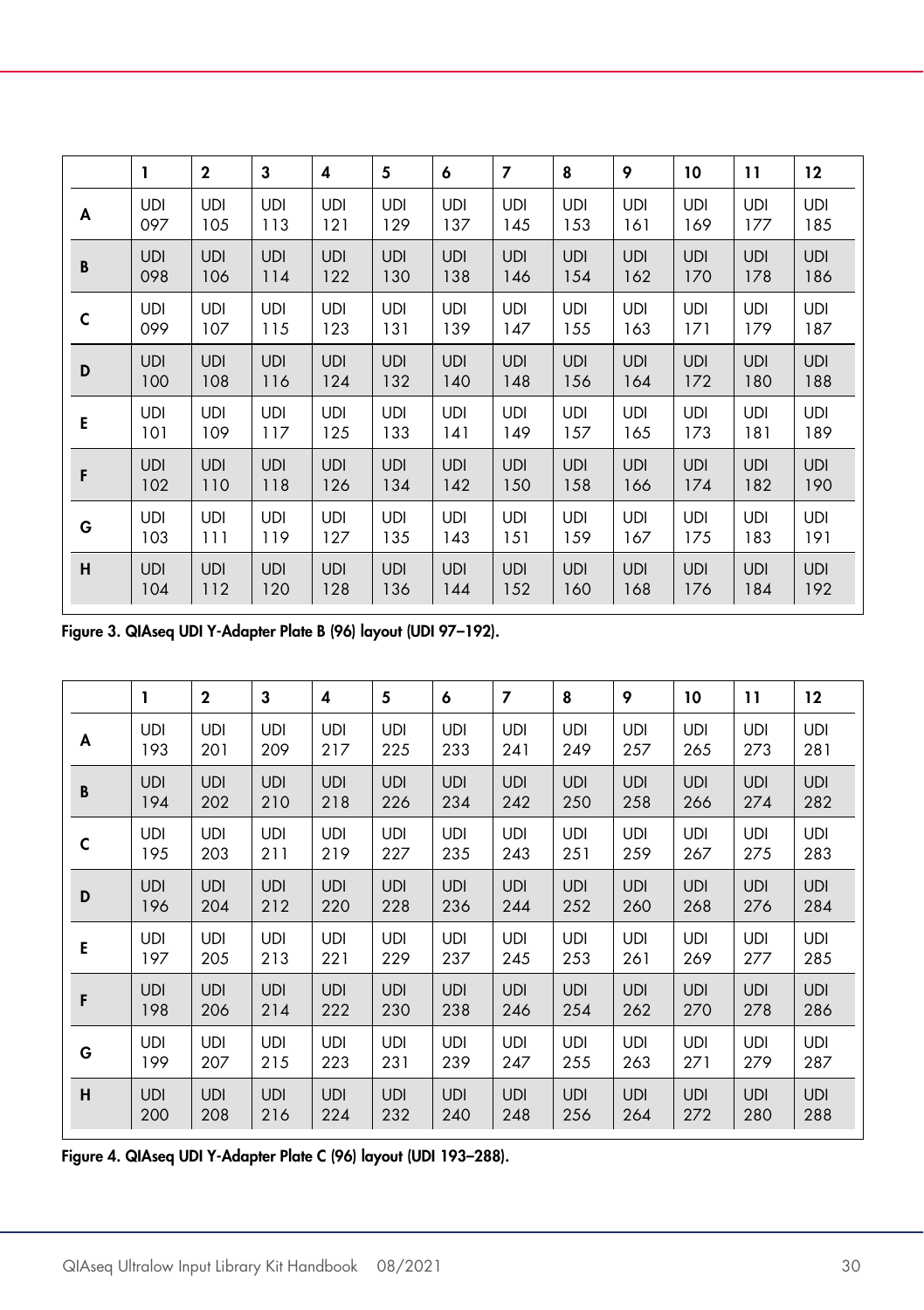|   |            | $\mathbf{2}$ | 3          | 4          | 5          | 6          | $\overline{7}$ | 8          | 9          | 10         | 11         | 12         |
|---|------------|--------------|------------|------------|------------|------------|----------------|------------|------------|------------|------------|------------|
| A | <b>UDI</b> | <b>UDI</b>   | <b>UDI</b> | <b>UDI</b> | <b>UDI</b> | UDI        | <b>UDI</b>     | <b>UDI</b> | <b>UDI</b> | <b>UDI</b> | <b>UDI</b> | <b>UDI</b> |
|   | 289        | 297          | 305        | 313        | 321        | 329        | 337            | 345        | 353        | 361        | 369        | 377        |
| B | <b>UDI</b> | <b>UDI</b>   | <b>UDI</b> | <b>UDI</b> | <b>UDI</b> | <b>UDI</b> | <b>UDI</b>     | <b>UDI</b> | <b>UDI</b> | <b>UDI</b> | <b>UDI</b> | <b>UDI</b> |
|   | 290        | 298          | 306        | 314        | 322        | 330        | 338            | 346        | 354        | 362        | 370        | 378        |
| C | <b>UDI</b> | <b>UDI</b>   | <b>UDI</b> | <b>UDI</b> | UDI        | <b>UDI</b> | <b>UDI</b>     | <b>UDI</b> | <b>UDI</b> | <b>UDI</b> | <b>UDI</b> | <b>UDI</b> |
|   | 291        | 299          | 307        | 315        | 323        | 331        | 339            | 347        | 355        | 363        | 371        | 379        |
| D | <b>UDI</b> | <b>UDI</b>   | <b>UDI</b> | <b>UDI</b> | <b>UDI</b> | <b>UDI</b> | <b>UDI</b>     | <b>UDI</b> | <b>UDI</b> | <b>UDI</b> | <b>UDI</b> | <b>UDI</b> |
|   | 292        | 300          | 308        | 316        | 324        | 332        | 340            | 348        | 356        | 364        | 372        | 380        |
| E | <b>UDI</b> | UDI          | <b>UDI</b> | <b>UDI</b> | <b>UDI</b> | <b>UDI</b> | <b>UDI</b>     | <b>UDI</b> | UDI        | <b>UDI</b> | <b>UDI</b> | <b>UDI</b> |
|   | 293        | 301          | 309        | 317        | 325        | 333        | 341            | 349        | 357        | 365        | 373        | 381        |
| F | <b>UDI</b> | <b>UDI</b>   | <b>UDI</b> | <b>UDI</b> | <b>UDI</b> | <b>UDI</b> | <b>UDI</b>     | <b>UDI</b> | <b>UDI</b> | <b>UDI</b> | <b>UDI</b> | <b>UDI</b> |
|   | 294        | 302          | 310        | 318        | 326        | 334        | 342            | 350        | 358        | 366        | 374        | 382        |
| G | <b>UDI</b> | <b>UDI</b>   | <b>UDI</b> | <b>UDI</b> | <b>UDI</b> | <b>UDI</b> | <b>UDI</b>     | <b>UDI</b> | <b>UDI</b> | <b>UDI</b> | <b>UDI</b> | <b>UDI</b> |
|   | 295        | 303          | 311        | 319        | 327        | 335        | 343            | 351        | 359        | 367        | 375        | 383        |
| н | <b>UDI</b> | <b>UDI</b>   | <b>UDI</b> | <b>UDI</b> | <b>UDI</b> | <b>UDI</b> | <b>UDI</b>     | <b>UDI</b> | <b>UDI</b> | <b>UDI</b> | <b>UDI</b> | <b>UDI</b> |
|   | 296        | 304          | 312        | 320        | 328        | 336        | 344            | 352        | 360        | 368        | 376        | 384        |

<span id="page-30-0"></span>Figure 5. QIAseq UDI Y-Adapter Plate D (96) layout (UDI 289–384).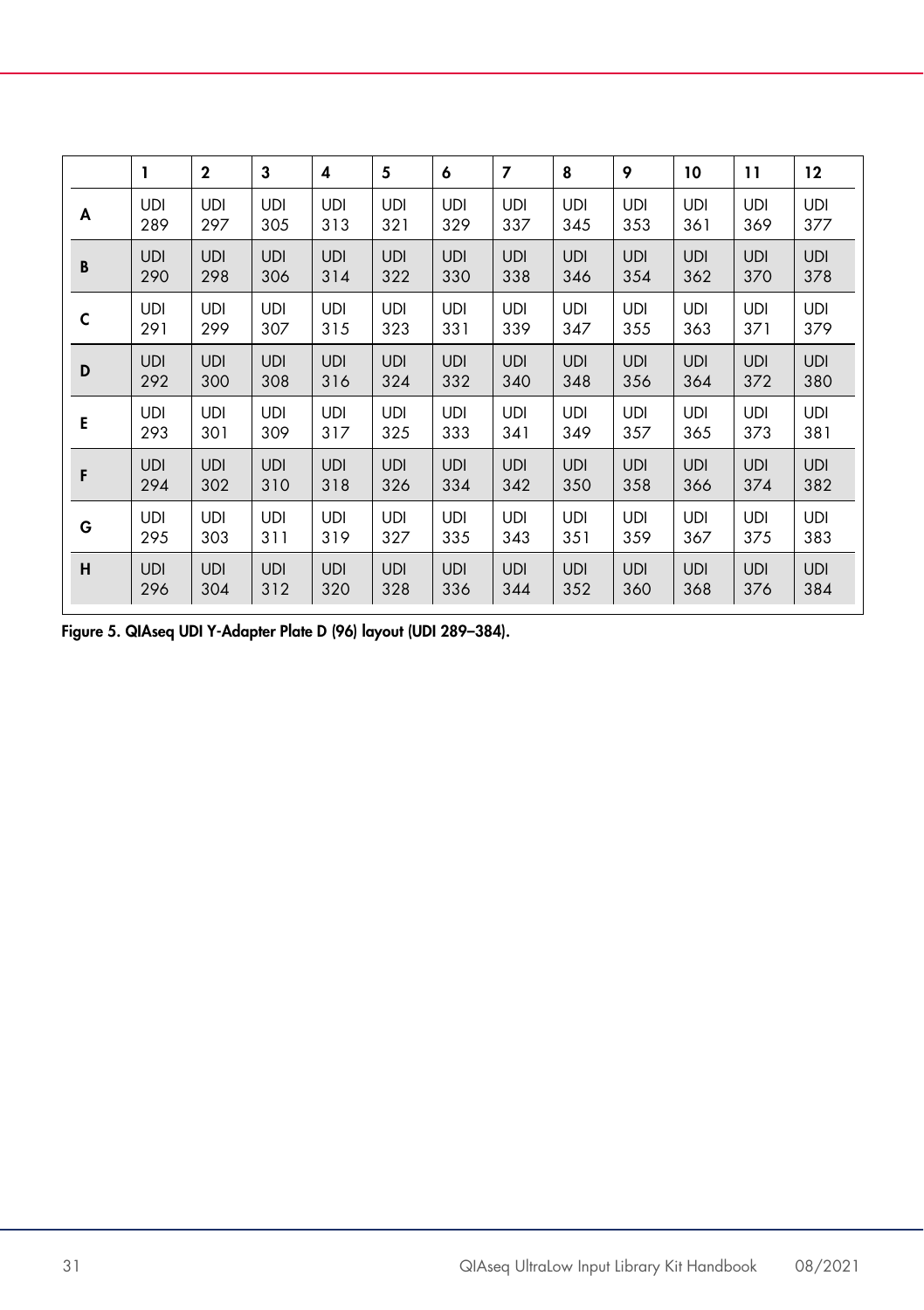#### <span id="page-31-0"></span>Table 9. UDI motives used in the QIAseq UDI Y-Adapter Kits (24 and 96 A/B/C/D)

Unique Dual-Index adapters 1–24 are identical on the adapter plates of the QIAseq UDI Y-Adapter Kit (24) and QIAseq UDI Y-Adapter Kit A (96).

Note: Sequencing on the MiniSeq, NextSeq, HiSeqX, and HiSeq 3000/4000 systems follow a different dual-indexing workflow than other Illumina systems, which requires the reverse complement of the i5 index adapter sequence.

| Indices for entry on sample sheet |                                                                                    |                                                                                                  |                                                                   |  |  |  |  |  |
|-----------------------------------|------------------------------------------------------------------------------------|--------------------------------------------------------------------------------------------------|-------------------------------------------------------------------|--|--|--|--|--|
| Unique dual-index<br>number       | i5 bases for entry on<br>sample sheet (MiSeq, HiSeq<br>2000/2500, NovaSeg<br>6000) | i5 bases for entry on<br>sample sheet (iSeg100,<br>MiniSeq, NextSeq, HiSeqX,<br>HiSeg 3000/4000) | i7 bases for entry on<br>sample sheet (all<br><i>instruments)</i> |  |  |  |  |  |
| <b>UDI 001</b>                    | <b>ATGGCCGACT</b>                                                                  | <b>AGTCGGCCAT</b>                                                                                | <b>TGAACGTTGT</b>                                                 |  |  |  |  |  |
| <b>UDI 002</b>                    | <b>CGATGAGCAC</b>                                                                  | <b>GTGCTCATCG</b>                                                                                | <b>ACCAGACTTG</b>                                                 |  |  |  |  |  |
| <b>UDI 003</b>                    | <b>GATAAGTCGA</b>                                                                  | <b>TCGACTTATC</b>                                                                                | <b>ACTGGCGAAC</b>                                                 |  |  |  |  |  |
| <b>UDI 004</b>                    | <b>TCACGCCTTG</b>                                                                  | <b>CAAGGCGTGA</b>                                                                                | <b>GCGTTAGGCA</b>                                                 |  |  |  |  |  |
| <b>UDI 005</b>                    | <b>AGGAACACAA</b>                                                                  | <b>TIGTGTTCCT</b>                                                                                | <b>TTATCGGCCT</b>                                                 |  |  |  |  |  |
| <b>UDI 006</b>                    | <b>CTCAGTAGGC</b>                                                                  | <b>GCCTACTGAG</b>                                                                                | <b>GAGGTATAAG</b>                                                 |  |  |  |  |  |
| <b>UDI 007</b>                    | <b>GAAGTGCCTG</b>                                                                  | <b>CAGGCACTTC</b>                                                                                | <b>TCAAGGATTC</b>                                                 |  |  |  |  |  |
| <b>UDI 008</b>                    | <b>TCTCTCGCCT</b>                                                                  | AGGCGAGAGA                                                                                       | <b>CGAACCGAGA</b>                                                 |  |  |  |  |  |
| <b>UDI 009</b>                    | <b>AGGCACCTTC</b>                                                                  | <b>GAAGGTGCCT</b>                                                                                | <b>GAGCCAAGTT</b>                                                 |  |  |  |  |  |
| <b>UDI 010</b>                    | <b>CTGTTGGTAA</b>                                                                  | <b>TTACCAACAG</b>                                                                                | AAGGCCGTAG                                                        |  |  |  |  |  |
| <b>UDI 011</b>                    | <b>GCTGGTACCT</b>                                                                  | <b>AGGTACCAGC</b>                                                                                | <b>TTAGAGAAGC</b>                                                 |  |  |  |  |  |
| <b>UDI 012</b>                    | <b>TAAGGAGCGG</b>                                                                  | <b>CCGCTCCTTA</b>                                                                                | <b>TCTAAGACCA</b>                                                 |  |  |  |  |  |
| <b>UDI 013</b>                    | <b>AATCGCTCCA</b>                                                                  | <b>TGGAGCGATT</b>                                                                                | <b>TGTAACCACT</b>                                                 |  |  |  |  |  |
| <b>UDI 014</b>                    | <b>CTCCTAATTG</b>                                                                  | CAATTAGGAG                                                                                       | CCGACACAAG                                                        |  |  |  |  |  |
| <b>UDI 015</b>                    | <b>GCCTCATAAT</b>                                                                  | <b>ATTATGAGGC</b>                                                                                | <b>CTCTGATGGC</b>                                                 |  |  |  |  |  |
| <b>UDI 016</b>                    | <b>TGTATTGAGC</b>                                                                  | <b>GCTCAATACA</b>                                                                                | <b>CGGCCTGTTA</b>                                                 |  |  |  |  |  |
| <b>UDI 017</b>                    | <b>AGCCATAACA</b>                                                                  | <b>TGTTATGGCT</b>                                                                                | <b>TGCATAGCTT</b>                                                 |  |  |  |  |  |
| <b>UDI 018</b>                    | <b>CCACAAGTGG</b>                                                                  | <b>CCACTTGTGG</b>                                                                                | <b>AACCTTCTCG</b>                                                 |  |  |  |  |  |
| <b>UDI 019</b>                    | <b>GTTATCACAC</b>                                                                  | <b>GTGTGATAAC</b>                                                                                | <b>AAGAGATCAC</b>                                                 |  |  |  |  |  |
| <b>UDI 020</b>                    | <b>TACCGTTCTT</b>                                                                  | AAGAACGGTA                                                                                       | <b>GCCTGAAGGA</b>                                                 |  |  |  |  |  |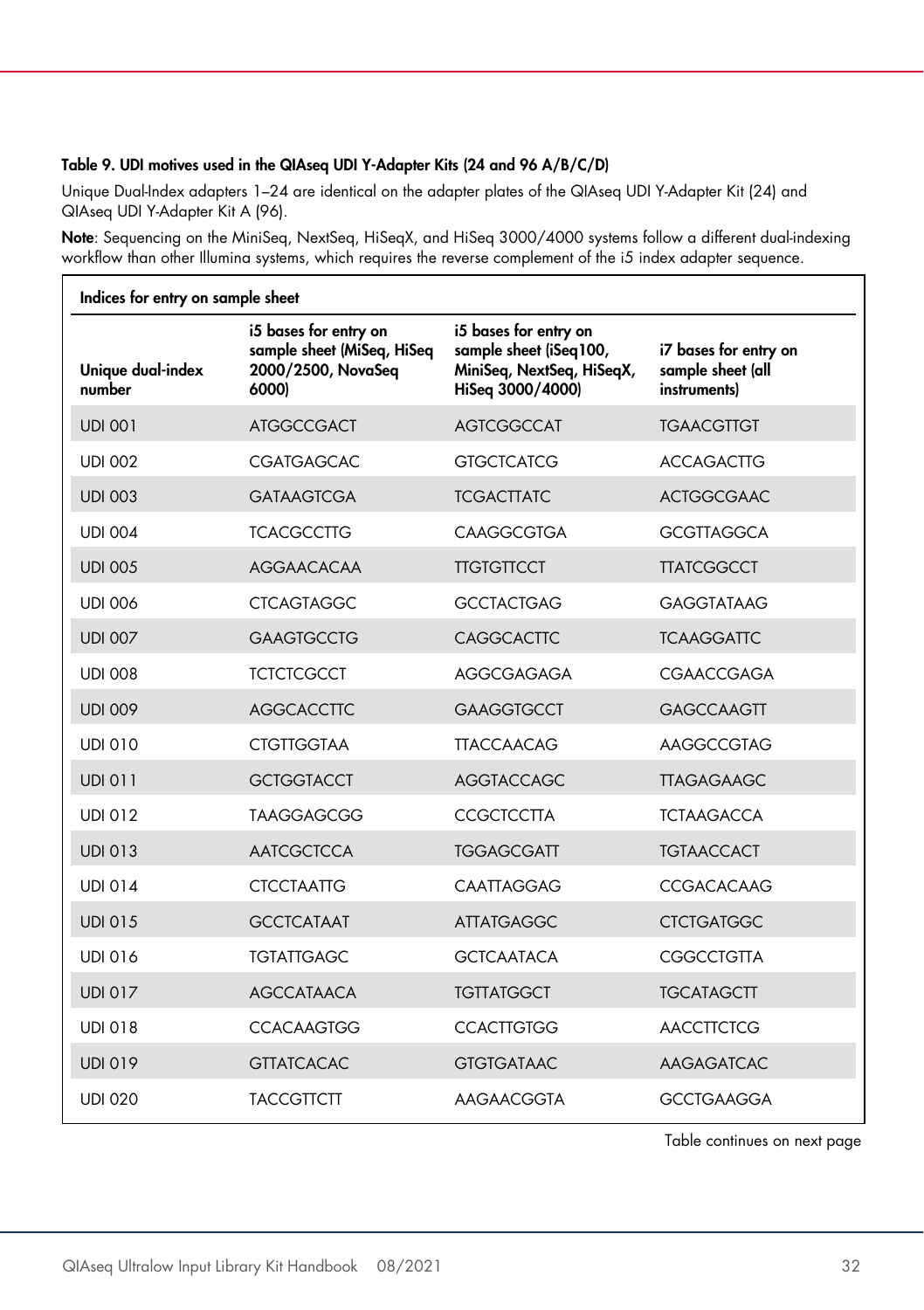| Indices for entry on sample sheet |                                                                                    |                                                                                                  |                                                            |  |  |  |  |  |
|-----------------------------------|------------------------------------------------------------------------------------|--------------------------------------------------------------------------------------------------|------------------------------------------------------------|--|--|--|--|--|
| Unique dual-index<br>number       | i5 bases for entry on<br>sample sheet (MiSeq, HiSeq<br>2000/2500, NovaSeq<br>6000) | i5 bases for entry on<br>sample sheet (iSeg100,<br>MiniSeq, NextSeq, HiSeqX,<br>HiSeq 3000/4000) | i7 bases for entry on<br>sample sheet (all<br>instruments) |  |  |  |  |  |
| <b>UDI 021</b>                    | <b>AGGCGTTAGG</b>                                                                  | <b>CCTAACGCCT</b>                                                                                | <b>ATTGTGCCTT</b>                                          |  |  |  |  |  |
| <b>UDI 022</b>                    | <b>CCGTAACGTC</b>                                                                  | <b>GACGTTACGG</b>                                                                                | <b>TCCTCTACCG</b>                                          |  |  |  |  |  |
| <b>UDI 023</b>                    | <b>GTAATAGCCA</b>                                                                  | <b>TGGCTATTAC</b>                                                                                | <b>TACCATGAAC</b>                                          |  |  |  |  |  |
| <b>UDI 024</b>                    | <b>TAGCGCCGAT</b>                                                                  | <b>ATCGGCGCTA</b>                                                                                | CATTGGCAGA                                                 |  |  |  |  |  |
| <b>UDI 025</b>                    | <b>CATTCTTGGA</b>                                                                  | <b>TCCAAGAATG</b>                                                                                | <b>CACTGCTATT</b>                                          |  |  |  |  |  |
| <b>UDI 026</b>                    | <b>ATGCAAGGTT</b>                                                                  | <b>AACCTTGCAT</b>                                                                                | <b>AATGGTAGGT</b>                                          |  |  |  |  |  |
| <b>UDI 027</b>                    | <b>CGCCAGACAA</b>                                                                  | <b>TIGTCTGGCG</b>                                                                                | <b>GATACCTATG</b>                                          |  |  |  |  |  |
| <b>UDI 028</b>                    | <b>GAAGGTTGGC</b>                                                                  | <b>GCCAACCTTC</b>                                                                                | <b>CACTAGGTAC</b>                                          |  |  |  |  |  |
| <b>UDI 029</b>                    | <b>TCGCATCACG</b>                                                                  | <b>CGTGATGCGA</b>                                                                                | <b>AGCTCGTTCA</b>                                          |  |  |  |  |  |
| <b>UDI 030</b>                    | <b>CCGGTCATGA</b>                                                                  | <b>TCATGACCGG</b>                                                                                | <b>TGTCAGTCTT</b>                                          |  |  |  |  |  |
| <b>UDI 031</b>                    | <b>ATTCACAAGC</b>                                                                  | <b>GCTTGTGAAT</b>                                                                                | <b>GATGAACAGT</b>                                          |  |  |  |  |  |
| <b>UDI 032</b>                    | <b>CAACCTGTAA</b>                                                                  | <b>TTACAGGTTG</b>                                                                                | <b>ACAATCGGCG</b>                                          |  |  |  |  |  |
| <b>UDI 033</b>                    | <b>GCCAGTCGTT</b>                                                                  | <b>AACGACTGGC</b>                                                                                | <b>GATTGAGTTC</b>                                          |  |  |  |  |  |
| <b>UDI 034</b>                    | <b>TGCCTTGTCG</b>                                                                  | <b>CGACAAGGCA</b>                                                                                | <b>GTAATGCCAA</b>                                          |  |  |  |  |  |
| <b>UDI 035</b>                    | <b>CTATCCGCTG</b>                                                                  | <b>CAGCGGATAG</b>                                                                                | <b>TCGTTGCGCT</b>                                          |  |  |  |  |  |
| <b>UDI 036</b>                    | <b>AATGCCGGAA</b>                                                                  | <b>TTCCGGCATT</b>                                                                                | <b>AGGTGAGTAT</b>                                          |  |  |  |  |  |
| <b>UDI 037</b>                    | <b>CGGTTATCCG</b>                                                                  | <b>CGGATAACCG</b>                                                                                | <b>TCGATAATGG</b>                                          |  |  |  |  |  |
| <b>UDI 038</b>                    | <b>GCGGAAGAGT</b>                                                                  | <b>ACTCTTCCGC</b>                                                                                | <b>GCGTCTCTTC</b>                                          |  |  |  |  |  |
| <b>UDI 039</b>                    | <b>TIGGTTAGTC</b>                                                                  | <b>GACTAACCAA</b>                                                                                | <b>GTCTCCTGCA</b>                                          |  |  |  |  |  |
| <b>UDI 040</b>                    | <b>TTCAGTGTGA</b>                                                                  | <b>TCACACTGAA</b>                                                                                | <b>GAGCTTCATT</b>                                          |  |  |  |  |  |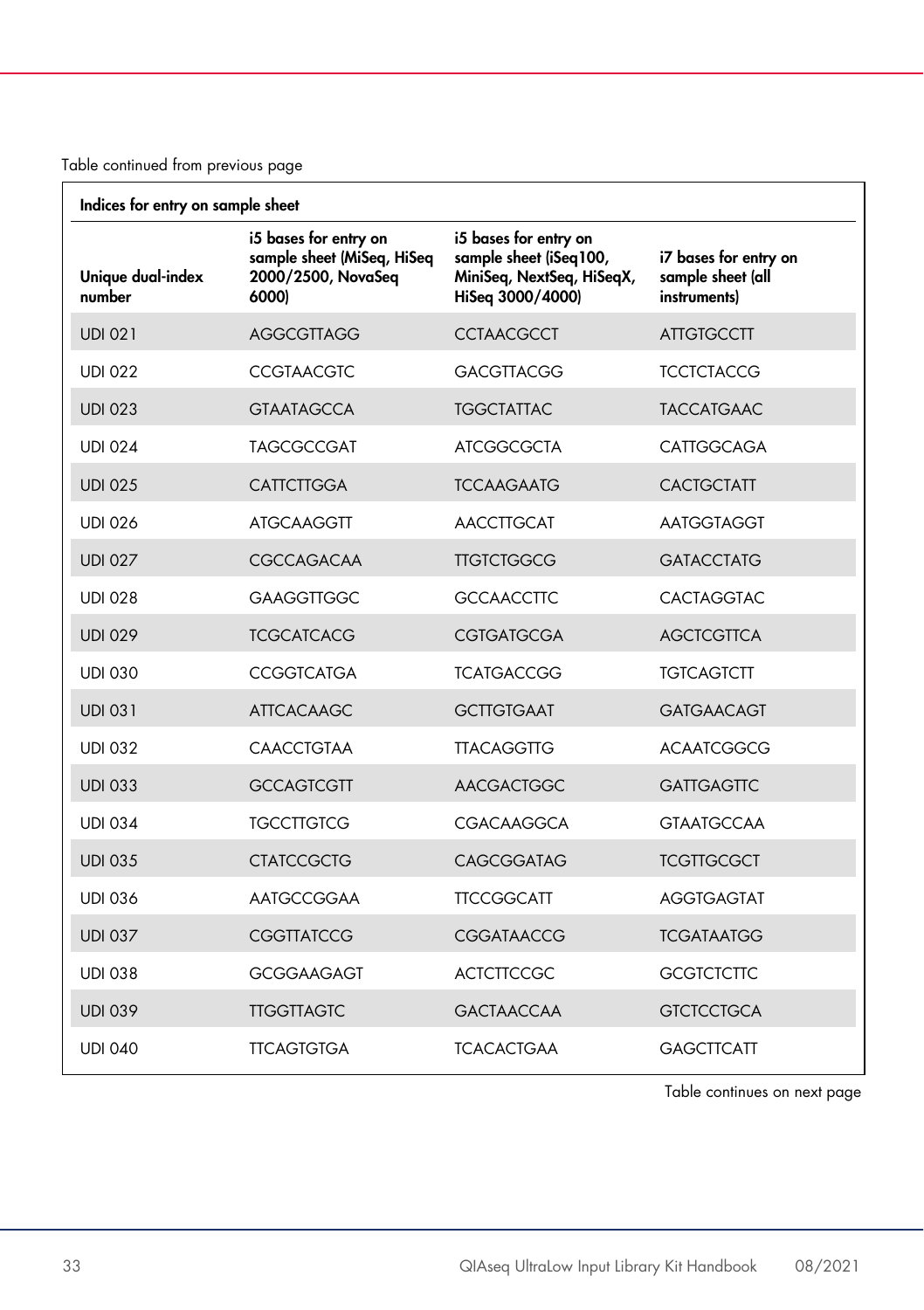| Indices for entry on sample sheet |                                                                                    |                                                                                                  |                                                            |  |  |  |  |  |
|-----------------------------------|------------------------------------------------------------------------------------|--------------------------------------------------------------------------------------------------|------------------------------------------------------------|--|--|--|--|--|
| Unique dual-index<br>number       | i5 bases for entry on<br>sample sheet (MiSeq, HiSeq<br>2000/2500, NovaSeq<br>6000) | i5 bases for entry on<br>sample sheet (iSeq100,<br>MiniSeq, NextSeq, HiSeqX,<br>HiSeg 3000/4000) | i7 bases for entry on<br>sample sheet (all<br>instruments) |  |  |  |  |  |
| <b>UDI 041</b>                    | <b>AGAATTCTGG</b>                                                                  | <b>CCAGAATICT</b>                                                                                | <b>AGGCCTACAT</b>                                          |  |  |  |  |  |
| <b>UDI 042</b>                    | <b>CATTGACTCT</b>                                                                  | <b>AGAGTCAATG</b>                                                                                | <b>TGTGGAACCG</b>                                          |  |  |  |  |  |
| <b>UDI 043</b>                    | <b>GCGGCTTCAA</b>                                                                  | <b>TTGAAGCCGC</b>                                                                                | <b>CGTATTAAGC</b>                                          |  |  |  |  |  |
| <b>UDI 044</b>                    | <b>TTATGGTCTC</b>                                                                  | <b>GAGACCATAA</b>                                                                                | <b>CCAGTGGTTA</b>                                          |  |  |  |  |  |
| <b>UDI 045</b>                    | <b>CGTAACCAGG</b>                                                                  | <b>CCTGGTTACG</b>                                                                                | <b>GCGTTCGAGT</b>                                          |  |  |  |  |  |
| <b>UDI 046</b>                    | <b>AGCTCAGATA</b>                                                                  | <b>TATCTGAGCT</b>                                                                                | <b>CCTTCCGGTT</b>                                          |  |  |  |  |  |
| <b>UDI 047</b>                    | <b>CCGGTGTTAC</b>                                                                  | <b>GTAACACCGG</b>                                                                                | CACAAGACGG                                                 |  |  |  |  |  |
| <b>UDI 048</b>                    | <b>GACCTAACCT</b>                                                                  | <b>AGGTTAGGTC</b>                                                                                | <b>GCTTACACAC</b>                                          |  |  |  |  |  |
| <b>UDI 049</b>                    | <b>TIGTAGAAGG</b>                                                                  | <b>CCTTCTACAA</b>                                                                                | <b>AGGATGTCCA</b>                                          |  |  |  |  |  |
| <b>UDI 050</b>                    | <b>CCTAGCACTA</b>                                                                  | <b>TAGTGCTAGG</b>                                                                                | <b>CACCTTATGT</b>                                          |  |  |  |  |  |
| <b>UDI 051</b>                    | <b>ATCGTGTTCT</b>                                                                  | <b>AGAACACGAT</b>                                                                                | <b>AAGCGGCTGT</b>                                          |  |  |  |  |  |
| <b>UDI 052</b>                    | <b>CCAACTTATC</b>                                                                  | <b>GATAAGTTGG</b>                                                                                | <b>TTCCTGTGAG</b>                                          |  |  |  |  |  |
| <b>UDI 053</b>                    | <b>GAAGCCAAGG</b>                                                                  | <b>CCTTGGCTTC</b>                                                                                | <b>AGTACAGTTC</b>                                          |  |  |  |  |  |
| <b>UDI 054</b>                    | <b>TGGAGTTCAA</b>                                                                  | <b>TTGAACTCCA</b>                                                                                | <b>TACAGCCTCA</b>                                          |  |  |  |  |  |
| <b>UDI 055</b>                    | <b>CTTCAATCCT</b>                                                                  | <b>AGGATTGAAG</b>                                                                                | <b>GTTCTATTGG</b>                                          |  |  |  |  |  |
| <b>UDI 056</b>                    | <b>ATCTTGCGTG</b>                                                                  | CACGCAAGAT                                                                                       | <b>ATATACCGGT</b>                                          |  |  |  |  |  |
| <b>UDI 057</b>                    | <b>CGTCTAAGGT</b>                                                                  | <b>ACCTTAGACG</b>                                                                                | <b>CCTCGGAATG</b>                                          |  |  |  |  |  |
| <b>UDI 058</b>                    | <b>GAGGTGAACA</b>                                                                  | <b>TGTTCACCTC</b>                                                                                | <b>GTTCTGGAAC</b>                                          |  |  |  |  |  |
| <b>UDI 059</b>                    | <b>TCAGAACTAC</b>                                                                  | <b>GTAGTTCTGA</b>                                                                                | <b>AGATTCACCA</b>                                          |  |  |  |  |  |
| <b>UDI 060</b>                    | <b>CGGATATTGA</b>                                                                  | <b>TCAATATCCG</b>                                                                                | <b>TCGGTCAGAT</b>                                          |  |  |  |  |  |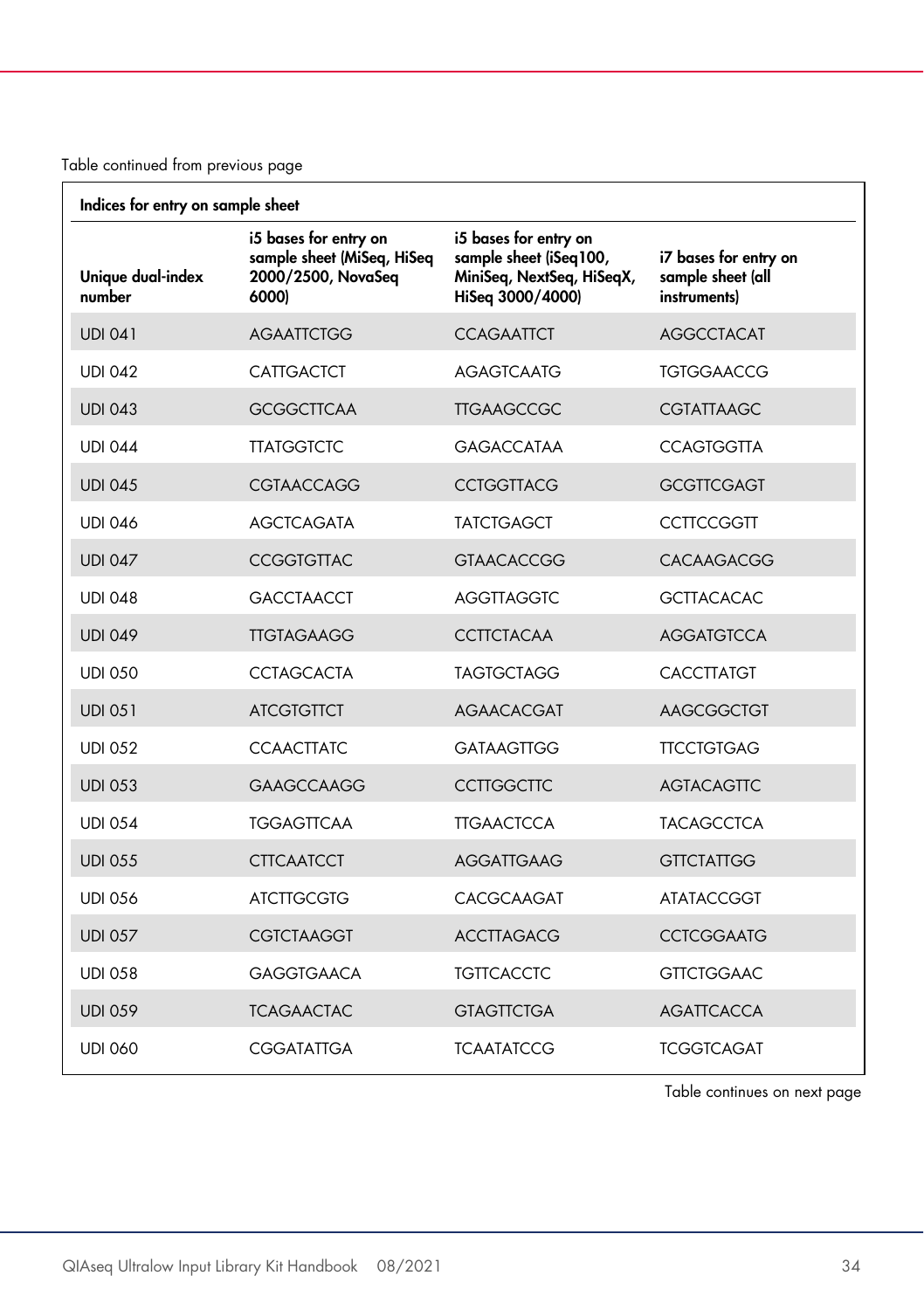| Indices for entry on sample sheet |                                                                                    |                                                                                                  |                                                            |
|-----------------------------------|------------------------------------------------------------------------------------|--------------------------------------------------------------------------------------------------|------------------------------------------------------------|
| Unique dual-index<br>number       | i5 bases for entry on<br>sample sheet (MiSeq, HiSeq<br>2000/2500, NovaSeq<br>6000) | i5 bases for entry on<br>sample sheet (iSeg100,<br>MiniSeq, NextSeq, HiSeqX,<br>HiSeg 3000/4000) | i7 bases for entry on<br>sample sheet (all<br>instruments) |
| <b>UDI 061</b>                    | <b>AGGAGTAGAT</b>                                                                  | <b>ATCTACTCCT</b>                                                                                | <b>CACTCTCGCT</b>                                          |
| <b>UDI 062</b>                    | <b>CCGCCGAATA</b>                                                                  | <b>TATTCGGCGG</b>                                                                                | <b>GTTGGTCCAG</b>                                          |
| <b>UDI 063</b>                    | <b>GAGTCTATAC</b>                                                                  | <b>GTATAGACTC</b>                                                                                | <b>AGCTCGAAGC</b>                                          |
| <b>UDI 064</b>                    | <b>TTATTACCGG</b>                                                                  | CCGGTAATAA                                                                                       | <b>AGAGGTTCTA</b>                                          |
| <b>UDI 065</b>                    | <b>CGCTCGTTAG</b>                                                                  | <b>CTAACGAGCG</b>                                                                                | <b>ATGACTCGAA</b>                                          |
| <b>UDI 066</b>                    | <b>AACAACGCTG</b>                                                                  | <b>CAGCGTTGTT</b>                                                                                | <b>GAACAATCCT</b>                                          |
| <b>UDI 067</b>                    | <b>CGCGGCTATT</b>                                                                  | AATAGCCGCG                                                                                       | <b>TGGCAAGGAG</b>                                          |
| <b>UDI 068</b>                    | <b>GCTCGACACA</b>                                                                  | <b>TGTGTCGAGC</b>                                                                                | <b>GAATATTGGC</b>                                          |
| <b>UDI 069</b>                    | <b>TTCTTCCAAC</b>                                                                  | <b>GTTGGAAGAA</b>                                                                                | <b>CCGGAACCTA</b>                                          |
| <b>UDI 070</b>                    | <b>TTGGCGGTTG</b>                                                                  | CAACCGCCAA                                                                                       | <b>ACTTGTTCGG</b>                                          |
| <b>UDI 071</b>                    | <b>AACAGGCAAT</b>                                                                  | <b>ATTGCCTGTT</b>                                                                                | <b>CAAGTCCAAT</b>                                          |
| <b>UDI 072</b>                    | CAGAATGGCG                                                                         | <b>CGCCATTCTG</b>                                                                                | AACCGCAAGG                                                 |
| <b>UDI 073</b>                    | <b>GTTGAGATTC</b>                                                                  | <b>GAATCTCAAC</b>                                                                                | <b>ACGTTGACTC</b>                                          |
| <b>UDI 074</b>                    | <b>TGTGTGCGGA</b>                                                                  | <b>TCCGCACACA</b>                                                                                | <b>CCACTTAACA</b>                                          |
| <b>UDI 075</b>                    | <b>GTTCGGCGAA</b>                                                                  | <b>TTCGCCGAAC</b>                                                                                | <b>AGCAGTTCCT</b>                                          |
| <b>UDI 076</b>                    | <b>AGCTGTATTG</b>                                                                  | CAATACAGCT                                                                                       | <b>TCGCCTTCGT</b>                                          |
| <b>UDI 077</b>                    | <b>CAGCGGATGA</b>                                                                  | <b>TCATCCGCTG</b>                                                                                | <b>TAGGACTGCG</b>                                          |
| <b>UDI 078</b>                    | <b>GTCCTTGGAT</b>                                                                  | <b>ATCCAAGGAC</b>                                                                                | <b>TCCGAGCGAA</b>                                          |
| <b>UDI 079</b>                    | <b>TCTAGATGCT</b>                                                                  | <b>AGCATCTAGA</b>                                                                                | <b>TTCGGTTGTT</b>                                          |
| <b>UDI 080</b>                    | CGAGCCACAT                                                                         | <b>ATGTGGCTCG</b>                                                                                | <b>ACAGGAGGAA</b>                                          |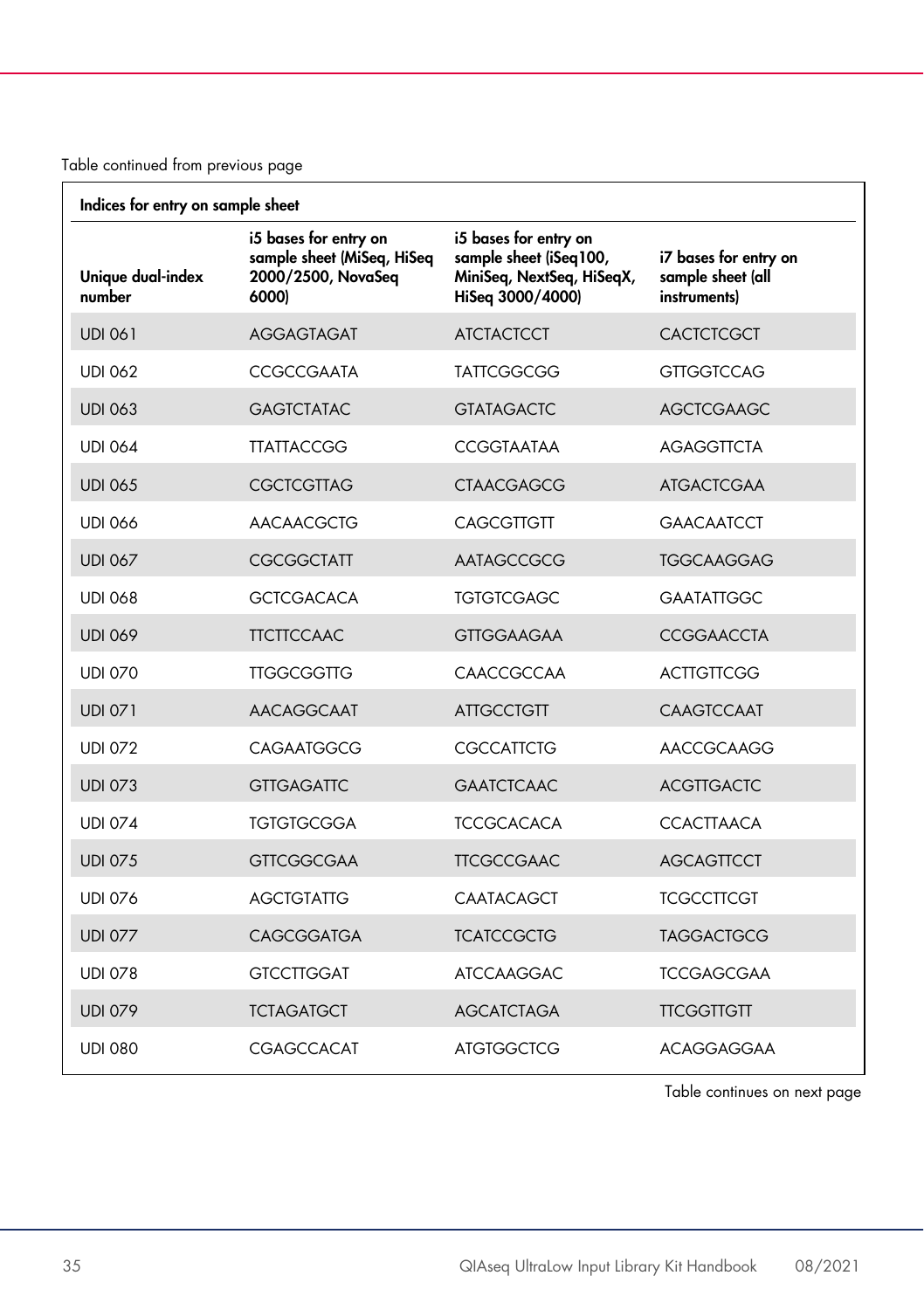| Indices for entry on sample sheet |                                                                                    |                                                                                                  |                                                            |
|-----------------------------------|------------------------------------------------------------------------------------|--------------------------------------------------------------------------------------------------|------------------------------------------------------------|
| Unique dual-index<br>number       | i5 bases for entry on<br>sample sheet (MiSeq, HiSeq<br>2000/2500, NovaSeq<br>6000) | i5 bases for entry on<br>sample sheet (iSeg100,<br>MiniSeq, NextSeq, HiSeqX,<br>HiSeg 3000/4000) | i7 bases for entry on<br>sample sheet (all<br>instruments) |
| <b>UDI 081</b>                    | <b>ATGGAATGGA</b>                                                                  | <b>TCCATTCCAT</b>                                                                                | <b>CCTCCATTAA</b>                                          |
| <b>UDI 082</b>                    | <b>CATTCCTCAC</b>                                                                  | <b>GTGAGGAATG</b>                                                                                | <b>AGTCGCGGTT</b>                                          |
| <b>UDI 083</b>                    | <b>GCATAGGAAG</b>                                                                  | <b>CTTCCTATGC</b>                                                                                | <b>CTCATCCAGG</b>                                          |
| <b>UDI 084</b>                    | <b>TGTTCGTGTT</b>                                                                  | <b>AACACGAACA</b>                                                                                | <b>TGTGGTTGAA</b>                                          |
| <b>UDI 085</b>                    | <b>TAAGACCGTT</b>                                                                  | <b>AACGGTCTTA</b>                                                                                | <b>TTATGCGTGG</b>                                          |
| <b>UDI 086</b>                    | <b>ATGGTACCAG</b>                                                                  | <b>CTGGTACCAT</b>                                                                                | <b>GCGAATGTAT</b>                                          |
| <b>UDI 087</b>                    | <b>CCGACAGCTT</b>                                                                  | <b>AAGCTGTCGG</b>                                                                                | <b>GTCAAGCTCG</b>                                          |
| <b>UDI 088</b>                    | <b>GACGATATGA</b>                                                                  | <b>TCATATCGTC</b>                                                                                | <b>TAGAGTTGGA</b>                                          |
| <b>UDI 089</b>                    | <b>TIGTACTCCA</b>                                                                  | <b>TGGAGTACAA</b>                                                                                | <b>CTGATGATCT</b>                                          |
| <b>UDI 090</b>                    | <b>GTGCACATAA</b>                                                                  | <b>TTATGTGCAC</b>                                                                                | <b>ACTAGGTGTT</b>                                          |
| <b>UDI 091</b>                    | <b>AGGACAAGTA</b>                                                                  | <b>TACTTGTCCT</b>                                                                                | <b>CTGTTAGCGG</b>                                          |
| <b>UDI 092</b>                    | <b>CCGATTCGAG</b>                                                                  | <b>CTCGAATCGG</b>                                                                                | <b>ATCGCACCAA</b>                                          |
| <b>UDI 093</b>                    | <b>GTAGGAACTT</b>                                                                  | <b>AAGTTCCTAC</b>                                                                                | <b>CTTACTTGGT</b>                                          |
| <b>UDI 094</b>                    | <b>TACACTACGA</b>                                                                  | <b>TCGTAGTGTA</b>                                                                                | <b>CCTTAATGCG</b>                                          |
| <b>UDI 095</b>                    | <b>ATGACCTTGA</b>                                                                  | <b>TCAAGGTCAT</b>                                                                                | <b>TCTCGCCTAG</b>                                          |
| <b>UDI 096</b>                    | <b>CTACGTGACG</b>                                                                  | CGTCACGTAG                                                                                       | <b>TCTTCAGAGA</b>                                          |
| <b>UDI 097</b>                    | <b>AACAATCAGG</b>                                                                  | <b>CCTGATTGTT</b>                                                                                | <b>TACCGGTGGT</b>                                          |
| <b>UDI 098</b>                    | <b>CTGGTGTGCA</b>                                                                  | <b>TGCACACCAG</b>                                                                                | <b>AGGTGTTACG</b>                                          |
| <b>UDI 099</b>                    | <b>GCATATCCTT</b>                                                                  | <b>AAGGATATGC</b>                                                                                | <b>ACAGACCGAC</b>                                          |
| <b>UDI 100</b>                    | <b>TGTCCTGTAC</b>                                                                  | <b>GTACAGGACA</b>                                                                                | CGAATACGTA                                                 |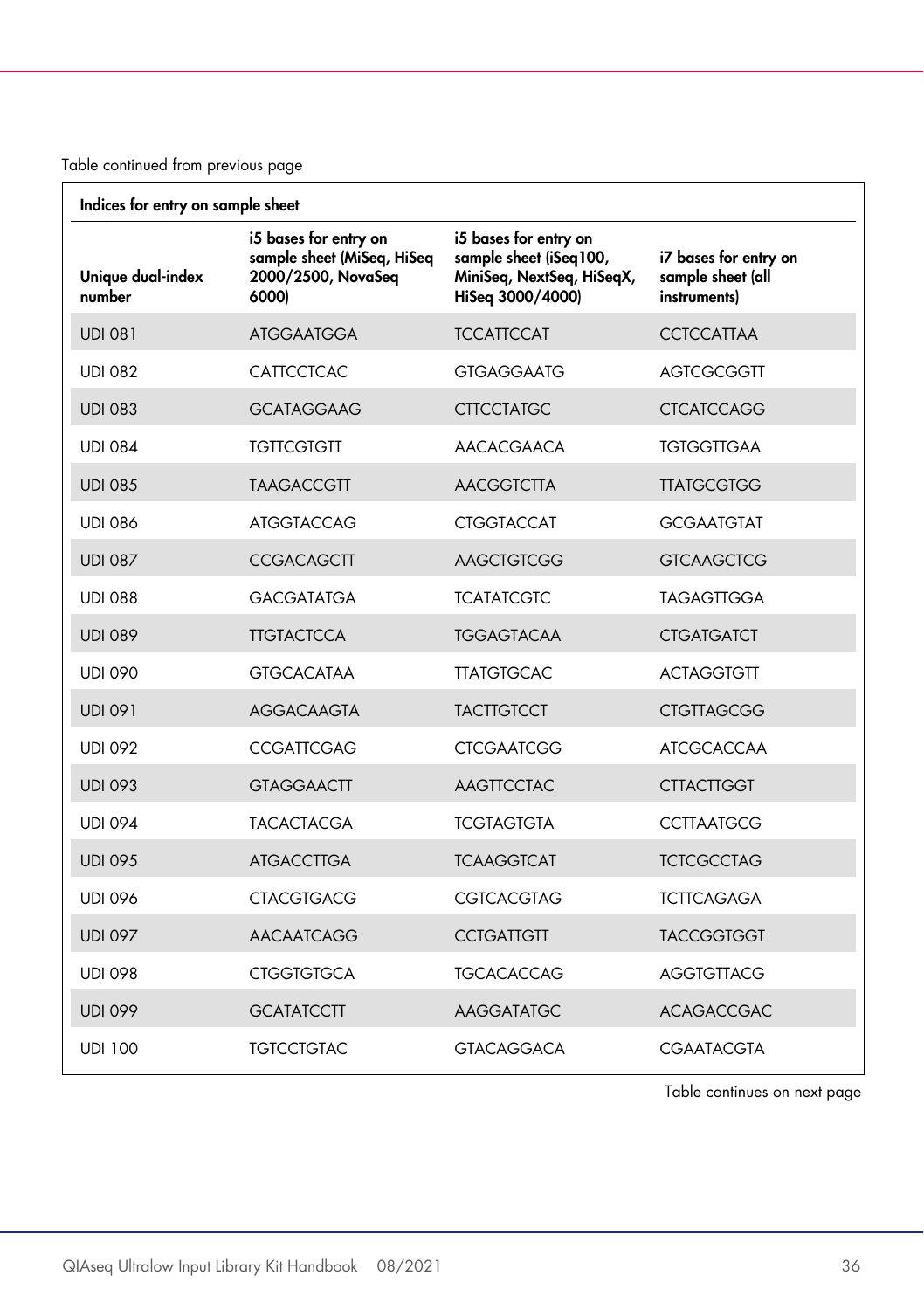| Indices for entry on sample sheet |                                                                                    |                                                                                                  |                                                            |
|-----------------------------------|------------------------------------------------------------------------------------|--------------------------------------------------------------------------------------------------|------------------------------------------------------------|
| Unique dual-index<br>number       | i5 bases for entry on<br>sample sheet (MiSeq, HiSeq<br>2000/2500, NovaSeq<br>6000) | i5 bases for entry on<br>sample sheet (iSeg100,<br>MiniSeq, NextSeq, HiSeqX,<br>HiSeg 3000/4000) | i7 bases for entry on<br>sample sheet (all<br>instruments) |
| <b>UDI 101</b>                    | <b>AGAACGTCGC</b>                                                                  | <b>GCGACGTTCT</b>                                                                                | <b>TAGCATCGAT</b>                                          |
| <b>UDI 102</b>                    | <b>CACGGACTAG</b>                                                                  | <b>CTAGTCCGTG</b>                                                                                | <b>CCATGAGTCG</b>                                          |
| <b>UDI 103</b>                    | <b>GTTGAACACT</b>                                                                  | <b>AGTGTTCAAC</b>                                                                                | <b>ACTAACATGC</b>                                          |
| <b>UDI 104</b>                    | <b>TCGCGTGGTA</b>                                                                  | <b>TACCACGCGA</b>                                                                                | <b>ACACTCTCTA</b>                                          |
| <b>UDI 105</b>                    | <b>AGCCACTATG</b>                                                                  | <b>CATAGTGGCT</b>                                                                                | <b>GCTCTTGCCT</b>                                          |
| <b>UDI 106</b>                    | <b>CCACCTACCA</b>                                                                  | <b>TGGTAGGTGG</b>                                                                                | <b>AATCTTGAGG</b>                                          |
| <b>UDI 107</b>                    | <b>GTTCCGGTGT</b>                                                                  | <b>ACACCGGAAC</b>                                                                                | <b>CTTAACGGTC</b>                                          |
| <b>UDI 108</b>                    | <b>TAGGTCTGAC</b>                                                                  | <b>GTCAGACCTA</b>                                                                                | <b>TTGTGACCAA</b>                                          |
| <b>UDI 109</b>                    | <b>AGGAAGCATT</b>                                                                  | <b>AATGCTTCCT</b>                                                                                | <b>TCACACACCT</b>                                          |
| <b>UDI 110</b>                    | <b>CCTTAGTTGG</b>                                                                  | <b>CCAACTAAGG</b>                                                                                | <b>CTGCAATTAG</b>                                          |
| <b>UDI 111</b>                    | <b>GTCCTATTCA</b>                                                                  | <b>TGAATAGGAC</b>                                                                                | <b>CTCCTTACTC</b>                                          |
| <b>UDI 112</b>                    | <b>TAAGATGGAC</b>                                                                  | <b>GTCCATCTTA</b>                                                                                | <b>GCAACGCAGA</b>                                          |
| <b>UDI 113</b>                    | <b>AGGCCATGGT</b>                                                                  | <b>ACCATGGCCT</b>                                                                                | <b>CCTTACCAAT</b>                                          |
| <b>UDI 114</b>                    | CATTGGCCAA                                                                         | <b>TTGGCCAATG</b>                                                                                | <b>TTAATCCTCG</b>                                          |
| <b>UDI 115</b>                    | <b>GCTATGAATC</b>                                                                  | <b>GATTCATAGC</b>                                                                                | <b>TTCCGAGTTC</b>                                          |
| <b>UDI 116</b>                    | <b>TTGGTCCTCG</b>                                                                  | CGAGGACCAA                                                                                       | <b>CTCGAGAGGA</b>                                          |
| <b>UDI 117</b>                    | <b>AGCGACATAC</b>                                                                  | <b>GTATGTCGCT</b>                                                                                | <b>TGTTGGCTGT</b>                                          |
| <b>UDI 118</b>                    | <b>CAAGTAGTCT</b>                                                                  | <b>AGACTACTTG</b>                                                                                | <b>CGTATCTGCG</b>                                          |
| <b>UDI 119</b>                    | <b>GTCAAGAAGA</b>                                                                  | <b>TCTTCTTGAC</b>                                                                                | <b>CCATAGTATC</b>                                          |
| <b>UDI 120</b>                    | <b>TCCTGTTATG</b>                                                                  | CATAACAGGA                                                                                       | <b>TGGACAGTAA</b>                                          |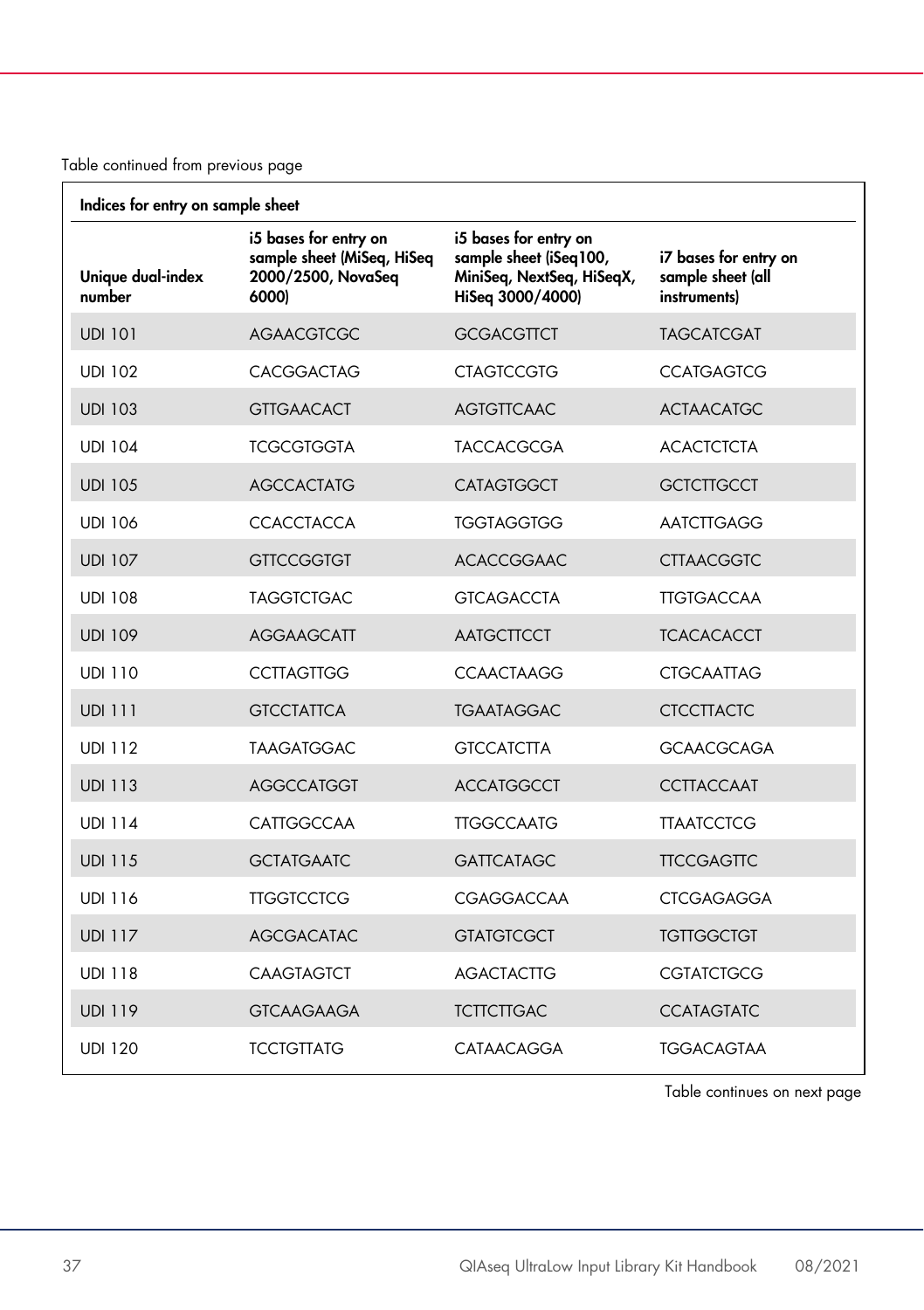| Indices for entry on sample sheet |                                                                                    |                                                                                                  |                                                            |
|-----------------------------------|------------------------------------------------------------------------------------|--------------------------------------------------------------------------------------------------|------------------------------------------------------------|
| Unique dual-index<br>number       | i5 bases for entry on<br>sample sheet (MiSeq, HiSeq<br>2000/2500, NovaSeq<br>6000) | i5 bases for entry on<br>sample sheet (iSeg100,<br>MiniSeq, NextSeq, HiSeqX,<br>HiSeg 3000/4000) | i7 bases for entry on<br>sample sheet (all<br>instruments) |
| <b>UDI 121</b>                    | <b>AAGTGCGATA</b>                                                                  | <b>TATCGCACTT</b>                                                                                | <b>GTACCTTGTT</b>                                          |
| <b>UDI 122</b>                    | <b>AGGCTACACG</b>                                                                  | <b>CGTGTAGCCT</b>                                                                                | <b>GAGTGCCTCT</b>                                          |
| <b>UDI 123</b>                    | <b>CTATATCGGC</b>                                                                  | <b>GCCGATATAG</b>                                                                                | <b>TAAGTAGCGG</b>                                          |
| <b>UDI 124</b>                    | <b>GCTAAGGTAA</b>                                                                  | <b>TTACCTTAGC</b>                                                                                | <b>CGTGGTGTTC</b>                                          |
| <b>UDI 125</b>                    | <b>TAACCTGGTT</b>                                                                  | <b>AACCAGGTTA</b>                                                                                | <b>CATTCCTGAA</b>                                          |
| <b>UDI 126</b>                    | <b>AGTTGGTCTA</b>                                                                  | <b>TAGACCAACT</b>                                                                                | <b>AAGATGCATG</b>                                          |
| <b>UDI 127</b>                    | <b>ATGCAGCTGG</b>                                                                  | <b>CCAGCTGCAT</b>                                                                                | <b>CCTTGGAGCT</b>                                          |
| <b>UDI 128</b>                    | <b>CGTTGCCTTC</b>                                                                  | <b>GAAGGCAACG</b>                                                                                | <b>ACCGGAACAG</b>                                          |
| <b>UDI 129</b>                    | <b>GCGTGGAGAA</b>                                                                  | <b>TTCTCCACGC</b>                                                                                | <b>GAATGGAAGC</b>                                          |
| <b>UDI 130</b>                    | <b>TACGCCTCCT</b>                                                                  | AGGAGGCGTA                                                                                       | <b>GTTCTCCATA</b>                                          |
| <b>UDI 131</b>                    | <b>AATTCGGTAG</b>                                                                  | <b>CTACCGAATT</b>                                                                                | <b>GTCACTATGT</b>                                          |
| <b>UDI 132</b>                    | <b>ATTGTCGAAC</b>                                                                  | <b>GTTCGACAAT</b>                                                                                | <b>TGGTAGAACT</b>                                          |
| <b>UDI 133</b>                    | <b>CAACCTTGCG</b>                                                                  | <b>CGCAAGGTTG</b>                                                                                | <b>ACGCCTATGG</b>                                          |
| <b>UDI 134</b>                    | <b>GCACTGCGTA</b>                                                                  | <b>TACGCAGTGC</b>                                                                                | <b>AATCCGTTAC</b>                                          |
| <b>UDI 135</b>                    | <b>TGCTAGTAGT</b>                                                                  | <b>ACTACTAGCA</b>                                                                                | <b>GTTGAGGCTA</b>                                          |
| <b>UDI 136</b>                    | <b>AAGTCACGGA</b>                                                                  | <b>TCCGTGACTT</b>                                                                                | <b>TATCAACTGG</b>                                          |
| <b>UDI 137</b>                    | <b>AGCGATTGAA</b>                                                                  | <b>TTCAATCGCT</b>                                                                                | AAGAGGAGAT                                                 |
| <b>UDI 138</b>                    | <b>CTACCTCTCT</b>                                                                  | AGAGAGGTAG                                                                                       | <b>GTCTTCTCGG</b>                                          |
| <b>UDI 139</b>                    | <b>GACAACTGTC</b>                                                                  | <b>GACAGTTGTC</b>                                                                                | <b>GAAGCCACTC</b>                                          |
| <b>UDI 140</b>                    | <b>TCCATTGCGG</b>                                                                  | <b>CCGCAATGGA</b>                                                                                | <b>GTAGGACACA</b>                                          |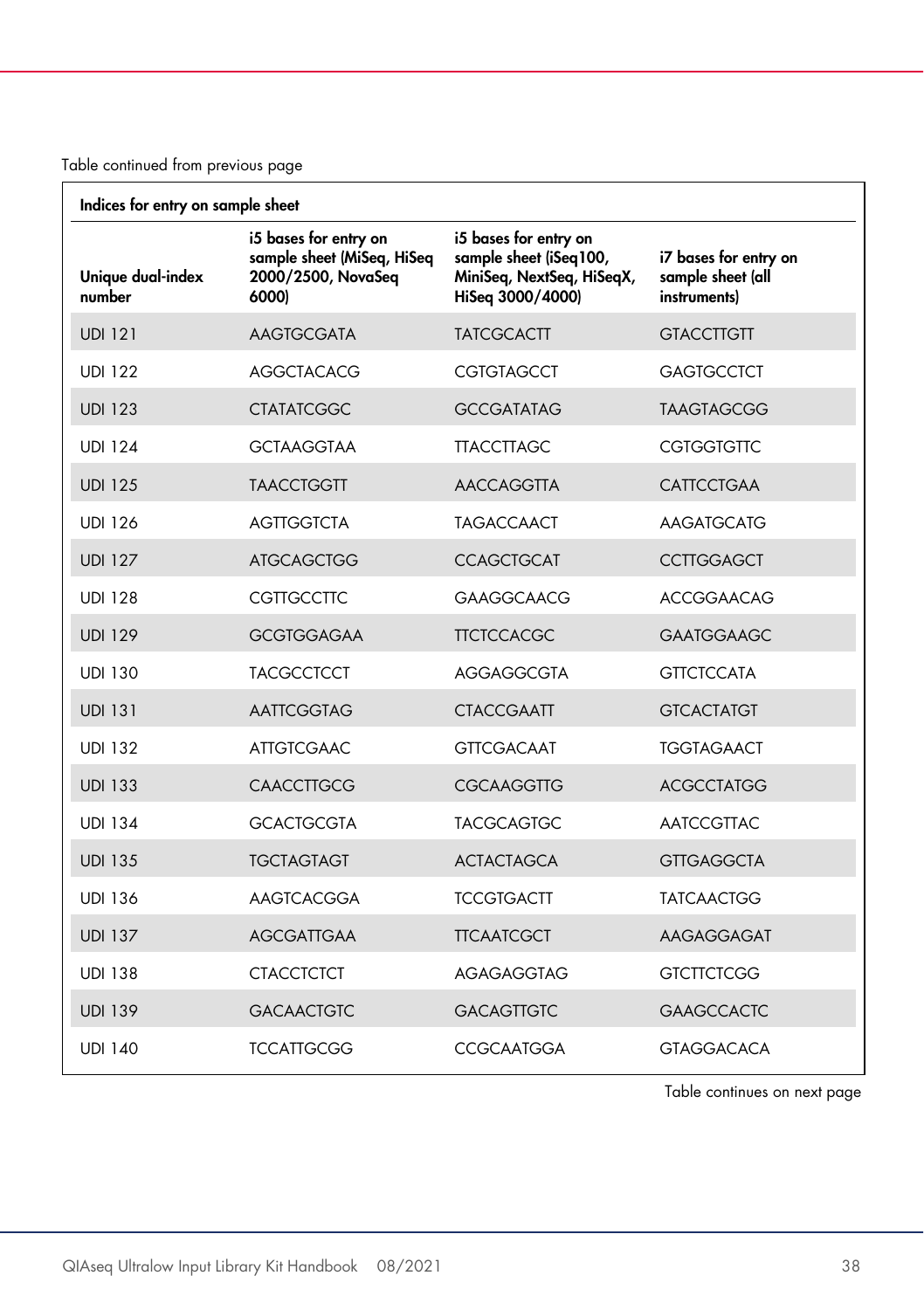| Indices for entry on sample sheet |                                                                                    |                                                                                                  |                                                            |
|-----------------------------------|------------------------------------------------------------------------------------|--------------------------------------------------------------------------------------------------|------------------------------------------------------------|
| Unique dual-index<br>number       | i5 bases for entry on<br>sample sheet (MiSeq, HiSeq<br>2000/2500, NovaSeq<br>6000) | i5 bases for entry on<br>sample sheet (iSeg100,<br>MiniSeq, NextSeq, HiSeqX,<br>HiSeg 3000/4000) | i7 bases for entry on<br>sample sheet (all<br>instruments) |
| <b>UDI 141</b>                    | <b>AGCCTCGCAA</b>                                                                  | <b>TIGCGAGGCT</b>                                                                                | <b>CTCCTCGTAT</b>                                          |
| <b>UDI 142</b>                    | AATACAGGCT                                                                         | <b>AGCCTGTATT</b>                                                                                | <b>CCACATGATT</b>                                          |
| <b>UDI 143</b>                    | <b>CGGACCGTTA</b>                                                                  | <b>TAACGGTCCG</b>                                                                                | AGACGGTTGG                                                 |
| <b>UDI 144</b>                    | <b>GCGCTTATGC</b>                                                                  | <b>GCATAAGCGC</b>                                                                                | <b>CTAGGTTGAC</b>                                          |
| <b>UDI 145</b>                    | <b>TTAACACGAG</b>                                                                  | <b>CTCGTGTTAA</b>                                                                                | <b>AAGCGTACCA</b>                                          |
| <b>UDI 146</b>                    | <b>CGCCTCTAGA</b>                                                                  | <b>TCTAGAGGCG</b>                                                                                | <b>TCATGTTGGT</b>                                          |
| <b>UDI 147</b>                    | <b>AATCGACCTT</b>                                                                  | <b>AAGGTCGATT</b>                                                                                | <b>TIGGAATGGT</b>                                          |
| <b>UDI 148</b>                    | <b>CCGCAATAAC</b>                                                                  | <b>GTTATTGCGG</b>                                                                                | <b>GTGTATGTTG</b>                                          |
| <b>UDI 149</b>                    | <b>GTTCCAACGA</b>                                                                  | <b>TCGTTGGAAC</b>                                                                                | <b>TCCTGTCAAC</b>                                          |
| <b>UDI 150</b>                    | <b>TGTTAGACCG</b>                                                                  | <b>CGGTCTAACA</b>                                                                                | <b>TAATCAGGCA</b>                                          |
| <b>UDI 151</b>                    | <b>AACCTCATAG</b>                                                                  | <b>CTATGAGGTT</b>                                                                                | <b>GTAGTGGATT</b>                                          |
| <b>UDI 152</b>                    | <b>ATGAATCCAC</b>                                                                  | <b>GTGGATTCAT</b>                                                                                | AATTGCGCAT                                                 |
| <b>UDI 153</b>                    | <b>CGGCTTAATT</b>                                                                  | AATTAAGCCG                                                                                       | <b>GACAATAACG</b>                                          |
| <b>UDI 154</b>                    | <b>GAGTTGCAGG</b>                                                                  | <b>CCTGCAACTC</b>                                                                                | <b>ACAGTTAAGC</b>                                          |
| <b>UDI 155</b>                    | <b>TCCACGAACA</b>                                                                  | <b>TGTTCGTGGA</b>                                                                                | <b>AGCCACACTA</b>                                          |
| <b>UDI 156</b>                    | <b>TGACGGAGGA</b>                                                                  | <b>TCCTCCGTCA</b>                                                                                | <b>CAATCGTCTT</b>                                          |
| <b>UDI 157</b>                    | <b>AATGAGTACG</b>                                                                  | <b>CGTACTCATT</b>                                                                                | <b>AGGAGCTTGT</b>                                          |
| <b>UDI 158</b>                    | <b>CGTCTTCCGA</b>                                                                  | <b>TCGGAAGACG</b>                                                                                | <b>TTGAGCGGAG</b>                                          |
| <b>UDI 159</b>                    | <b>GACAGAGATT</b>                                                                  | <b>AATCTCTGTC</b>                                                                                | <b>AGTAGCTCTC</b>                                          |
| <b>UDI 160</b>                    | <b>TTACGCTAAC</b>                                                                  | <b>GTTAGCGTAA</b>                                                                                | <b>CACGCTGTCA</b>                                          |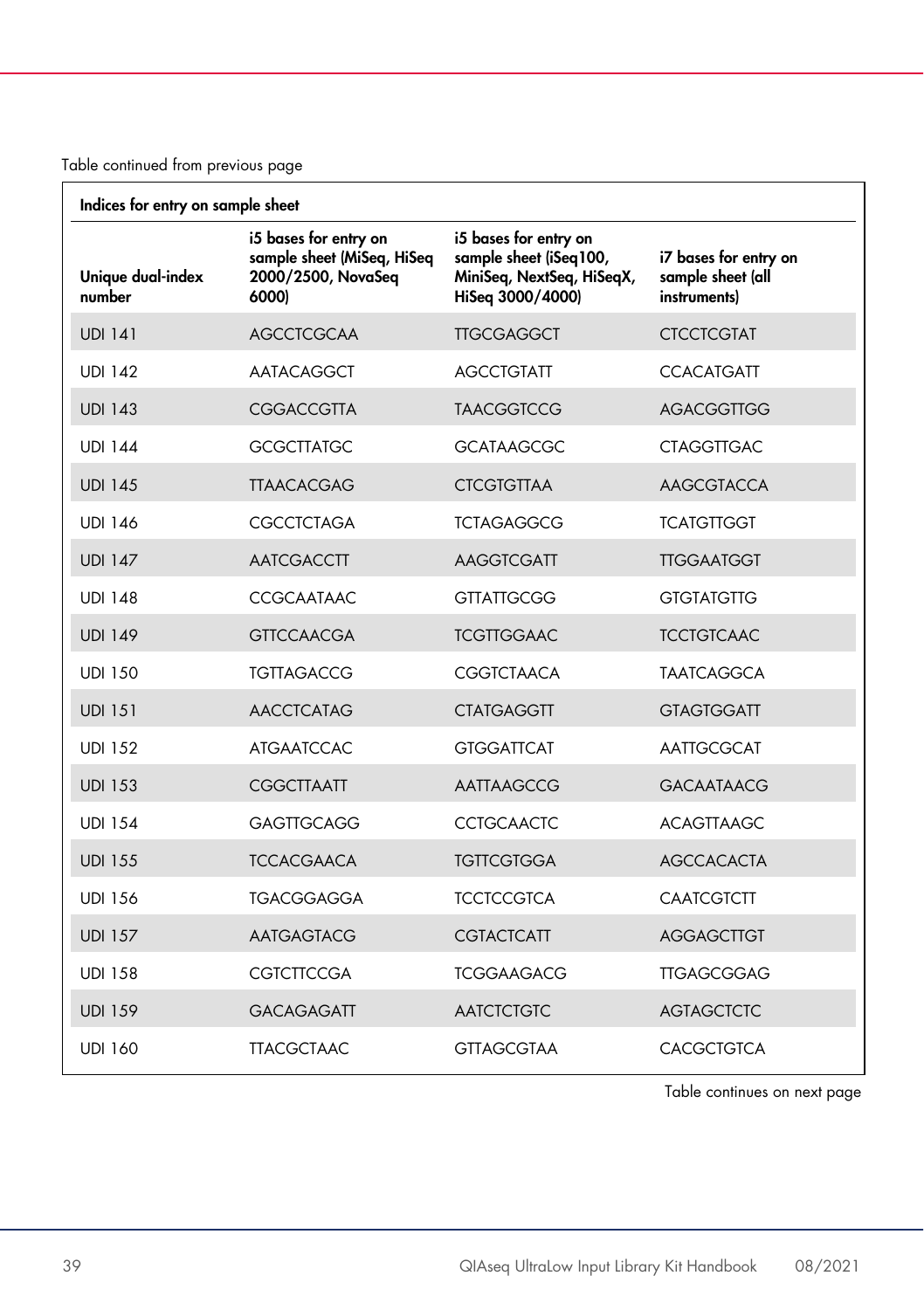| Indices for entry on sample sheet |                                                                                    |                                                                                                  |                                                            |
|-----------------------------------|------------------------------------------------------------------------------------|--------------------------------------------------------------------------------------------------|------------------------------------------------------------|
| Unique dual-index<br>number       | i5 bases for entry on<br>sample sheet (MiSeq, HiSeq<br>2000/2500, NovaSeq<br>6000) | i5 bases for entry on<br>sample sheet (iSeg100,<br>MiniSeq, NextSeq, HiSeqX,<br>HiSeg 3000/4000) | i7 bases for entry on<br>sample sheet (all<br>instruments) |
| <b>UDI 161</b>                    | <b>CTCCTCGAAG</b>                                                                  | <b>CTTCGAGGAG</b>                                                                                | <b>AAGACCTCTT</b>                                          |
| <b>UDI 162</b>                    | <b>ATACCGCAGA</b>                                                                  | <b>TCTGCGGTAT</b>                                                                                | <b>GACCTCTTCT</b>                                          |
| <b>UDI 163</b>                    | <b>CCTATCTGAT</b>                                                                  | <b>ATCAGATAGG</b>                                                                                | <b>TACTTCCTTG</b>                                          |
| <b>UDI 164</b>                    | <b>GATCGGTTAC</b>                                                                  | <b>GTAACCGATC</b>                                                                                | <b>TGCGATACGC</b>                                          |
| <b>UDI 165</b>                    | <b>TGGTGAGGTG</b>                                                                  | <b>CACCTCACCA</b>                                                                                | <b>GCAGGCTTAA</b>                                          |
| <b>UDI 166</b>                    | AACCGGCGTA                                                                         | <b>TACGCCGGTT</b>                                                                                | <b>TAAGCTTGTG</b>                                          |
| <b>UDI 167</b>                    | <b>AATACCGATC</b>                                                                  | <b>GATCGGTATT</b>                                                                                | <b>ATGGTCCGCT</b>                                          |
| <b>UDI 168</b>                    | <b>CGATACTCAA</b>                                                                  | <b>TTGAGTATCG</b>                                                                                | <b>ATGTCAGAAG</b>                                          |
| <b>UDI 169</b>                    | <b>GTAAGGCGGT</b>                                                                  | <b>ACCGCCTTAC</b>                                                                                | <b>GACGAAGGTC</b>                                          |
| <b>UDI 170</b>                    | <b>TTCAAGGTCG</b>                                                                  | <b>CGACCTTGAA</b>                                                                                | <b>ATCACCGTGA</b>                                          |
| <b>UDI 171</b>                    | <b>TATCCGAGTA</b>                                                                  | <b>TACTCGGATA</b>                                                                                | <b>GCTACAGTGT</b>                                          |
| <b>UDI 172</b>                    | <b>AGCGCGCTTA</b>                                                                  | <b>TAAGCGCGCT</b>                                                                                | <b>CGTCGAATAT</b>                                          |
| <b>UDI 173</b>                    | <b>CCGGAGACAT</b>                                                                  | <b>ATGTCTCCGG</b>                                                                                | <b>CAACCATCGG</b>                                          |
| <b>UDI 174</b>                    | <b>GAGATAACTG</b>                                                                  | <b>CAGTTATCTC</b>                                                                                | <b>CGGTCCATTC</b>                                          |
| <b>UDI 175</b>                    | <b>TIGTAAGCGC</b>                                                                  | <b>GCGCTTACAA</b>                                                                                | <b>AGAAGAGCCA</b>                                          |
| <b>UDI 176</b>                    | <b>CAAGAGGAGG</b>                                                                  | <b>CCTCCTCTTG</b>                                                                                | <b>CTATGCAATG</b>                                          |
| <b>UDI 177</b>                    | <b>AACCTTAGGA</b>                                                                  | <b>TCCTAAGGTT</b>                                                                                | <b>CACTGAACCG</b>                                          |
| <b>UDI 178</b>                    | <b>CTGGCAACTC</b>                                                                  | <b>GAGTTGCCAG</b>                                                                                | <b>TACTGTGTGA</b>                                          |
| <b>UDI 179</b>                    | <b>GAACTIGTIG</b>                                                                  | <b>CAACAAGTTC</b>                                                                                | <b>GCATTCTGTT</b>                                          |
| <b>UDI 180</b>                    | <b>TGTGCAAGAT</b>                                                                  | <b>ATCTTGCACA</b>                                                                                | <b>CTCCGCTAAG</b>                                          |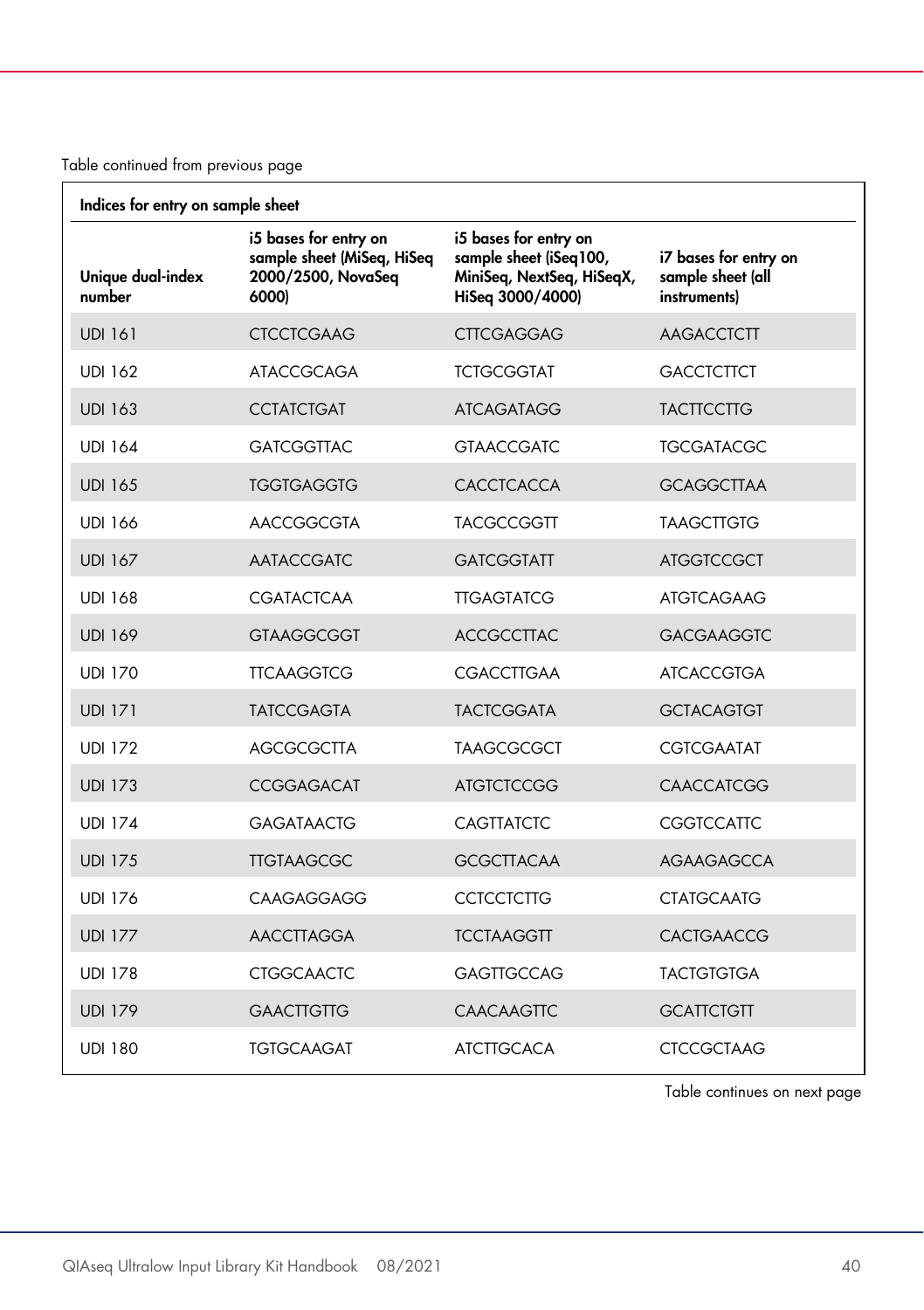| Indices for entry on sample sheet |                                                                                    |                                                                                                  |                                                            |
|-----------------------------------|------------------------------------------------------------------------------------|--------------------------------------------------------------------------------------------------|------------------------------------------------------------|
| Unique dual-index<br>number       | i5 bases for entry on<br>sample sheet (MiSeq, HiSeq<br>2000/2500, NovaSeq<br>6000) | i5 bases for entry on<br>sample sheet (iSeg100,<br>MiniSeq, NextSeq, HiSeqX,<br>HiSeg 3000/4000) | i7 bases for entry on<br>sample sheet (all<br>instruments) |
| <b>UDI 181</b>                    | AATCGAGAGA                                                                         | <b>TCTCTCGATT</b>                                                                                | <b>TCGCTTGAGA</b>                                          |
| <b>UDI 182</b>                    | <b>AGCGTGTCAG</b>                                                                  | <b>CTGACACGCT</b>                                                                                | <b>AACTAGCCTT</b>                                          |
| <b>UDI 183</b>                    | <b>CTTGGTGATT</b>                                                                  | AATCACCAAG                                                                                       | <b>TTCGCTCAGG</b>                                          |
| <b>UDI 184</b>                    | <b>GAAGCAGCAA</b>                                                                  | <b>TTGCTGCTTC</b>                                                                                | CTCTACAACA                                                 |
| <b>UDI 185</b>                    | <b>TTCCGTCGAC</b>                                                                  | <b>GTCGACGGAA</b>                                                                                | <b>TGAGTGTGTT</b>                                          |
| <b>UDI 186</b>                    | <b>CGAGATGCCA</b>                                                                  | <b>TGGCATCTCG</b>                                                                                | <b>TAGTTAGTCG</b>                                          |
| <b>UDI 187</b>                    | <b>AAGTTCGTGC</b>                                                                  | <b>GCACGAACTT</b>                                                                                | <b>GCCTGATCCT</b>                                          |
| <b>UDI 188</b>                    | CGTCCATAAG                                                                         | <b>CTTATGGACG</b>                                                                                | <b>CGAGTACAGG</b>                                          |
| <b>UDI 189</b>                    | <b>TIGTGGCATA</b>                                                                  | <b>TATGCCACAA</b>                                                                                | <b>GCCTAGATTA</b>                                          |
| <b>UDI 190</b>                    | <b>AGATCGGAAT</b>                                                                  | <b>ATTCCGATCT</b>                                                                                | <b>TCGGCACTGT</b>                                          |
| <b>UDI 191</b>                    | <b>CATTCTACTG</b>                                                                  | <b>CAGTAGAATG</b>                                                                                | <b>CCGTGCAAGA</b>                                          |
| <b>UDI 192</b>                    | <b>ATCGCCGTAG</b>                                                                  | <b>CTACGGCGAT</b>                                                                                | <b>CTGGCTGGTT</b>                                          |
| <b>UDI 193</b>                    | <b>ATCCTTACAC</b>                                                                  | <b>GTGTAAGGAT</b>                                                                                | <b>CGTTAGGATT</b>                                          |
| <b>UDI 194</b>                    | <b>CGCAAGGACT</b>                                                                  | <b>AGTCCTTGCG</b>                                                                                | <b>TTCCATTACG</b>                                          |
| <b>UDI 195</b>                    | <b>GCTGGCGTTA</b>                                                                  | <b>TAACGCCAGC</b>                                                                                | <b>TAGCGGTAAC</b>                                          |
| <b>UDI 196</b>                    | <b>TACTTAGAGG</b>                                                                  | <b>CCTCTAAGTA</b>                                                                                | <b>GTAGCCAGGA</b>                                          |
| <b>UDI 197</b>                    | <b>ATGGCGATGC</b>                                                                  | <b>GCATCGCCAT</b>                                                                                | <b>AGGATACTCT</b>                                          |
| <b>UDI 198</b>                    | <b>CATTGGTGCG</b>                                                                  | <b>CGCACCAATG</b>                                                                                | <b>TATCCTCCAG</b>                                          |
| <b>UDI 199</b>                    | <b>GCGAGATATA</b>                                                                  | <b>TATATCTCGC</b>                                                                                | <b>TAAGTCGTTC</b>                                          |
| <b>UDI 200</b>                    | <b>TGACTGCTAT</b>                                                                  | <b>ATAGCAGTCA</b>                                                                                | <b>TCCGGATTGA</b>                                          |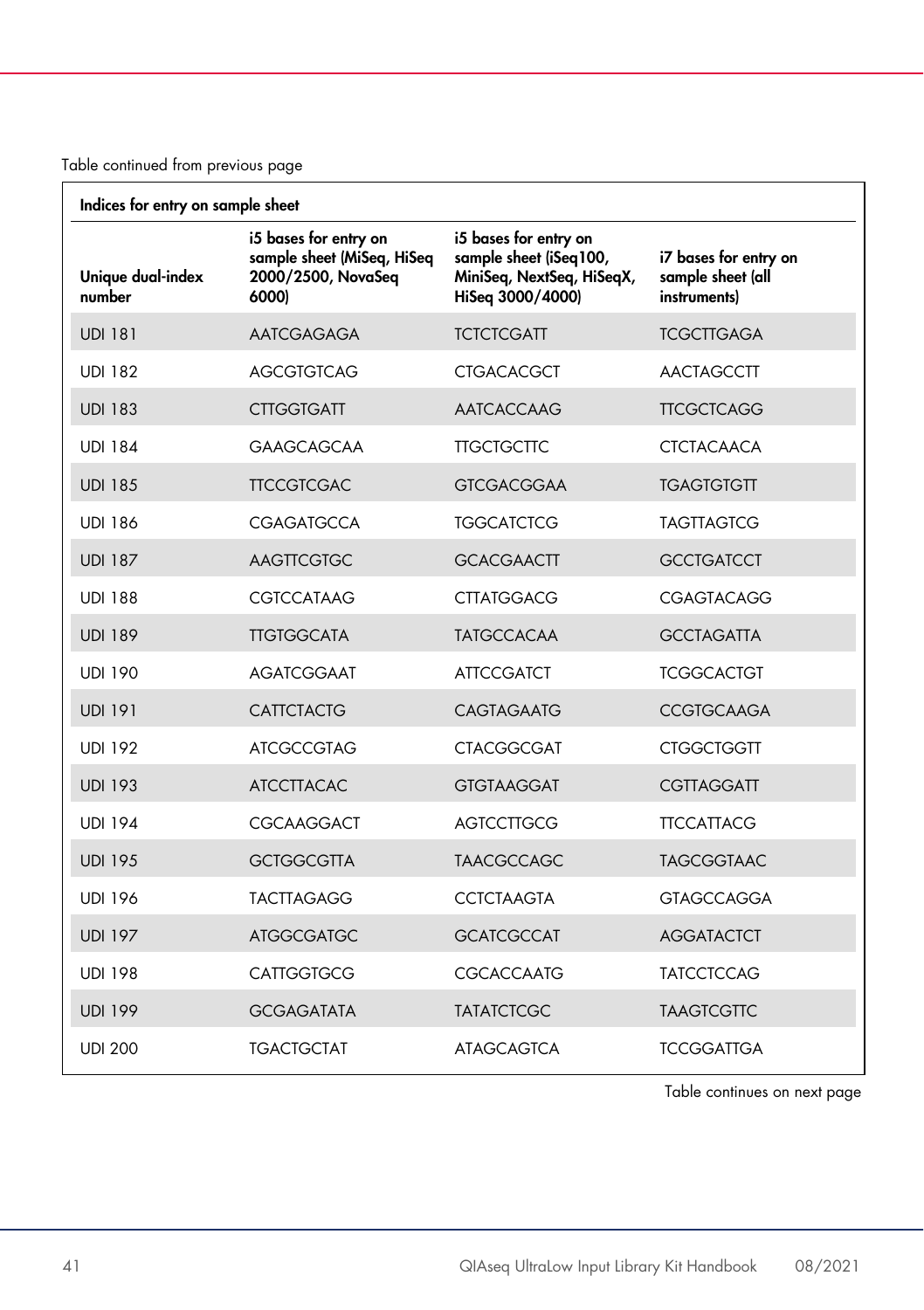| Indices for entry on sample sheet |                                                                                    |                                                                                                  |                                                            |
|-----------------------------------|------------------------------------------------------------------------------------|--------------------------------------------------------------------------------------------------|------------------------------------------------------------|
| Unique dual-index<br>number       | i5 bases for entry on<br>sample sheet (MiSeq, HiSeq<br>2000/2500, NovaSeq<br>6000) | i5 bases for entry on<br>sample sheet (iSeg100,<br>MiniSeq, NextSeq, HiSeqX,<br>HiSeg 3000/4000) | i7 bases for entry on<br>sample sheet (all<br>instruments) |
| <b>UDI 201</b>                    | AACGTCCGCT                                                                         | <b>AGCGGACGTT</b>                                                                                | <b>ACGTCTTGTT</b>                                          |
| <b>UDI 202</b>                    | <b>CGCACATGTC</b>                                                                  | <b>GACATGTGCG</b>                                                                                | <b>ATGAAGTGCG</b>                                          |
| <b>UDI 203</b>                    | <b>GCACACCTGA</b>                                                                  | <b>TCAGGTGTGC</b>                                                                                | <b>CGATCACTGC</b>                                          |
| <b>UDI 204</b>                    | <b>TTGTCCAGAG</b>                                                                  | <b>CTCTGGACAA</b>                                                                                | <b>CCTATCGGAA</b>                                          |
| <b>UDI 205</b>                    | <b>AGCCTTCCTG</b>                                                                  | CAGGAAGGCT                                                                                       | <b>CAGAGAGCTT</b>                                          |
| <b>UDI 206</b>                    | CCTTACGCCA                                                                         | <b>TGGCGTAAGG</b>                                                                                | <b>GCAACTTGCG</b>                                          |
| <b>UDI 207</b>                    | <b>GAATACGTAC</b>                                                                  | <b>GTACGTATTC</b>                                                                                | <b>TATGGAGGAC</b>                                          |
| <b>UDI 208</b>                    | <b>TIGGCACCGT</b>                                                                  | <b>ACGGTGCCAA</b>                                                                                | <b>TGAGATCAGA</b>                                          |
| <b>UDI 209</b>                    | <b>ATTAGGTGGC</b>                                                                  | <b>GCCACCTAAT</b>                                                                                | <b>TCAGCCTATT</b>                                          |
| <b>UDI 210</b>                    | <b>CGATCAAGAA</b>                                                                  | <b>TTCTTGATCG</b>                                                                                | <b>GTTGTGAGCG</b>                                          |
| <b>UDI 211</b>                    | <b>GCTGTCTTCT</b>                                                                  | <b>AGAAGACAGC</b>                                                                                | <b>TCAGTAACAC</b>                                          |
| <b>UDI 212</b>                    | <b>TACATGTCTG</b>                                                                  | <b>CAGACATGTA</b>                                                                                | <b>AAGGCTCAGA</b>                                          |
| <b>UDI 213</b>                    | <b>AACCAGTTGA</b>                                                                  | <b>TCAACTGGTT</b>                                                                                | <b>GTGTGGTGGT</b>                                          |
| <b>UDI 214</b>                    | <b>CCGGTAAGCT</b>                                                                  | <b>AGCTTACCGG</b>                                                                                | <b>CCGAGCTTAG</b>                                          |
| <b>UDI 215</b>                    | <b>GTTCGAATAG</b>                                                                  | <b>CTATTCGAAC</b>                                                                                | <b>ATCACGCTTC</b>                                          |
| <b>UDI 216</b>                    | <b>TGTCAGGCTC</b>                                                                  | <b>GAGCCTGACA</b>                                                                                | <b>TAGCTATGCA</b>                                          |
| <b>UDI 217</b>                    | <b>CAACAGTGTT</b>                                                                  | <b>AACACTGTTG</b>                                                                                | <b>TGTTCCTCAT</b>                                          |
| <b>UDI 218</b>                    | AAGAGAGGAA                                                                         | <b>TTCCTCTCTT</b>                                                                                | <b>CATACCTTCT</b>                                          |
| <b>UDI 219</b>                    | <b>CGGTTGTAGC</b>                                                                  | <b>GCTACAACCG</b>                                                                                | <b>GCCTTCAATG</b>                                          |
| <b>UDI 220</b>                    | <b>GCCTGAAGTG</b>                                                                  | <b>CACTTCAGGC</b>                                                                                | <b>CTTGACCAGC</b>                                          |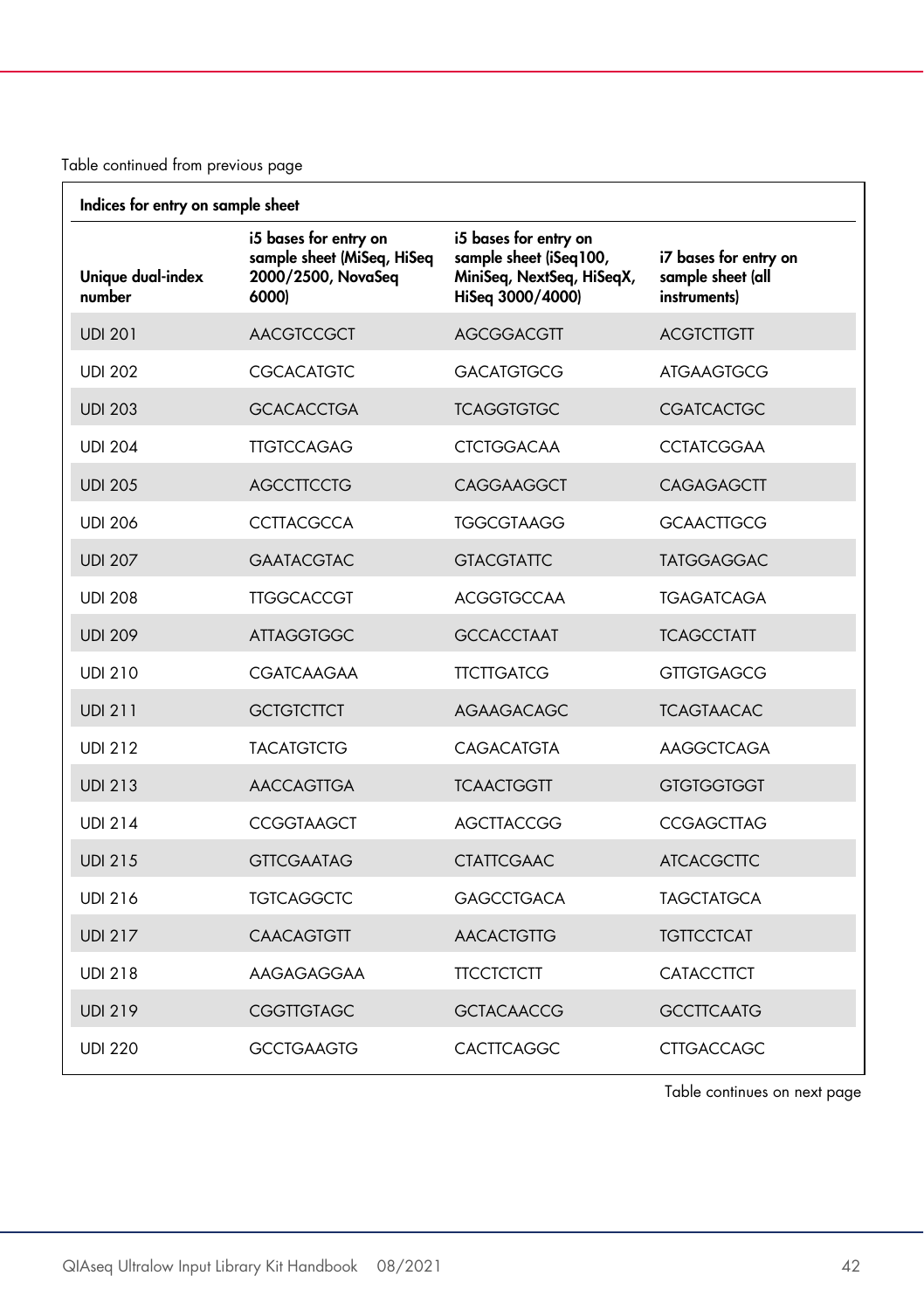| Indices for entry on sample sheet |                                                                                    |                                                                                                  |                                                            |
|-----------------------------------|------------------------------------------------------------------------------------|--------------------------------------------------------------------------------------------------|------------------------------------------------------------|
| Unique dual-index<br>number       | i5 bases for entry on<br>sample sheet (MiSeq, HiSeq<br>2000/2500, NovaSeq<br>6000) | i5 bases for entry on<br>sample sheet (iSeg100,<br>MiniSeq, NextSeq, HiSeqX,<br>HiSeg 3000/4000) | i7 bases for entry on<br>sample sheet (all<br>instruments) |
| <b>UDI 221</b>                    | <b>TTACGACACT</b>                                                                  | <b>AGTGTCGTAA</b>                                                                                | <b>CTACACACAA</b>                                          |
| <b>UDI 222</b>                    | <b>CGCCTAGATC</b>                                                                  | <b>GATCTAGGCG</b>                                                                                | <b>TAGGCTGAAT</b>                                          |
| <b>UDI 223</b>                    | <b>AATCTGGATG</b>                                                                  | <b>CATCCAGATT</b>                                                                                | <b>TCGGAGTCCT</b>                                          |
| <b>UDI 224</b>                    | CGACGGTACA                                                                         | <b>TGTACCGTCG</b>                                                                                | <b>AACATCGCGG</b>                                          |
| <b>UDI 225</b>                    | <b>GTAGTATTGC</b>                                                                  | <b>GCAATACTAC</b>                                                                                | <b>GTTGTCTTAC</b>                                          |
| <b>UDI 226</b>                    | <b>TCCAGCGGAT</b>                                                                  | <b>ATCCGCTGGA</b>                                                                                | <b>GTGGCAACTA</b>                                          |
| <b>UDI 227</b>                    | <b>CAACCACCTC</b>                                                                  | <b>GAGGTGGTTG</b>                                                                                | <b>GAGCAGGCAT</b>                                          |
| <b>UDI 228</b>                    | AGCTTAGGCG                                                                         | CGCCTAAGCT                                                                                       | AACGGCACCT                                                 |
| <b>UDI 229</b>                    | <b>CCGGTTCCTT</b>                                                                  | AAGGAACCGG                                                                                       | <b>AGTAACCTTG</b>                                          |
| <b>UDI 230</b>                    | <b>GACATTGAAC</b>                                                                  | <b>GTTCAATGTC</b>                                                                                | <b>TCTCATAAGC</b>                                          |
| <b>UDI 231</b>                    | <b>TTAGAGGCGA</b>                                                                  | <b>TCGCCTCTAA</b>                                                                                | <b>TGCTTGCCAA</b>                                          |
| <b>UDI 232</b>                    | CAAGCCGAAC                                                                         | <b>GTTCGGCTTG</b>                                                                                | <b>CGGTTCCTGT</b>                                          |
| <b>UDI 233</b>                    | AGGAGAACGG                                                                         | <b>CCGTTCTCCT</b>                                                                                | <b>CCAAGTAGAT</b>                                          |
| <b>UDI 234</b>                    | <b>CCTGTTAGAC</b>                                                                  | <b>GTCTAACAGG</b>                                                                                | AAGGTTGGCG                                                 |
| <b>UDI 235</b>                    | <b>GTTCTACGTT</b>                                                                  | <b>AACGTAGAAC</b>                                                                                | <b>TGCTCTGGTC</b>                                          |
| <b>UDI 236</b>                    | <b>TAAGTCCACA</b>                                                                  | <b>TGTGGACTTA</b>                                                                                | <b>ACTGTAACGA</b>                                          |
| <b>UDI 237</b>                    | CAAGAACCAT                                                                         | <b>ATGGTTCTTG</b>                                                                                | <b>GATTCCAGGT</b>                                          |
| <b>UDI 238</b>                    | <b>AGTTGATGAC</b>                                                                  | <b>GTCATCAACT</b>                                                                                | <b>TTCACCAGAT</b>                                          |
| <b>UDI 239</b>                    | <b>CCTACTCTTG</b>                                                                  | <b>CAAGAGTAGG</b>                                                                                | <b>ACTTCCAAGG</b>                                          |
| <b>UDI 240</b>                    | <b>GAACAATCCA</b>                                                                  | <b>TGGATTGTTC</b>                                                                                | <b>CCGAATATTC</b>                                          |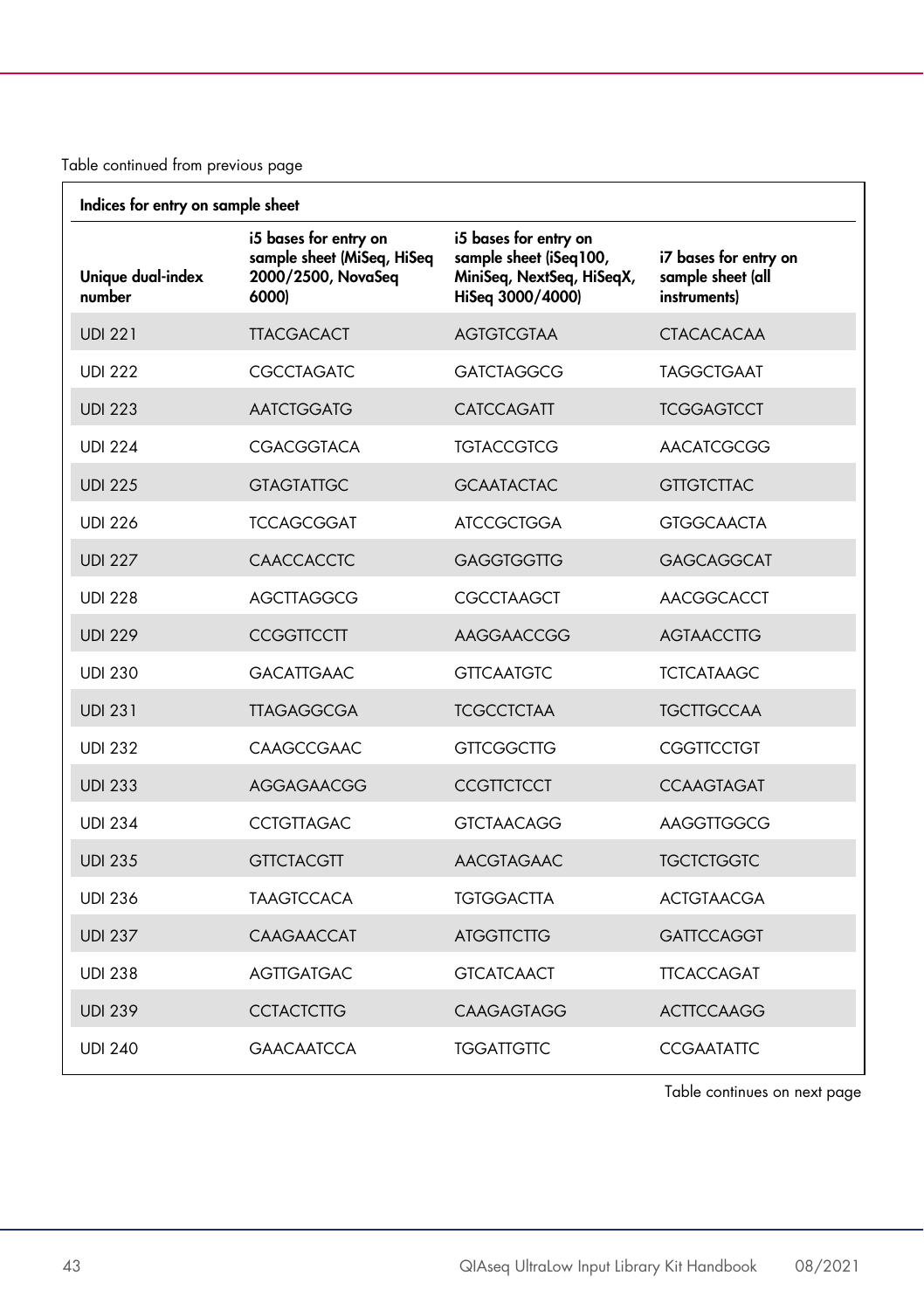| Indices for entry on sample sheet |                                                                                    |                                                                                                  |                                                            |
|-----------------------------------|------------------------------------------------------------------------------------|--------------------------------------------------------------------------------------------------|------------------------------------------------------------|
| Unique dual-index<br>number       | i5 bases for entry on<br>sample sheet (MiSeq, HiSeq<br>2000/2500, NovaSeq<br>6000) | i5 bases for entry on<br>sample sheet (iSeg100,<br>MiniSeq, NextSeq, HiSeqX,<br>HiSeg 3000/4000) | i7 bases for entry on<br>sample sheet (all<br>instruments) |
| <b>UDI 241</b>                    | <b>TICTGITGGT</b>                                                                  | <b>ACCAACAGAA</b>                                                                                | <b>CTCTTATCCA</b>                                          |
| <b>UDI 242</b>                    | <b>CATCGTCAGG</b>                                                                  | <b>CCTGACGATG</b>                                                                                | <b>TCACAGCGGT</b>                                          |
| <b>UDI 243</b>                    | <b>ATGCATGAAG</b>                                                                  | <b>CTTCATGCAT</b>                                                                                | <b>CCTCTGTCGT</b>                                          |
| <b>UDI 244</b>                    | <b>CGTGAATCGC</b>                                                                  | <b>GCGATTCACG</b>                                                                                | <b>TCTGTTCTCG</b>                                          |
| <b>UDI 245</b>                    | <b>GAGCAGCCTT</b>                                                                  | <b>AAGGCTGCTC</b>                                                                                | <b>GATACTTCAC</b>                                          |
| <b>UDI 246</b>                    | <b>TCGATTACCA</b>                                                                  | <b>TGGTAATCGA</b>                                                                                | <b>AGTGCTGATA</b>                                          |
| <b>UDI 247</b>                    | <b>CAGTCCAATT</b>                                                                  | <b>AATTGGACTG</b>                                                                                | <b>ATCCTTCGGT</b>                                          |
| <b>UDI 248</b>                    | <b>AGAGGCTTGG</b>                                                                  | <b>CCAAGCCTCT</b>                                                                                | <b>GACAACGATT</b>                                          |
| <b>UDI 249</b>                    | <b>CAGGCTCTCA</b>                                                                  | <b>TGAGAGCCTG</b>                                                                                | <b>GAACCGGTAG</b>                                          |
| <b>UDI 250</b>                    | <b>GTTCGCTCTC</b>                                                                  | <b>GAGAGCGAAC</b>                                                                                | <b>AGCAATGAGC</b>                                          |
| <b>UDI 251</b>                    | <b>TCGGACTAAT</b>                                                                  | <b>ATTAGTCCGA</b>                                                                                | <b>CAAGACTCCA</b>                                          |
| <b>UDI 252</b>                    | <b>CGAGATCTTC</b>                                                                  | <b>GAAGATCTCG</b>                                                                                | <b>ACCGTGTAGG</b>                                          |
| <b>UDI 253</b>                    | <b>ATAACCGGAC</b>                                                                  | <b>GTCCGGTTAT</b>                                                                                | <b>AGGCACAGGT</b>                                          |
| <b>UDI 254</b>                    | <b>CGTGTAGTTA</b>                                                                  | <b>TAACTACACG</b>                                                                                | CGACAGATCG                                                 |
| <b>UDI 255</b>                    | <b>GAACATAGGT</b>                                                                  | <b>ACCTATGTTC</b>                                                                                | <b>ACGCGACAAC</b>                                          |
| <b>UDI 256</b>                    | <b>TCTAACATCG</b>                                                                  | <b>CGATGTTAGA</b>                                                                                | <b>ACTTGCGTTA</b>                                          |
| <b>UDI 257</b>                    | <b>AACGGTGGCA</b>                                                                  | <b>TGCCACCGTT</b>                                                                                | <b>CACCACTCAT</b>                                          |
| <b>UDI 258</b>                    | <b>AGGACGGTGT</b>                                                                  | <b>ACACCGTCCT</b>                                                                                | <b>CTTCGTAACT</b>                                          |
| <b>UDI 259</b>                    | <b>CTGTGACCTG</b>                                                                  | <b>CAGGTCACAG</b>                                                                                | CAGTATTCGG                                                 |
| <b>UDI 260</b>                    | <b>GCTGTAACAA</b>                                                                  | <b>TIGTTACAGC</b>                                                                                | <b>CAGTCTGGAC</b>                                          |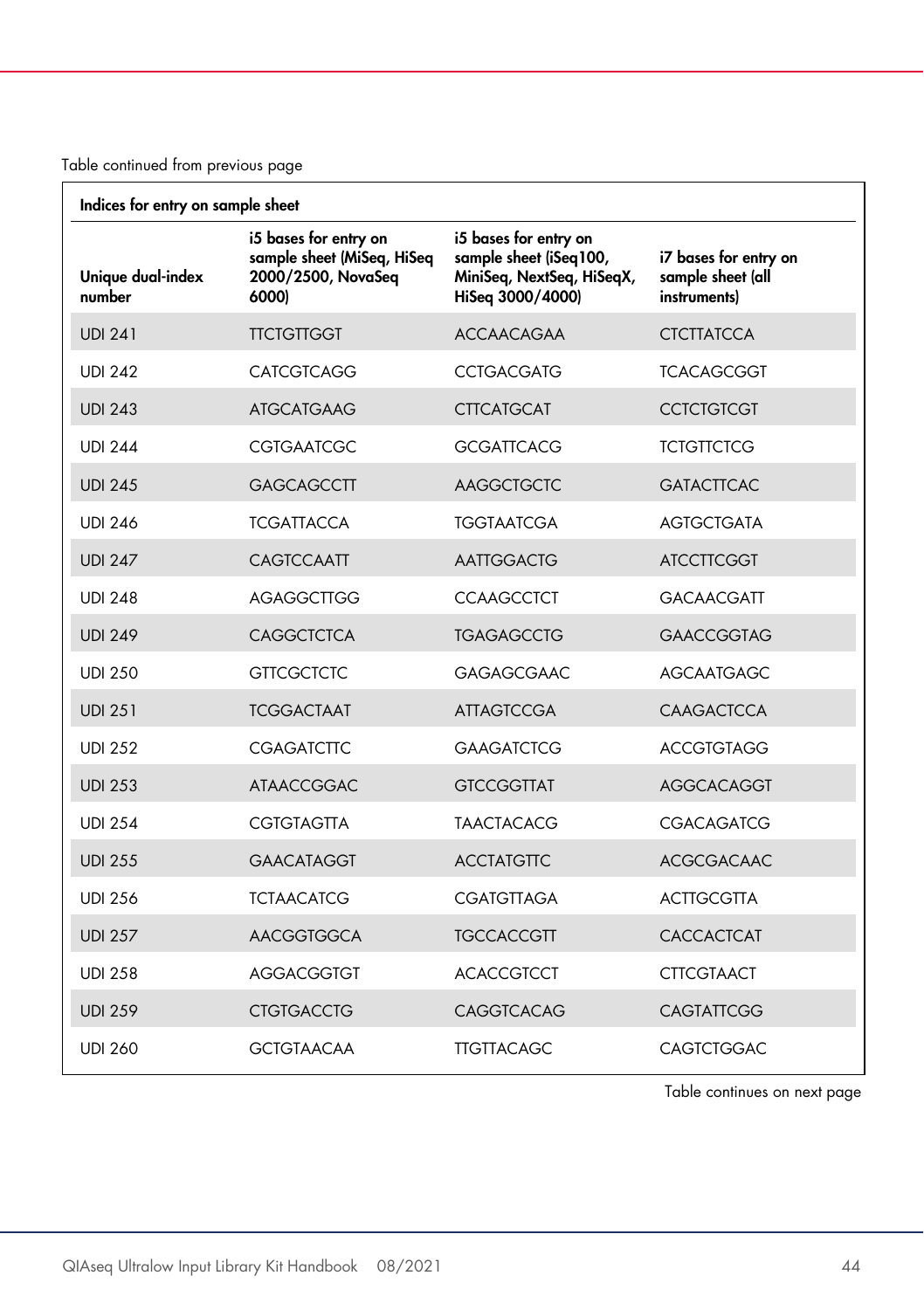| Indices for entry on sample sheet |                                                                                    |                                                                                                  |                                                            |
|-----------------------------------|------------------------------------------------------------------------------------|--------------------------------------------------------------------------------------------------|------------------------------------------------------------|
| Unique dual-index<br>number       | i5 bases for entry on<br>sample sheet (MiSeq, HiSeq<br>2000/2500, NovaSeq<br>6000) | i5 bases for entry on<br>sample sheet (iSeg100,<br>MiniSeq, NextSeq, HiSeqX,<br>HiSeg 3000/4000) | i7 bases for entry on<br>sample sheet (all<br>instruments) |
| <b>UDI 261</b>                    | <b>TACGGACGTC</b>                                                                  | <b>GACGTCCGTA</b>                                                                                | <b>TACCGTTCTA</b>                                          |
| <b>UDI 262</b>                    | <b>CCTAAGGAGC</b>                                                                  | <b>GCTCCTTAGG</b>                                                                                | <b>GTGTCCACAG</b>                                          |
| <b>UDI 263</b>                    | <b>ATAAGGCCAG</b>                                                                  | <b>CTGGCCTTAT</b>                                                                                | <b>TTACGACTGT</b>                                          |
| <b>UDI 264</b>                    | <b>CTCATCTGTA</b>                                                                  | <b>TACAGATGAG</b>                                                                                | <b>GACGCGAATG</b>                                          |
| <b>UDI 265</b>                    | <b>GAAGGCATCT</b>                                                                  | <b>AGATGCCTTC</b>                                                                                | <b>CAACGTACGC</b>                                          |
| <b>UDI 266</b>                    | <b>TCTCTACTGC</b>                                                                  | <b>GCAGTAGAGA</b>                                                                                | <b>AGCTCAGGAA</b>                                          |
| <b>UDI 267</b>                    | <b>AACCGAACAA</b>                                                                  | <b>TIGTICGGTT</b>                                                                                | <b>GATAGGCGGT</b>                                          |
| <b>UDI 268</b>                    | <b>ATCTCGCCAC</b>                                                                  | <b>GTGGCGAGAT</b>                                                                                | AGTAGGAAGT                                                 |
| <b>UDI 269</b>                    | <b>CCATGCAACG</b>                                                                  | <b>CGTTGCATGG</b>                                                                                | <b>CATGTTGTAG</b>                                          |
| <b>UDI 270</b>                    | <b>GAATGGTGTA</b>                                                                  | <b>TACACCATTC</b>                                                                                | <b>CACATTCTTC</b>                                          |
| <b>UDI 271</b>                    | <b>TATATGCCGT</b>                                                                  | <b>ACGGCATATA</b>                                                                                | <b>GCAGCTCGTA</b>                                          |
| <b>UDI 272</b>                    | <b>CTCGATAGAT</b>                                                                  | <b>ATCTATCGAG</b>                                                                                | <b>GTTCAGACGG</b>                                          |
| <b>UDI 273</b>                    | <b>AACACAAGAG</b>                                                                  | <b>CTCTTGTGTT</b>                                                                                | <b>TCCTGGAAGT</b>                                          |
| <b>UDI 274</b>                    | CGCAATCGGT                                                                         | <b>ACCGATTGCG</b>                                                                                | <b>GCATTGTTAG</b>                                          |
| <b>UDI 275</b>                    | <b>GTTGCGTAGA</b>                                                                  | <b>TCTACGCAAC</b>                                                                                | <b>GACCTACAGC</b>                                          |
| <b>UDI 276</b>                    | <b>TAGAGTGATC</b>                                                                  | <b>GATCACTCTA</b>                                                                                | <b>CACCGACGTA</b>                                          |
| <b>UDI 277</b>                    | AAGACGCAGC                                                                         | <b>GCTGCGTCTT</b>                                                                                | <b>CTCTCACCTT</b>                                          |
| <b>UDI 278</b>                    | <b>AACTTCTCGA</b>                                                                  | <b>TCGAGAAGTT</b>                                                                                | <b>CTCGTTCATT</b>                                          |
| <b>UDI 279</b>                    | <b>CGCAACTGAG</b>                                                                  | <b>CTCAGTTGCG</b>                                                                                | <b>TGGTGGCAAG</b>                                          |
| <b>UDI 280</b>                    | <b>GCTCCGCAAT</b>                                                                  | <b>ATTGCGGAGC</b>                                                                                | <b>GATTGCTTGA</b>                                          |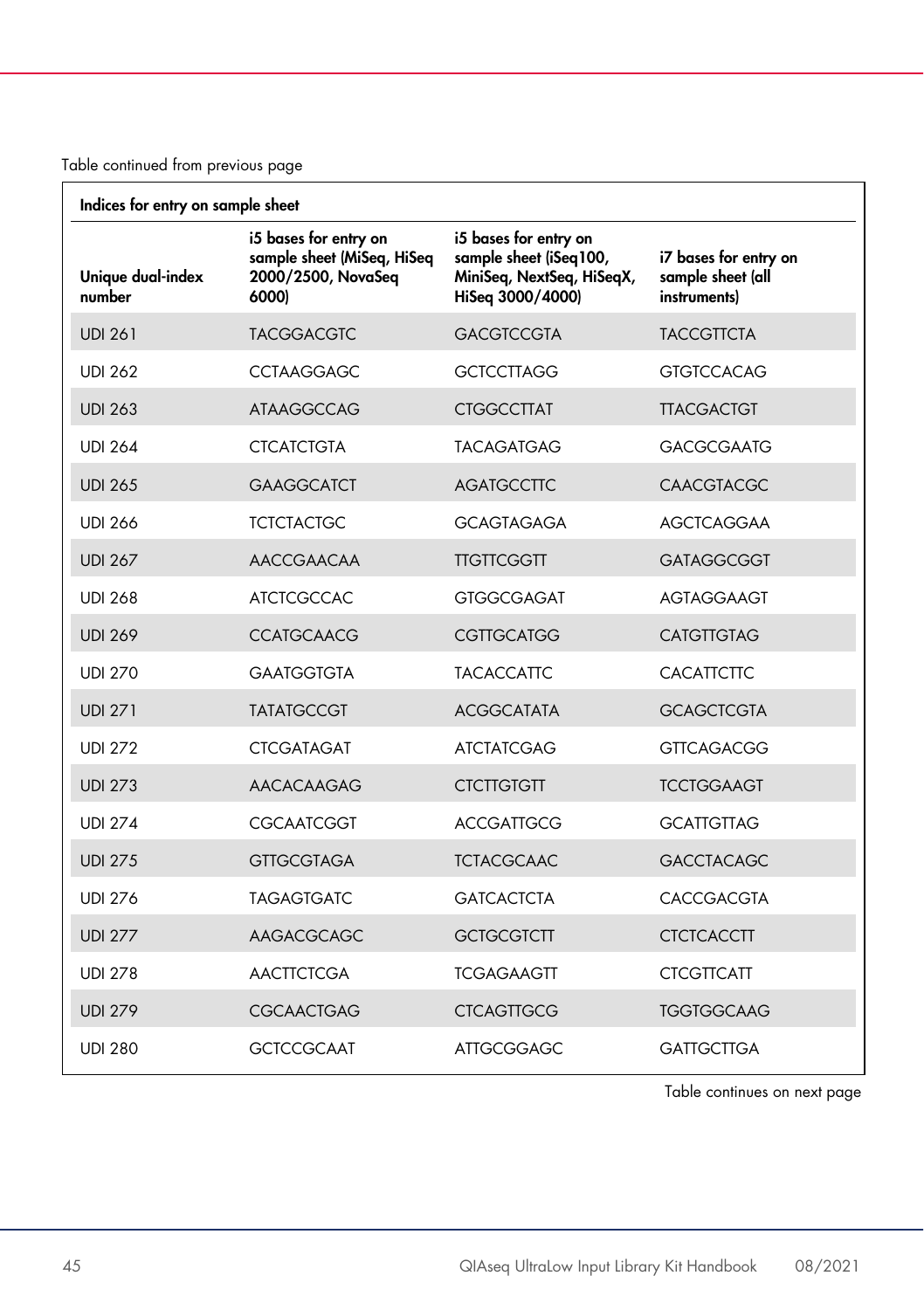| Indices for entry on sample sheet |                                                                                    |                                                                                                  |                                                            |
|-----------------------------------|------------------------------------------------------------------------------------|--------------------------------------------------------------------------------------------------|------------------------------------------------------------|
| Unique dual-index<br>number       | i5 bases for entry on<br>sample sheet (MiSeq, HiSeq<br>2000/2500, NovaSeq<br>6000) | i5 bases for entry on<br>sample sheet (iSeg100,<br>MiniSeq, NextSeq, HiSeqX,<br>HiSeg 3000/4000) | i7 bases for entry on<br>sample sheet (all<br>instruments) |
| <b>UDI 281</b>                    | <b>GTAACTTCCG</b>                                                                  | <b>CGGAAGTTAC</b>                                                                                | <b>CCGTTAAGGT</b>                                          |
| <b>UDI 282</b>                    | <b>CTCACGACTA</b>                                                                  | <b>TAGTCGTGAG</b>                                                                                | <b>TGCTGAGAGG</b>                                          |
| <b>UDI 283</b>                    | <b>AACCAACGGC</b>                                                                  | <b>GCCGTTGGTT</b>                                                                                | <b>TIGICACTIG</b>                                          |
| <b>UDI 284</b>                    | <b>CCTGCCTGTA</b>                                                                  | <b>TACAGGCAGG</b>                                                                                | <b>GCTGTTATGT</b>                                          |
| <b>UDI 285</b>                    | <b>TACGCTGCAG</b>                                                                  | <b>CTGCAGCGTA</b>                                                                                | <b>GCAGCAGTTG</b>                                          |
| <b>UDI 286</b>                    | <b>AATGTTGCGA</b>                                                                  | <b>TCGCAACATT</b>                                                                                | <b>GCAGATCAAT</b>                                          |
| <b>UDI 287</b>                    | <b>CGACGTTCTG</b>                                                                  | <b>CAGAACGTCG</b>                                                                                | <b>TGGTTCACGG</b>                                          |
| <b>UDI 288</b>                    | AATAGGACAC                                                                         | <b>GTGTCCTATT</b>                                                                                | <b>TCGACCGCAT</b>                                          |
| <b>UDI 289</b>                    | <b>ATGTGCCTCA</b>                                                                  | <b>TGAGGCACAT</b>                                                                                | <b>TAACCTAGGT</b>                                          |
| <b>UDI 290</b>                    | <b>CGACTCCGTT</b>                                                                  | AACGGAGTCG                                                                                       | <b>AACTCATGCG</b>                                          |
| <b>UDI 291</b>                    | <b>GCTGTTGTGG</b>                                                                  | <b>CCACAACAGC</b>                                                                                | <b>CCGGATGAAC</b>                                          |
| <b>UDI 292</b>                    | <b>TACCAATCAC</b>                                                                  | <b>GTGATTGGTA</b>                                                                                | <b>CGTTGCCGTA</b>                                          |
| <b>UDI 293</b>                    | <b>ATGTCTTACG</b>                                                                  | <b>CGTAAGACAT</b>                                                                                | <b>GCTCTACGGT</b>                                          |
| <b>UDI 294</b>                    | CGCAACAATA                                                                         | <b>TATTGTTGCG</b>                                                                                | <b>TGCATTGGCG</b>                                          |
| <b>UDI 295</b>                    | <b>GAACGAAGAC</b>                                                                  | <b>GTCTTCGTTC</b>                                                                                | <b>CGATIGTGAC</b>                                          |
| <b>UDI 296</b>                    | <b>TCGAGGACGT</b>                                                                  | <b>ACGTCCTCGA</b>                                                                                | <b>GACTGCACTA</b>                                          |
| <b>UDI 297</b>                    | <b>ATTATGAGCG</b>                                                                  | <b>CGCTCATAAT</b>                                                                                | <b>GTTAACTGCT</b>                                          |
| <b>UDI 298</b>                    | CGCGTTATAA                                                                         | <b>TTATAACGCG</b>                                                                                | <b>TCGGACCTTG</b>                                          |
| <b>UDI 299</b>                    | <b>GCGTGCATGT</b>                                                                  | <b>ACATGCACGC</b>                                                                                | <b>TGCAGCAAGC</b>                                          |
| <b>UDI 300</b>                    | <b>TAAGCGGCTC</b>                                                                  | <b>GAGCCGCTTA</b>                                                                                | <b>CACATGCGAA</b>                                          |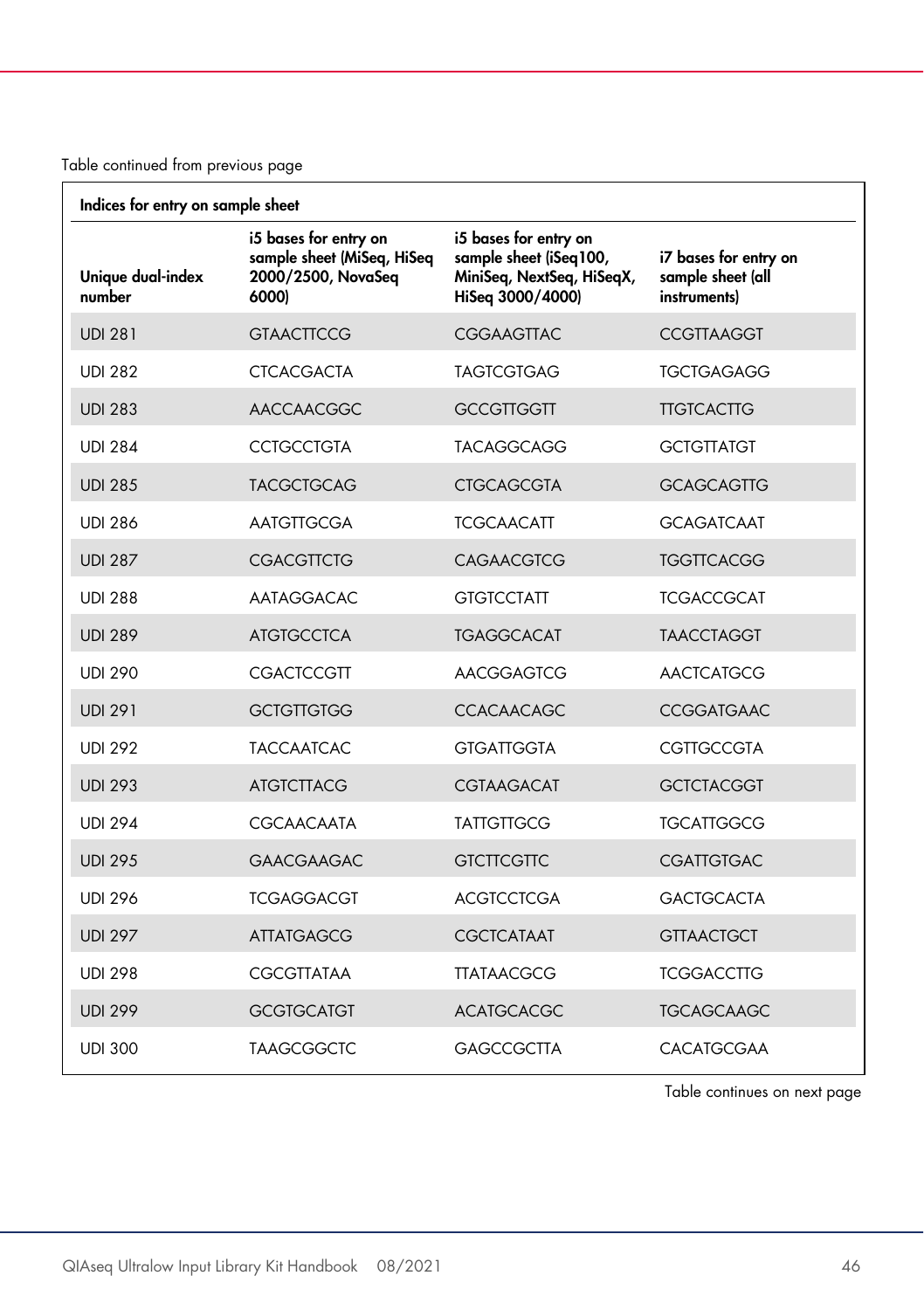| Indices for entry on sample sheet |                                                                                    |                                                                                                  |                                                            |  |  |  |
|-----------------------------------|------------------------------------------------------------------------------------|--------------------------------------------------------------------------------------------------|------------------------------------------------------------|--|--|--|
| Unique dual-index<br>number       | i5 bases for entry on<br>sample sheet (MiSeq, HiSeq<br>2000/2500, NovaSeq<br>6000) | i5 bases for entry on<br>sample sheet (iSeg100,<br>MiniSeq, NextSeq, HiSeqX,<br>HiSeg 3000/4000) | i7 bases for entry on<br>sample sheet (all<br>instruments) |  |  |  |
| <b>UDI 301</b>                    | <b>AACATGGAGA</b>                                                                  | <b>TCTCCATGTT</b>                                                                                | CAGACGTAAT                                                 |  |  |  |
| <b>UDI 302</b>                    | <b>CCGAGTCTCT</b>                                                                  | <b>AGAGACTCGG</b>                                                                                | <b>ATTCGGTACG</b>                                          |  |  |  |
| <b>UDI 303</b>                    | <b>GTACTTCTAC</b>                                                                  | <b>GTAGAAGTAC</b>                                                                                | <b>TTAGCACGGC</b>                                          |  |  |  |
| <b>UDI 304</b>                    | <b>TGTTCACATG</b>                                                                  | <b>CATGTGAACA</b>                                                                                | <b>GAGGATAGTA</b>                                          |  |  |  |
| <b>UDI 305</b>                    | <b>AAGGTAACGC</b>                                                                  | <b>GCGTTACCTT</b>                                                                                | <b>AACTGTGGTT</b>                                          |  |  |  |
| <b>UDI 306</b>                    | <b>CCGCCTTACT</b>                                                                  | AGTAAGGCGG                                                                                       | <b>ATTACCTCGG</b>                                          |  |  |  |
| <b>UDI 307</b>                    | <b>GTTGAGGCAG</b>                                                                  | <b>CTGCCTCAAC</b>                                                                                | <b>CGCTGTATAC</b>                                          |  |  |  |
| <b>UDI 308</b>                    | <b>TGGCGACCTA</b>                                                                  | <b>TAGGTCGCCA</b>                                                                                | <b>CTTGCTCACA</b>                                          |  |  |  |
| <b>UDI 309</b>                    | <b>AGAAGCGACA</b>                                                                  | <b>TGTCGCTTCT</b>                                                                                | <b>CAACACCTGT</b>                                          |  |  |  |
| <b>UDI 310</b>                    | CAGGATAATC                                                                         | <b>GATTATCCTG</b>                                                                                | <b>CAATTGCTCG</b>                                          |  |  |  |
| <b>UDI 311</b>                    | <b>GCTCCTACAG</b>                                                                  | <b>CTGTAGGAGC</b>                                                                                | <b>CATAGACAAC</b>                                          |  |  |  |
| <b>UDI 312</b>                    | <b>TTCAACAGGT</b>                                                                  | <b>ACCTGTTGAA</b>                                                                                | <b>TTGGTGTCTA</b>                                          |  |  |  |
| <b>UDI 313</b>                    | <b>CCTCGTCCAT</b>                                                                  | <b>ATGGACGAGG</b>                                                                                | <b>TATGTCCTGT</b>                                          |  |  |  |
| <b>UDI 314</b>                    | <b>AGCGTTGGTT</b>                                                                  | AACCAACGCT                                                                                       | <b>GCCAATTCGT</b>                                          |  |  |  |
| <b>UDI 315</b>                    | <b>CATTCGAACA</b>                                                                  | <b>TGTTCGAATG</b>                                                                                | <b>TAGGCGATCG</b>                                          |  |  |  |
| <b>UDI 316</b>                    | <b>GCTTACCGAC</b>                                                                  | <b>GTCGGTAAGC</b>                                                                                | <b>ATGAGTGTAC</b>                                          |  |  |  |
| <b>UDI 317</b>                    | <b>TTAGCTTAGG</b>                                                                  | <b>CCTAAGCTAA</b>                                                                                | <b>CCGAAGGATA</b>                                          |  |  |  |
| <b>UDI 318</b>                    | <b>CCGACACACA</b>                                                                  | <b>TGTGTGTCGG</b>                                                                                | <b>AGTCCACTGT</b>                                          |  |  |  |
| <b>UDI 319</b>                    | <b>ATTCGCTGAT</b>                                                                  | <b>ATCAGCGAAT</b>                                                                                | <b>GCGGCTAATT</b>                                          |  |  |  |
| <b>UDI 320</b>                    | <b>CCAAGAGGCA</b>                                                                  | <b>TGCCTCTTGG</b>                                                                                | <b>TCTAACTCAG</b>                                          |  |  |  |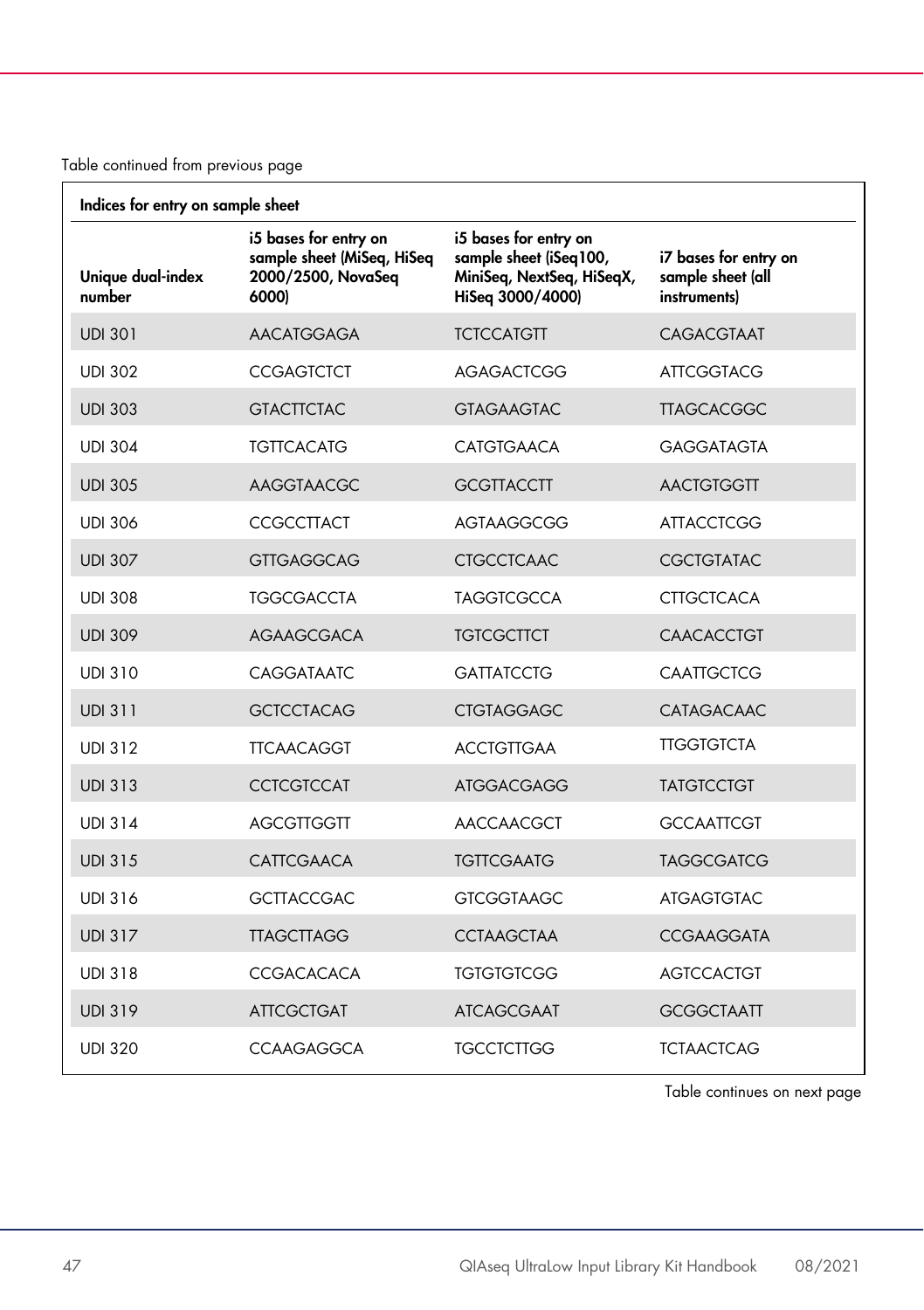| Indices for entry on sample sheet |                                                                                    |                                                                                                  |                                                            |  |  |  |
|-----------------------------------|------------------------------------------------------------------------------------|--------------------------------------------------------------------------------------------------|------------------------------------------------------------|--|--|--|
| Unique dual-index<br>number       | i5 bases for entry on<br>sample sheet (MiSeq, HiSeq<br>2000/2500, NovaSeq<br>6000) | i5 bases for entry on<br>sample sheet (iSeg100,<br>MiniSeq, NextSeq, HiSeqX,<br>HiSeg 3000/4000) | i7 bases for entry on<br>sample sheet (all<br>instruments) |  |  |  |
| <b>UDI 321</b>                    | <b>GACGCAGTTC</b>                                                                  | <b>GAACTGCGTC</b>                                                                                | CAAGCTGAGC                                                 |  |  |  |
| <b>UDI 322</b>                    | <b>TGGAACTCGG</b>                                                                  | <b>CCGAGTTCCA</b>                                                                                | <b>CCAGAGCACA</b>                                          |  |  |  |
| <b>UDI 323</b>                    | <b>CCACACCAAT</b>                                                                  | <b>ATTGGTGTGG</b>                                                                                | <b>TGTACAAGGT</b>                                          |  |  |  |
| <b>UDI 324</b>                    | <b>AGTTCTCGGC</b>                                                                  | <b>GCCGAGAACT</b>                                                                                | <b>TAGAATGCCT</b>                                          |  |  |  |
| <b>UDI 325</b>                    | <b>CTTGACGACG</b>                                                                  | <b>CGTCGTCAAG</b>                                                                                | <b>TGTCTTACTG</b>                                          |  |  |  |
| <b>UDI 326</b>                    | <b>GAGGTCGCTA</b>                                                                  | <b>TAGCGACCTC</b>                                                                                | <b>ATGACTAAGC</b>                                          |  |  |  |
| <b>UDI 327</b>                    | <b>TCAGTAGCAT</b>                                                                  | <b>ATGCTACTGA</b>                                                                                | <b>ATGTAGGCAA</b>                                          |  |  |  |
| <b>UDI 328</b>                    | <b>CTAACGTGGA</b>                                                                  | <b>TCCACGTTAG</b>                                                                                | <b>GCGAAGAGGT</b>                                          |  |  |  |
| <b>UDI 329</b>                    | <b>ATGCCAACCG</b>                                                                  | <b>CGGTTGGCAT</b>                                                                                | <b>CGGTGGTTCT</b>                                          |  |  |  |
| <b>UDI 330</b>                    | <b>CGGTCGATTC</b>                                                                  | <b>GAATCGACCG</b>                                                                                | <b>CTGTCGTTGG</b>                                          |  |  |  |
| <b>UDI 331</b>                    | <b>GAAGTACAGT</b>                                                                  | <b>ACTGTACTTC</b>                                                                                | <b>TGATCGACAC</b>                                          |  |  |  |
| <b>UDI 332</b>                    | <b>TCTGCAGTAA</b>                                                                  | <b>TTACTGCAGA</b>                                                                                | <b>CCACCAGCTA</b>                                          |  |  |  |
| <b>UDI 333</b>                    | <b>CTATCCTAGC</b>                                                                  | <b>GCTAGGATAG</b>                                                                                | <b>CACGGTTCGT</b>                                          |  |  |  |
| <b>UDI 334</b>                    | <b>AACACTCCTT</b>                                                                  | <b>AAGGAGTGTT</b>                                                                                | AGTGAGAGCT                                                 |  |  |  |
| <b>UDI 335</b>                    | <b>CCGAACCTAA</b>                                                                  | <b>TTAGGTTCGG</b>                                                                                | <b>TIGCATGCGG</b>                                          |  |  |  |
| <b>UDI 336</b>                    | <b>GTCTAGTCGC</b>                                                                  | <b>GCGACTAGAC</b>                                                                                | <b>TATACGTGTC</b>                                          |  |  |  |
| <b>UDI 337</b>                    | <b>TGGATGTACG</b>                                                                  | <b>CGTACATCCA</b>                                                                                | <b>TGACGCGTTA</b>                                          |  |  |  |
| <b>UDI 338</b>                    | <b>CTACCAGCGT</b>                                                                  | <b>ACGCTGGTAG</b>                                                                                | <b>TACAGAACGT</b>                                          |  |  |  |
| <b>UDI 339</b>                    | AAGGATTCAG                                                                         | <b>CTGAATCCTT</b>                                                                                | <b>CTTGTCAGGT</b>                                          |  |  |  |
| <b>UDI 340</b>                    | <b>CGAGGTGTGT</b>                                                                  | <b>ACACACCTCG</b>                                                                                | <b>ATCCACAGCG</b>                                          |  |  |  |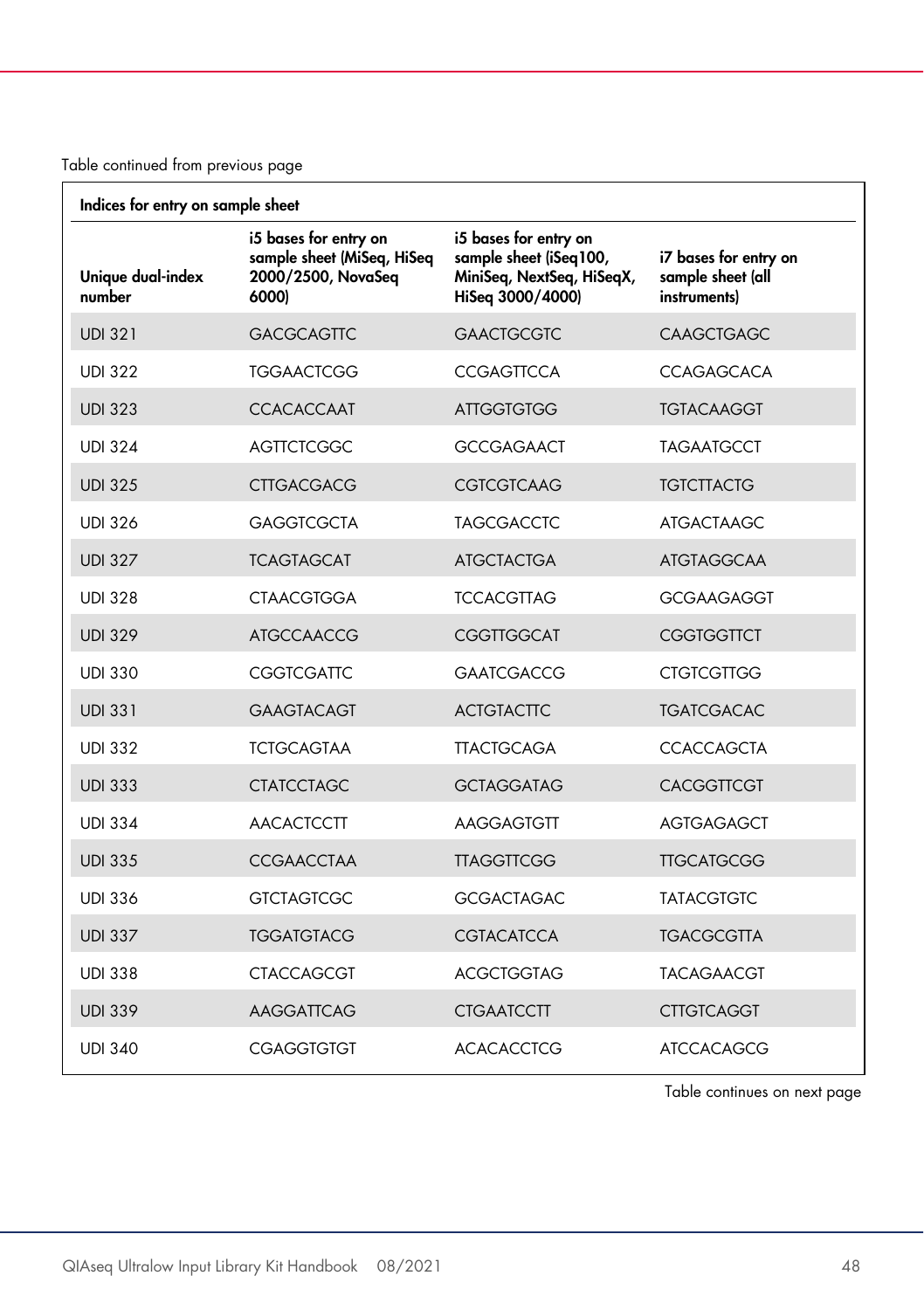| Indices for entry on sample sheet |                                                                                    |                                                                                                  |                                                            |  |  |  |
|-----------------------------------|------------------------------------------------------------------------------------|--------------------------------------------------------------------------------------------------|------------------------------------------------------------|--|--|--|
| Unique dual-index<br>number       | i5 bases for entry on<br>sample sheet (MiSeq, HiSeq<br>2000/2500, NovaSeq<br>6000) | i5 bases for entry on<br>sample sheet (iSeg100,<br>MiniSeq, NextSeq, HiSeqX,<br>HiSeq 3000/4000) | i7 bases for entry on<br>sample sheet (all<br>instruments) |  |  |  |
| <b>UDI 341</b>                    | <b>GTAGACGCTC</b>                                                                  | <b>GAGCGTCTAC</b>                                                                                | <b>CCTATCCATC</b>                                          |  |  |  |
| <b>UDI 342</b>                    | <b>TCGTCCGTCA</b>                                                                  | <b>TGACGGACGA</b>                                                                                | <b>ACCGCGAGTA</b>                                          |  |  |  |
| <b>UDI 343</b>                    | <b>CCGTGATAGG</b>                                                                  | <b>CCTATCACGG</b>                                                                                | <b>AAGTTCTGGT</b>                                          |  |  |  |
| <b>UDI 344</b>                    | <b>AGGATGACCT</b>                                                                  | <b>AGGTCATCCT</b>                                                                                | <b>ACAGGTATCG</b>                                          |  |  |  |
| <b>UDI 345</b>                    | <b>CCTCGAGTAC</b>                                                                  | <b>GTACTCGAGG</b>                                                                                | <b>ATGACGGATT</b>                                          |  |  |  |
| <b>UDI 346</b>                    | <b>GTCACTGAGG</b>                                                                  | <b>CCTCAGTGAC</b>                                                                                | <b>GTCTGAGTAG</b>                                          |  |  |  |
| <b>UDI 347</b>                    | <b>TACGGTTAGA</b>                                                                  | <b>TCTAACCGTA</b>                                                                                | <b>TGCCAGATGT</b>                                          |  |  |  |
| <b>UDI 348</b>                    | <b>CAACGAGAAT</b>                                                                  | <b>ATTCTCGTTG</b>                                                                                | <b>GCTAAGCATT</b>                                          |  |  |  |
| <b>UDI 349</b>                    | AATACACCGG                                                                         | <b>CCGGTGTATT</b>                                                                                | <b>ACAGCATGGT</b>                                          |  |  |  |
| <b>UDI 350</b>                    | <b>CCGATCCATC</b>                                                                  | <b>GATGGATCGG</b>                                                                                | <b>ATAGAGACCG</b>                                          |  |  |  |
| <b>UDI 351</b>                    | <b>GAATCTCGCT</b>                                                                  | <b>AGCGAGATTC</b>                                                                                | <b>ATATCGCGTA</b>                                          |  |  |  |
| <b>UDI 352</b>                    | <b>TGACCGGCAA</b>                                                                  | <b>TTGCCGGTCA</b>                                                                                | <b>TTAAGGAGGT</b>                                          |  |  |  |
| <b>UDI 353</b>                    | <b>CATGATAGCA</b>                                                                  | <b>TGCTATCATG</b>                                                                                | <b>CTGTGCGACT</b>                                          |  |  |  |
| <b>UDI 354</b>                    | <b>AACAGCTTCG</b>                                                                  | <b>CGAAGCTGTT</b>                                                                                | <b>TCCGTATGCT</b>                                          |  |  |  |
| <b>UDI 355</b>                    | <b>CTAGTGCTTA</b>                                                                  | <b>TAAGCACTAG</b>                                                                                | <b>CCATCGATGT</b>                                          |  |  |  |
| <b>UDI 356</b>                    | <b>TGTGATACGT</b>                                                                  | <b>ACGTATCACA</b>                                                                                | <b>GTGAGCCGTT</b>                                          |  |  |  |
| <b>UDI 357</b>                    | <b>ATGAGCGTAT</b>                                                                  | <b>ATACGCTCAT</b>                                                                                | <b>TGCCGTTAAT</b>                                          |  |  |  |
| <b>UDI 358</b>                    | <b>CTAGATATGG</b>                                                                  | <b>CCATATCTAG</b>                                                                                | <b>CGGATGTGGT</b>                                          |  |  |  |
| <b>UDI 359</b>                    | <b>CGCTATGCTG</b>                                                                  | <b>CAGCATAGCG</b>                                                                                | <b>TCGCGTGTTG</b>                                          |  |  |  |
| <b>UDI 360</b>                    | <b>TACTACGTGA</b>                                                                  | <b>TCACGTAGTA</b>                                                                                | CCGCGATCAT                                                 |  |  |  |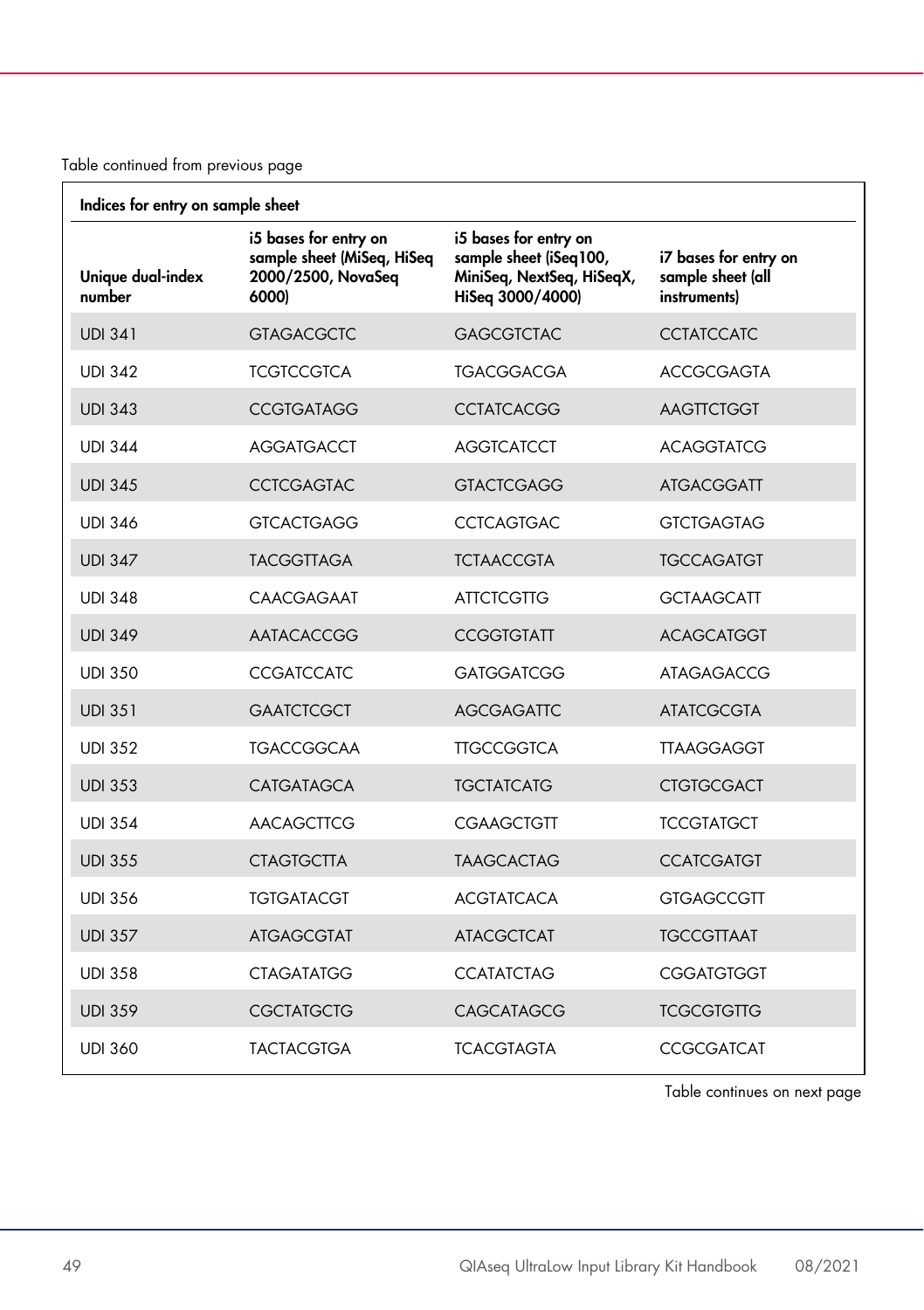| Unique dual-index<br>number | i5 bases for entry on<br>sample sheet (MiSeq, HiSeq<br>2000/2500, NovaSeq<br>6000) | i5 bases for entry on<br>sample sheet (iSeg100,<br>MiniSeq, NextSeq, HiSeqX,<br>HiSeg 3000/4000) | i7 bases for entry on<br>sample sheet (all<br>instruments) |
|-----------------------------|------------------------------------------------------------------------------------|--------------------------------------------------------------------------------------------------|------------------------------------------------------------|
| <b>UDI 361</b>              | <b>ATGTGGAGGT</b>                                                                  | <b>ACCTCCACAT</b>                                                                                | <b>CGCGTTATCG</b>                                          |
| <b>UDI 362</b>              | <b>CCATGGCTCA</b>                                                                  | <b>TGAGCCATGG</b>                                                                                | <b>GTAGCCTCCT</b>                                          |
| <b>UDI 363</b>              | <b>CCAATCACGC</b>                                                                  | <b>GCGTGATTGG</b>                                                                                | <b>ACTAGACACT</b>                                          |
| <b>UDI 364</b>              | <b>TTAGATCCAG</b>                                                                  | <b>CTGGATCTAA</b>                                                                                | <b>CGATTCGTTG</b>                                          |
| <b>UDI 365</b>              | <b>AGGAATATCG</b>                                                                  | <b>CGATATTCCT</b>                                                                                | <b>GAAGAGATGT</b>                                          |
| <b>UDI 366</b>              | <b>CCTCCTATGT</b>                                                                  | <b>ACATAGGAGG</b>                                                                                | AGATCCGACG                                                 |
| <b>UDI 367</b>              | <b>TAGAGACACG</b>                                                                  | <b>CGTGTCTCTA</b>                                                                                | <b>CCAGGACATT</b>                                          |
| <b>UDI 368</b>              | <b>CCAGCTCAGT</b>                                                                  | <b>ACTGAGCTGG</b>                                                                                | <b>ACGTGGCATT</b>                                          |
| <b>UDI 369</b>              | <b>ATGGCTCATA</b>                                                                  | <b>TATGAGCCAT</b>                                                                                | AAGCAGGACG                                                 |
| <b>UDI 370</b>              | <b>CGGAGTGAAG</b>                                                                  | <b>CTTCACTCCG</b>                                                                                | <b>ACGAGTCGGT</b>                                          |
| <b>UDI 371</b>              | <b>TACCTATGGT</b>                                                                  | <b>ACCATAGGTA</b>                                                                                | <b>AGTGTACGCG</b>                                          |
| <b>UDI 372</b>              | <b>ATGAGACAGT</b>                                                                  | <b>ACTGTCTCAT</b>                                                                                | <b>ACCGACCATT</b>                                          |
| <b>UDI 373</b>              | <b>CTAAGAGTTG</b>                                                                  | <b>CAACTCTTAG</b>                                                                                | <b>TTGCTAACGT</b>                                          |
| <b>UDI 374</b>              | <b>TAACCGTATG</b>                                                                  | <b>CATACGGTTA</b>                                                                                | <b>CTTGATACTG</b>                                          |
| <b>UDI 375</b>              | <b>AGAGTCCATG</b>                                                                  | <b>CATGGACTCT</b>                                                                                | <b>CTGGATAAGT</b>                                          |
| <b>UDI 376</b>              | <b>CTAGACCGCA</b>                                                                  | <b>TGCGGTCTAG</b>                                                                                | <b>ATAGCTTACG</b>                                          |
| <b>UDI 377</b>              | <b>TATGGCTTGT</b>                                                                  | <b>ACAAGCCATA</b>                                                                                | <b>GTCCATGAGT</b>                                          |
| <b>UDI 378</b>              | CGTTGTTCCT                                                                         | <b>AGGAACAACG</b>                                                                                | <b>ACTCCAGTCG</b>                                          |
| <b>UDI 379</b>              | <b>CCGACATTAG</b>                                                                  | <b>CTAATGTCGG</b>                                                                                | <b>TCTCAGCACG</b>                                          |
| <b>UDI 380</b>              | <b>TGTGAAGGCA</b>                                                                  | <b>TGCCTTCACA</b>                                                                                | <b>ATCGTGATGT</b>                                          |
| <b>UDI 381</b>              | <b>AGCATCGTCT</b>                                                                  | <b>AGACGATGCT</b>                                                                                | <b>ACGCAATCCG</b>                                          |
| <b>UDI 382</b>              | <b>CCGACTAGGA</b>                                                                  | <b>TCCTAGTCGG</b>                                                                                | <b>GAGATCGGCT</b>                                          |
| <b>UDI 383</b>              | <b>AACATTACCG</b>                                                                  | <b>CGGTAATGTT</b>                                                                                | <b>CTACGTCTCG</b>                                          |
| <b>UDI 384</b>              | <b>CCTAATTCGT</b>                                                                  | <b>ACGAATTAGG</b>                                                                                | <b>CTCAGGCTGT</b>                                          |
|                             |                                                                                    |                                                                                                  |                                                            |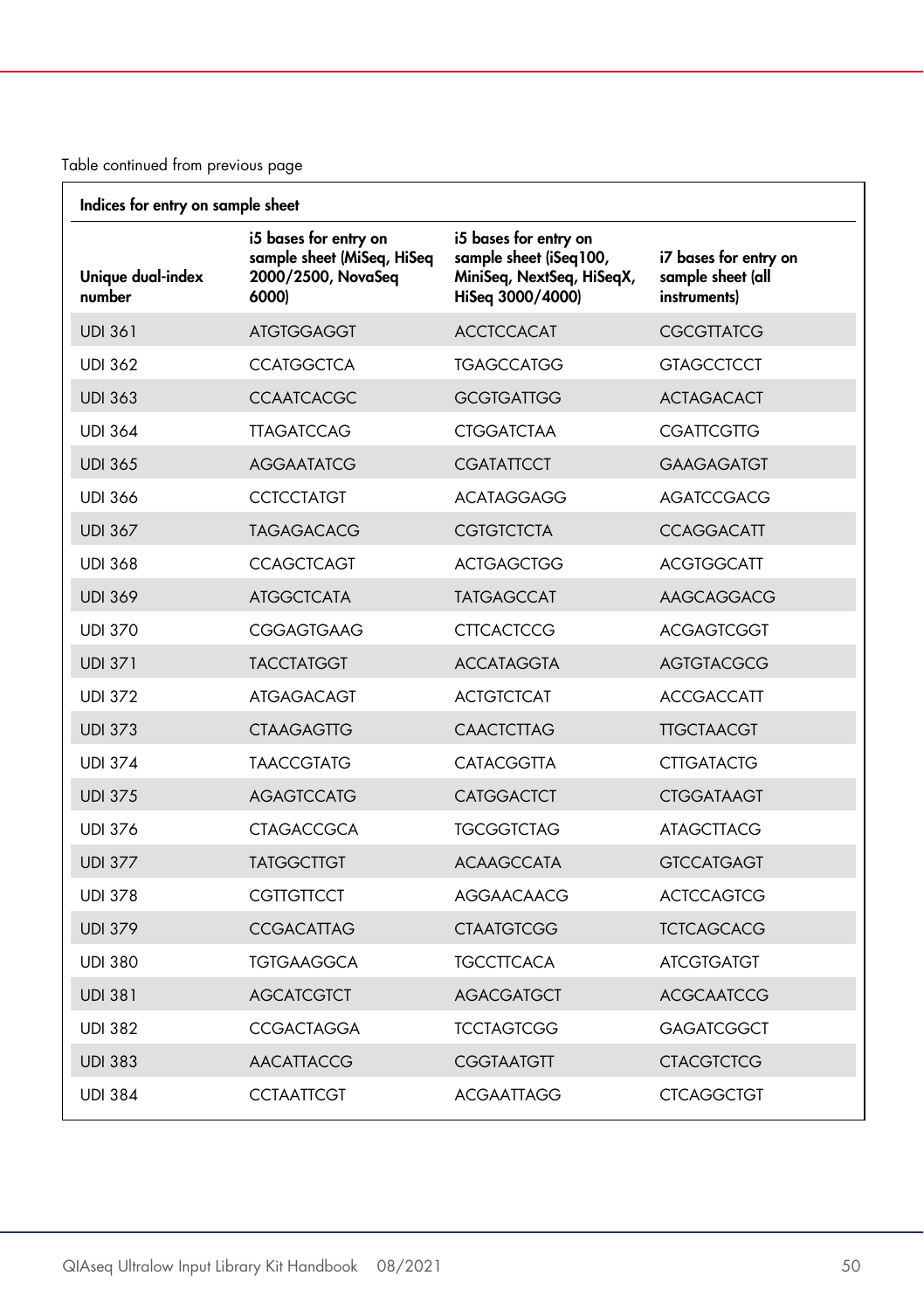### <span id="page-50-0"></span>Combinatorial Dual-Index Y-Adapters

The layout of the 24-plex and 96-plex single-use CDI adapter plate is shown in [Figure 6](#page-50-1) and [Figure 7.](#page-51-0) The index motives used in the QIAseq Combinatorial Dual-Index Kits are listed in [Table 10.](#page-51-1) To make sequencing preparation more convenient, you can download Illuminacompatible sample sheets for different sequencing instruments at [www.qiagen.com](http://www.qiagen.com/).

|   | ı    | $\mathbf{2}$ | 3    | 4    | 5    | 6    | 7    | 8    | 9    | 10   | 11   | 12   |
|---|------|--------------|------|------|------|------|------|------|------|------|------|------|
| A | 501/ | 501/         | 501/ | 501/ | 501/ | 501/ | 501/ | 501/ | 501/ | 501/ | 501/ | 501/ |
|   | 701  | 702          | 703  | 704  | 705  | 706  | 707  | 708  | 709  | 710  | 711  | 712  |
| B | 502/ | 502/         | 502/ | 502/ | 502/ | 502/ | 502/ | 502/ | 502/ | 502/ | 502/ | 502/ |
|   | 701  | 702          | 703  | 704  | 705  | 706  | 707  | 708  | 709  | 710  | 711  | 712  |
| C | 503/ | 503/         | 503/ | 503/ | 503/ | 503/ | 503/ | 503/ | 503/ | 503/ | 503/ | 503/ |
|   | 701  | 702          | 703  | 704  | 705  | 706  | 707  | 708  | 709  | 710  | 711  | 712  |
| D | 504/ | 504/         | 504/ | 504/ | 504/ | 504/ | 504/ | 504/ | 504/ | 504/ | 504/ | 504/ |
|   | 701  | 702          | 703  | 704  | 705  | 706  | 707  | 708  | 709  | 710  | 711  | 712  |
| Е | 505/ | 505/         | 505/ | 505/ | 505/ | 505/ | 505/ | 505/ | 505/ | 505/ | 505/ | 505/ |
|   | 701  | 702          | 703  | 704  | 705  | 706  | 707  | 708  | 709  | 710  | 711  | 712  |
| F | 506/ | 506/         | 506/ | 506/ | 506/ | 506/ | 506/ | 506/ | 506/ | 506/ | 506/ | 506/ |
|   | 701  | 702          | 703  | 704  | 705  | 706  | 707  | 708  | 709  | 710  | 711  | 712  |
| G | 507/ | 507/         | 507/ | 507/ | 507/ | 507/ | 507/ | 507/ | 507/ | 507/ | 507/ | 507/ |
|   | 701  | 702          | 703  | 704  | 705  | 706  | 707  | 708  | 709  | 710  | 711  | 712  |
| H | 508/ | 508/         | 508/ | 508/ | 508/ | 508/ | 508/ | 508/ | 508/ | 508/ | 508/ | 508/ |
|   | 701  | 702          | 703  | 704  | 705  | 706  | 707  | 708  | 709  | 710  | 711  | 712  |

<span id="page-50-1"></span>Figure 6. QIAseq CDI Y-Adapter Plate (96) layout (CDI 1–96).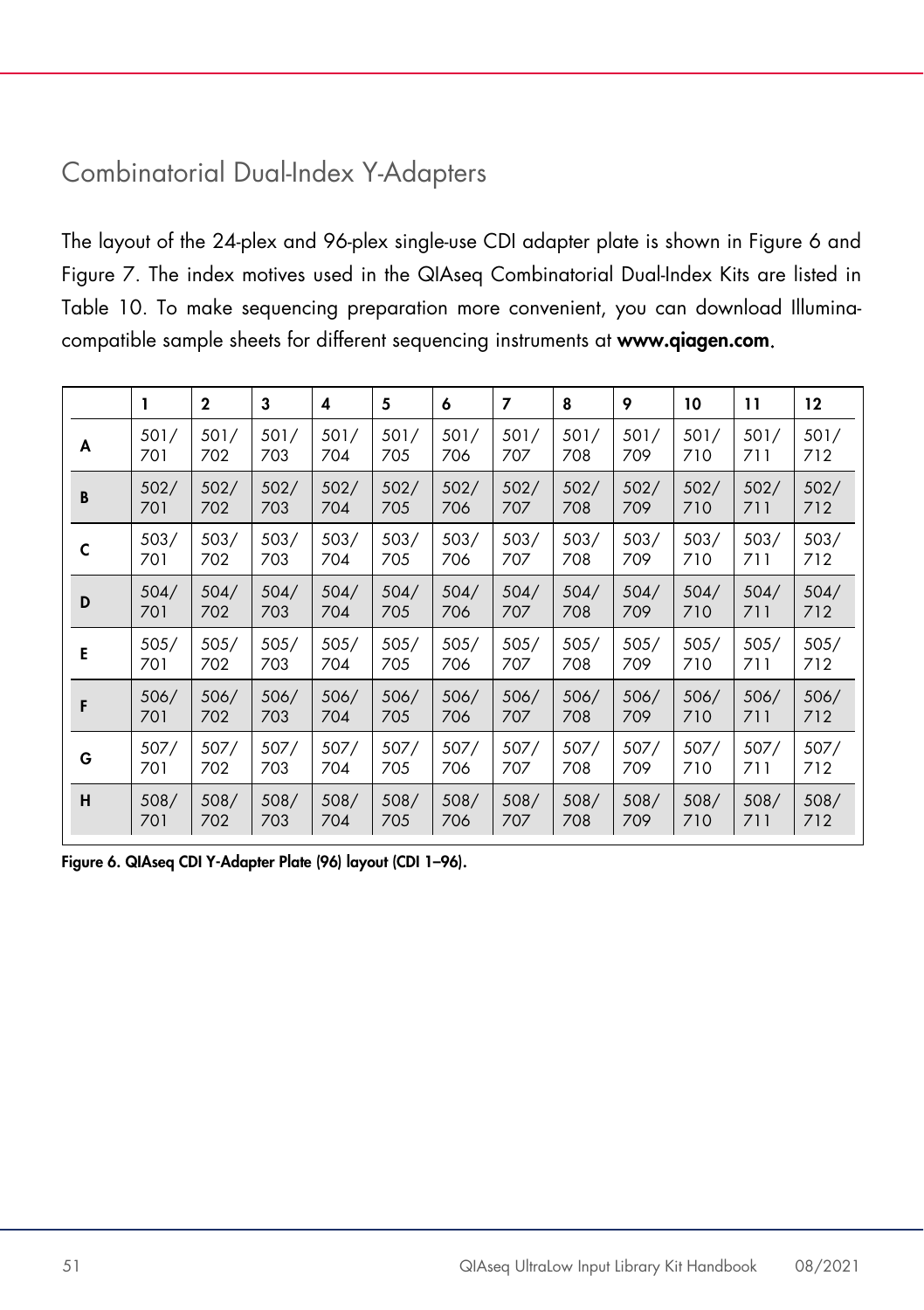|   |         | $\mathbf 2$ | 3       | 4     | 5     | 6     | 7     | 8     | 9     | 10    | 11    | 12    |
|---|---------|-------------|---------|-------|-------|-------|-------|-------|-------|-------|-------|-------|
| A | 501/701 | 501/702     | 501/703 | empty | empty | empty | empty | empty | empty | empty | empty | empty |
| B | 502/701 | 502/702     | 502/703 | empty | empty | empty | empty | empty | empty | empty | empty | empty |
| C | 503/701 | 503/702     | 503/703 | empty | empty | empty | empty | empty | empty | empty | empty | empty |
| D | 504/701 | 504/702     | 504/703 | empty | empty | empty | empty | empty | empty | empty | empty | empty |
| E | 505/701 | 505/702     | 505/703 | empty | empty | empty | empty | empty | empty | empty | empty | empty |
| F | 506/701 | 506/702     | 506/703 | empty | empty | empty | empty | empty | empty | empty | empty | empty |
| G | 507/701 | 507/702     | 507/703 | empty | empty | empty | empty | empty | empty | empty | empty | empty |
| н | 508/701 | 508/702     | 508/703 | empty | empty | empty | empty | empty | empty | empty | empty | empty |

<span id="page-51-0"></span>Figure 7. QIAseq CDI Y-Adapter Plate (24) layout (CDI 1–24).

 $\mathbf{r}$ 

#### <span id="page-51-1"></span>Table 10. CDI motives used in the QIAseq CDI Y-Adapter Kits (24 and 96)

Note: Sequencing on the MiniSeq, NextSeq, HiSeqX, and HiSeq 3000/4000 systems follow a different dual-indexing workflow than other Illumina systems, which requires the reverse complement of the i5 index adapter sequence.

|                                | Indices for entry on sample sheet                                                  |                                                                                                  |                                |                                       |
|--------------------------------|------------------------------------------------------------------------------------|--------------------------------------------------------------------------------------------------|--------------------------------|---------------------------------------|
| <b>D50X</b><br>barcode<br>name | i5 bases for entry on<br>sample sheet (MiSeq,<br>HiSeq 2000/2500,<br>NovaSeq 6000) | i5 bases for entry on sample<br>sheet (iSeq100, MiniSeq,<br>NextSeq, HiSeqX, HiSeq<br>3000/4000) | <b>D50X</b><br>barcode<br>name | i7 bases for entry on sample<br>sheet |
| D <sub>50</sub> 1              | <b>TATAGCCT</b>                                                                    | <b>AGGCTATA</b>                                                                                  | D701                           | <b>ATTACTCG</b>                       |
| D.502                          | <b>ATAGAGGC</b>                                                                    | <b>GCCTCTAT</b>                                                                                  | D702                           | <b>TCCGGAGA</b>                       |
| D <sub>503</sub>               | <b>CCTATCCT</b>                                                                    | <b>AGGATAGG</b>                                                                                  | D703                           | <b>CGCTCATT</b>                       |
| D <sub>504</sub>               | <b>GGCTCTGA</b>                                                                    | <b>TCAGAGCC</b>                                                                                  | D704                           | <b>GAGATTCC</b>                       |
| D <sub>505</sub>               | <b>AGGCGAAG</b>                                                                    | <b>CTTCGCCT</b>                                                                                  | D705                           | <b>ATTCAGAA</b>                       |
| D <sub>506</sub>               | <b>TAATCTTA</b>                                                                    | <b>TAAGATTA</b>                                                                                  | D706                           | GAATTCGT                              |
| D <sub>507</sub>               | CAGGACGT                                                                           | <b>ACGTCCTG</b>                                                                                  | D707                           | <b>CTGAAGCT</b>                       |
| D <sub>508</sub>               | <b>GTACTGAC</b>                                                                    | <b>GTCAGTAC</b>                                                                                  | D708                           | <b>TAATGCGC</b>                       |
|                                |                                                                                    |                                                                                                  | D709                           | <b>CGGCTATG</b>                       |
|                                |                                                                                    |                                                                                                  | D710                           | <b>TCCGCGAA</b>                       |
|                                |                                                                                    |                                                                                                  | D711                           | <b>TCTCGCGC</b>                       |
|                                |                                                                                    |                                                                                                  | D712                           | <b>AGCGATAG</b>                       |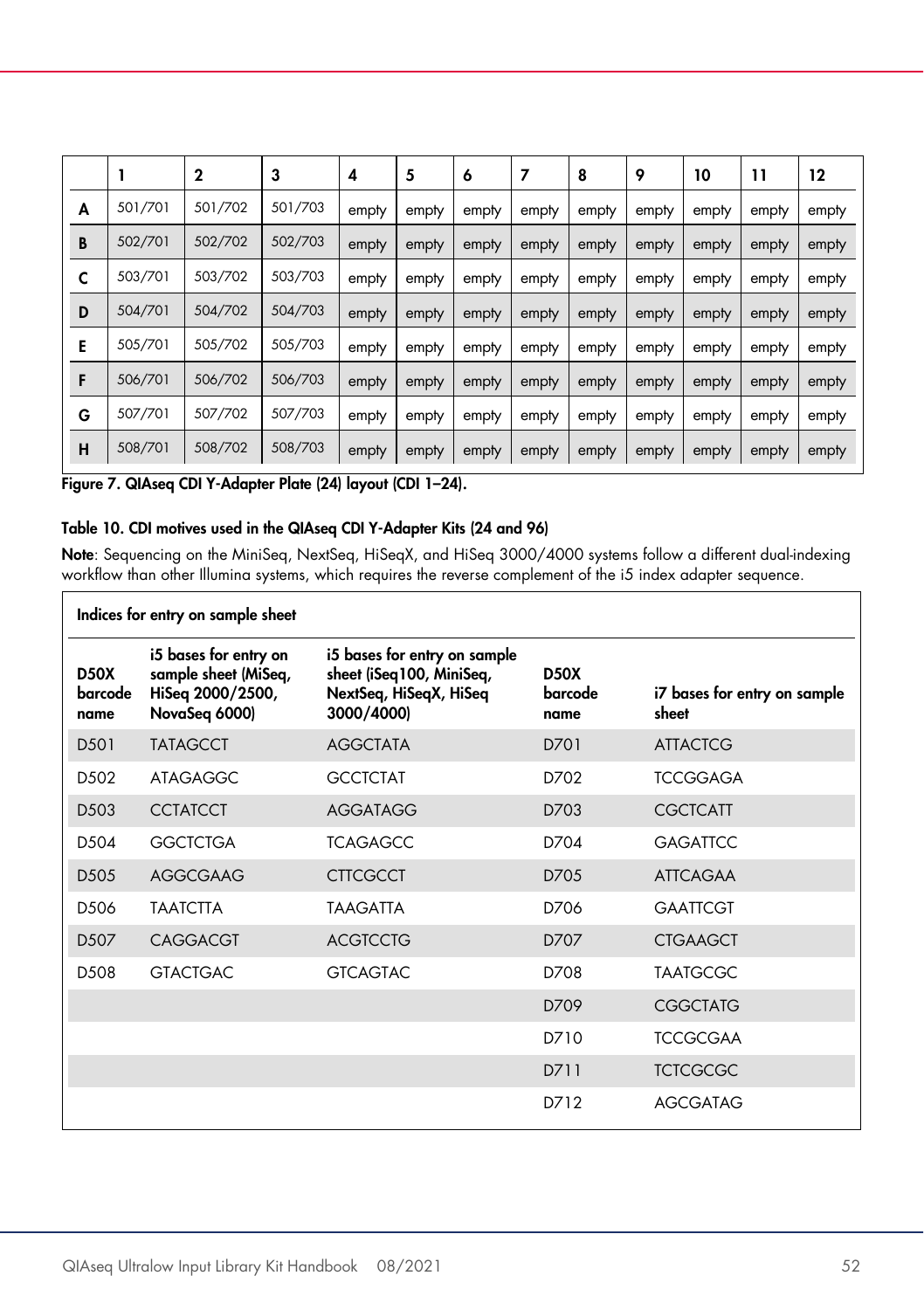# <span id="page-52-0"></span>Appendix D: Adapter Plate Preparation for Ultralow Input Ligation

This appendix describes how to prepare the following QIAGEN adapter plates for Ultralow Input Ligation:

- QIAseq CDI Y-Adapter Plate (24), mat. no. 1100697
- QIAseq CDI Y-Adapter Plate (96), mat. no. 1096117
- QIAseq UDI Y-Adapter Plate (24), mat. no. 1118061
- QIAseq UDI Y-Adapter Plate A (96), mat. no. 1118062
- QIAseq UDI Y-Adapter Plate B (96), mat. no. 1118063
- QIAseq UDI Y-Adapter Plate C (96), mat. no. 1118064
- QIAseq UDI Y-Adapter Plate D (96), mat. no. 1118065

Prepare Adapters for Ultralow Input Ligation by thawing and diluting in nuclease-free water prior to Adapter Ligation setup. QIAGEN recommends the following dilution factors to achieve an optimum molar ratio between fragmented sample DNA and adapter oligos:

#### Table 11. Adapter dilution factors

| Sample DNA Amount | <b>QIAseq Adapter Plate Dilution</b> |
|-------------------|--------------------------------------|
| $10 - 99$ pg      | 1:1000 dilution                      |
| 100-999 pg        | $1:100$ dilution                     |
| 1–9 ng            | $1:10$ dilution                      |
| $10 - 100$ ng     | No dilution                          |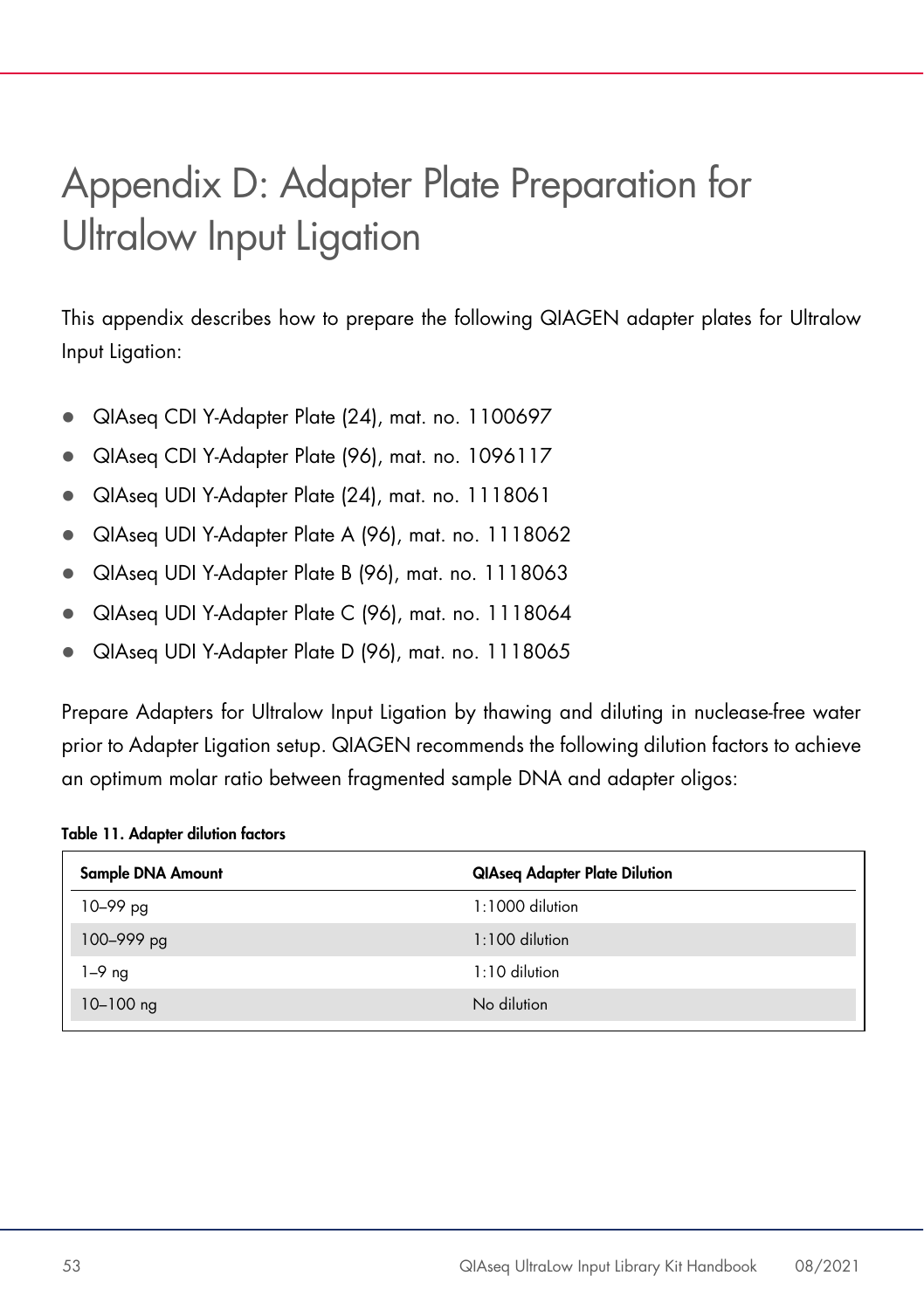- 1. Thaw the Adapter Plate on ice. Vortex and spin down thawed adapters before use.
- 2. Remove the clear protective adapter plate lid and carefully pierce only the foil seal for each adapter well to be used. Use a fresh pipette tip to pierce each well to avoid crosscontamination.
- 3. Dilute the adapters according to Table 10 to ensure a correct molar ratio with fragmented sample DNA. If necessary, use fresh PCR tubes or 96-well PCR plate for dilutions.

#### To achieve a 1:10 Adapter Plate dilution:

3a. Add 90 µl nuclease-free water to each adapter well to be used. With a multichannel pipettor set to 30 µl, pipet up and down 5–6 times to mix. 1:10 diluted adapter is ready for use.

#### To achieve a 1:100 Adapter Plate dilution:

- 3a. Add 90 µl nuclease-free water to each adapter well to be used. With a multichannel pipettor set to 30 µl, pipet up and down 5–6 times to mix.
- 3b. Using a multi-channel pipettor, transfer 10 µl 1:10 diluted adapter to a fresh 96 well plate. Carefully track the location of each adapter barcode in the new plate.
- 3c. Add 90 µl nuclease-free water to each well in the 96-well PCR plate. With a multichannel pipettor set to 30 µl, pipet up and down 5–6 times to mix. 1:100 diluted adapter is ready for use.

### To achieve a 1:1000 Adapter Plate dilution:

- 3a. Add 90 µl nuclease-free water to each adapter well to be used. With a multichannel pipettor set to 30 µl, pipet up and down 5–6 times to mix.
- 3b. In a fresh 96-well PCR plate, add 198 µl nuclease-free water.
- 3c. Using a multi-channel pipettor, remove 2 µl 1:10 diluted adapter and add to the PCR tubes or wells in the 96-well PCR plate that already contain 198 µl nucleasefree water. Carefully track the location of each adapter barcode in the new plate.
- 3d. With a multi-channel pipettor set to 30 µl, pipet up and down 5-6 times to mix. 1:1000 diluted adapter is now ready for use.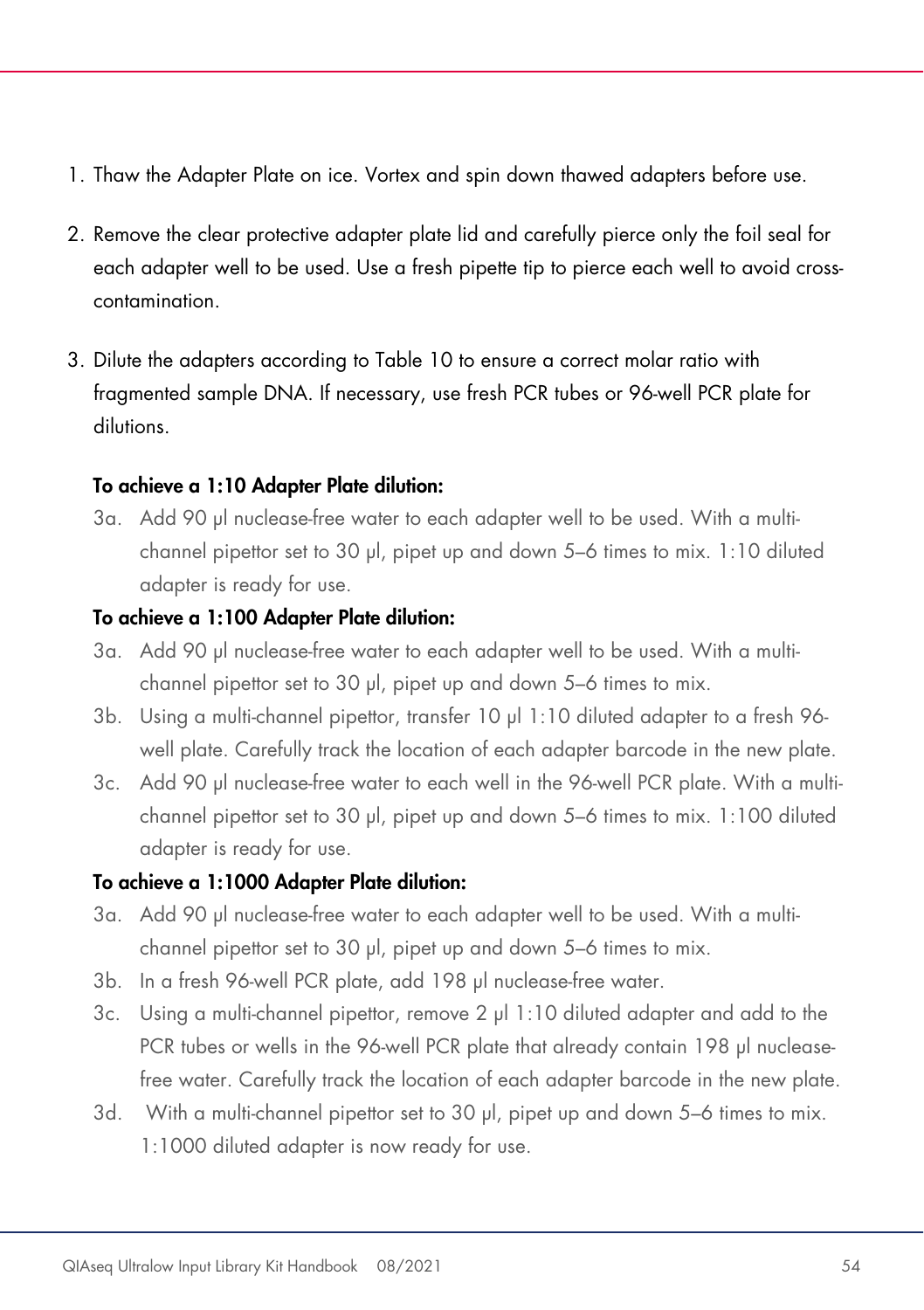- 4. After adapter ligation, replace the adapter plate lid and freeze unused adapters at −15 to −35ºC. If desired, residual diluted adapter can be removed and discarded before plate storage.
- 5. Do not attempt to reuse diluted adapter due to the risk of barcode cross-contamination and lower than expected adapter concentration after storage of very dilute oligos.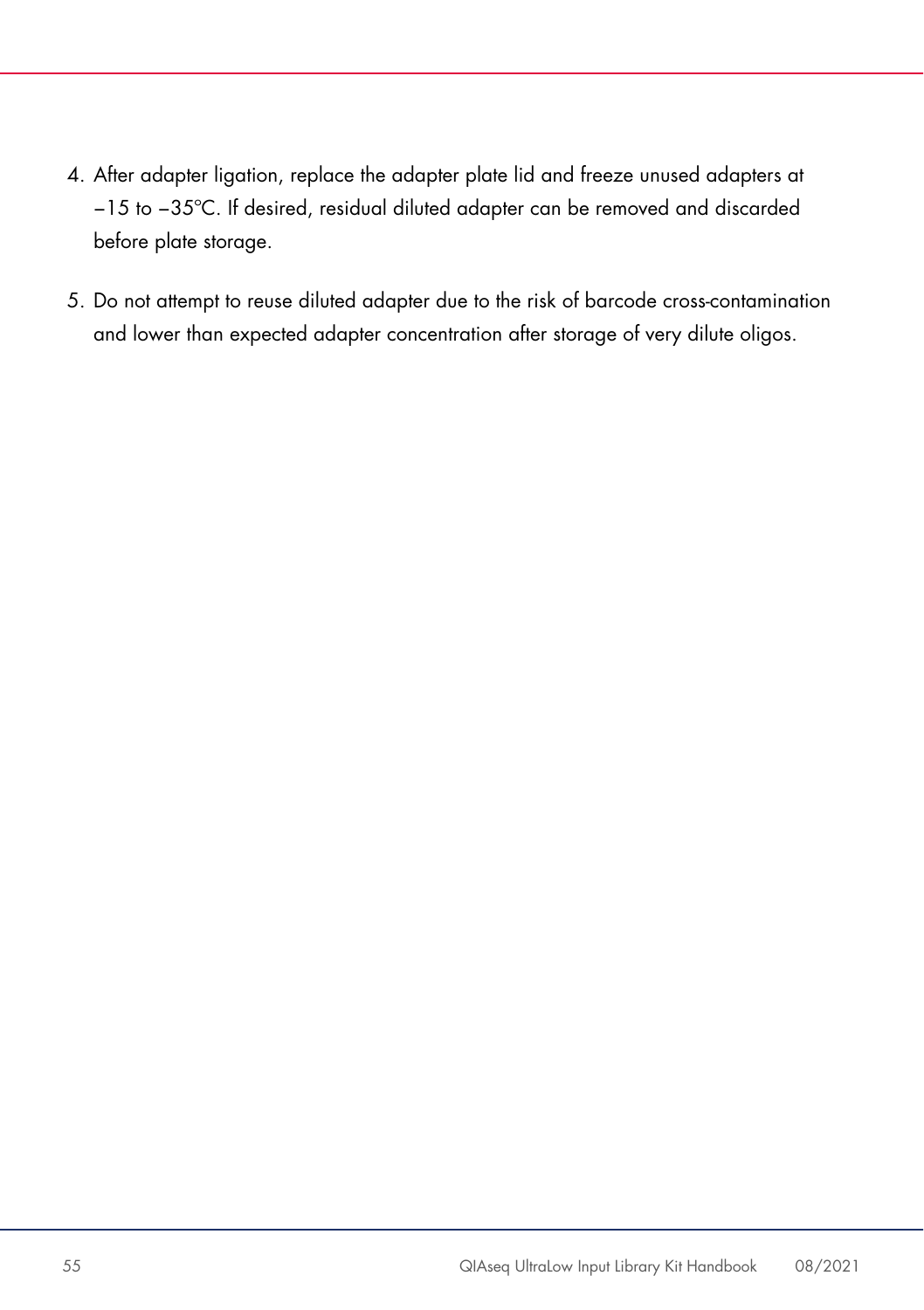# <span id="page-55-0"></span>Appendix E: GeneRead Adapter Preparation for Ultralow Input Ligation

This appendix describes how to prepare the following QIAGEN adapter products for Ultralow Input Ligation:

- GeneRead Adapter I Set A 12-plex (144), cat. no 180985
- GeneRead Adapter I Set B 12-plex (144), cat. no 180986

Adapter preparation includes thawing and diluting in nuclease-free water prior to adapter ligation setup. QIAGEN recommends the following dilution factors to achieve an optimum molar ratio between fragmented sample DNA and adapter oligos:

#### Table 12. Adapter dilution factors

| <b>GeneRead Adapter I dilution</b> |
|------------------------------------|
| 1:1000                             |
| 1:100                              |
| 1:10                               |
| No dilution                        |
|                                    |

Adapter Preparation using the GeneRead Adapter I Set A (cat. no. 180985) or GeneRead Adapter I Set B (cat. no. 180496)

Note: When using GeneRead Adapters, open one tube at a time and change gloves between pipetting the different barcode adapters to avoid cross-contamination.

1. Thaw the GeneRead Adapter tubes ice. Vortex and spin down thawed adapters before use.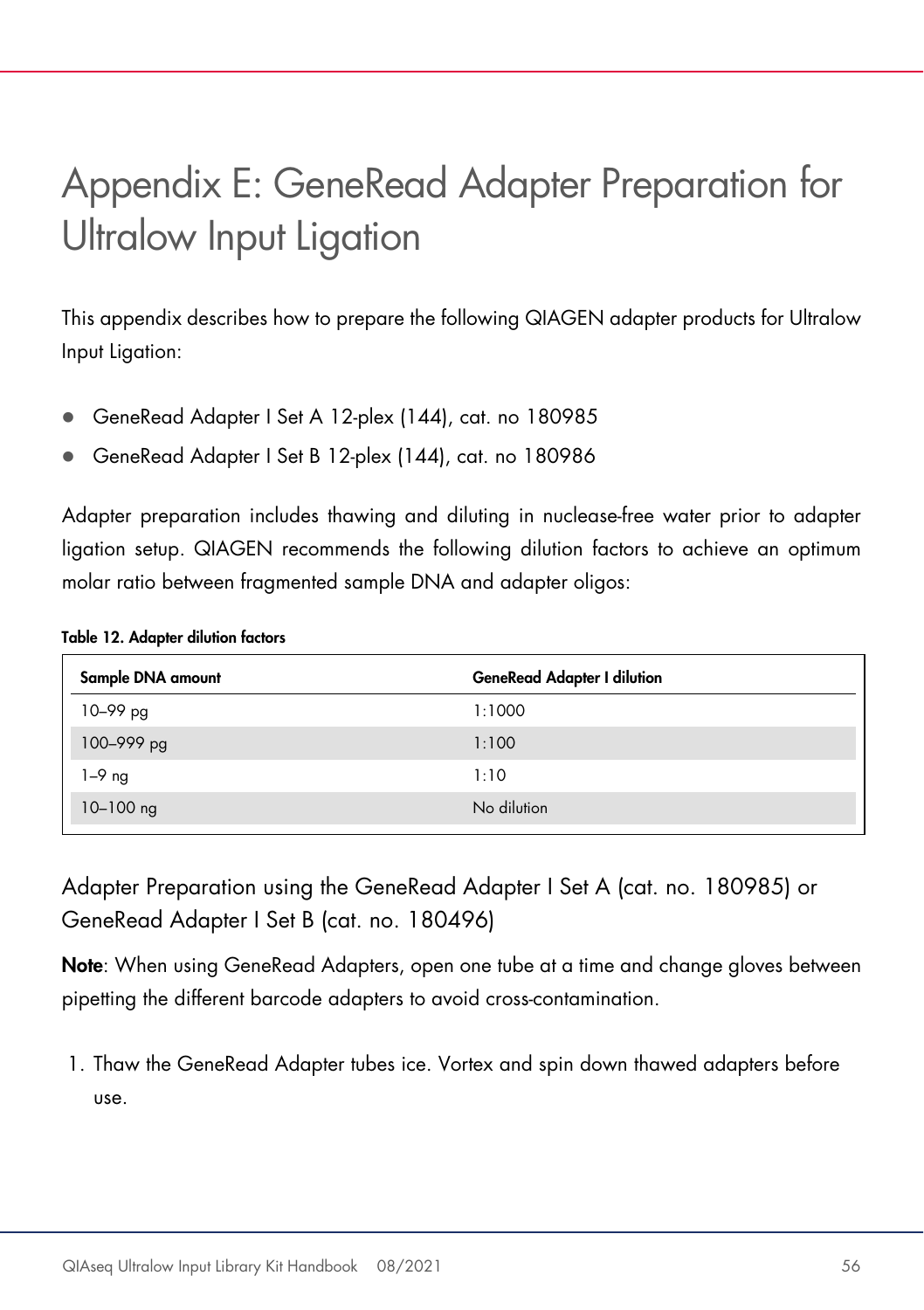- 2. Transfer 2 µl of each adapter to be used to a new PCR tube or wells in a 96-well PCR plate. Carefully track the location of each adapter barcode in the new plate.
- 3. Re-cap each GeneRead Adapter tube immediately after use. Freeze unused adapters at −15 to −35ºC.
- 4. Dilute the adapters in the PCR tubes or plate according to Table 11 to ensure a correct molar ratio with fragmented sample DNA.

#### To achieve a 1:10 GeneRead Adapter dilution:

4a. Add 18 µl nuclease-free water to each adapter tube or well to be used. Pipet up and down 5–6 times to mix. 1:10 diluted adapter is ready for use.

#### To achieve a 1:100 GeneRead Adapter dilution:

- 4a. Add 18 µl nuclease-free water to each adapter tube or well to be used. Pipet up and down 5–6 times to mix.
- 4b. Using a multi-channel pipettor, remove and discard 10 µl 1:10 diluted adapter.
- 4c. Add 90 µl nuclease-free water to each adapter tube or well to be used. Pipet up and down 5–6 times to mix. 1:100 diluted adapter is ready for use.

#### To achieve a 1:1000 GeneRead Adapter dilution:

- 4a. Add 18 µl nuclease-free water to each adapter well to be used. Pipet up and down 5–6 times to mix.
- 4b. Using a multi-channel pipettor, transfer 2 µl 1:10 diluted adapter to a fresh tube or well. Carefully track the location of each adapter barcode in the new plate.
- 4c. Add 198 µl nuclease-free water to the 2 µl 1:10 adapter. Pipet up and down 5–6 times to mix. 1:1000 diluted adapter is ready for use.

#### 5. Discard residual diluted adapter.

6. Do not attempt to reuse diluted adapter due to the risk of barcode cross-contamination and lower than expected adapter concentration after storage of very dilute oligos.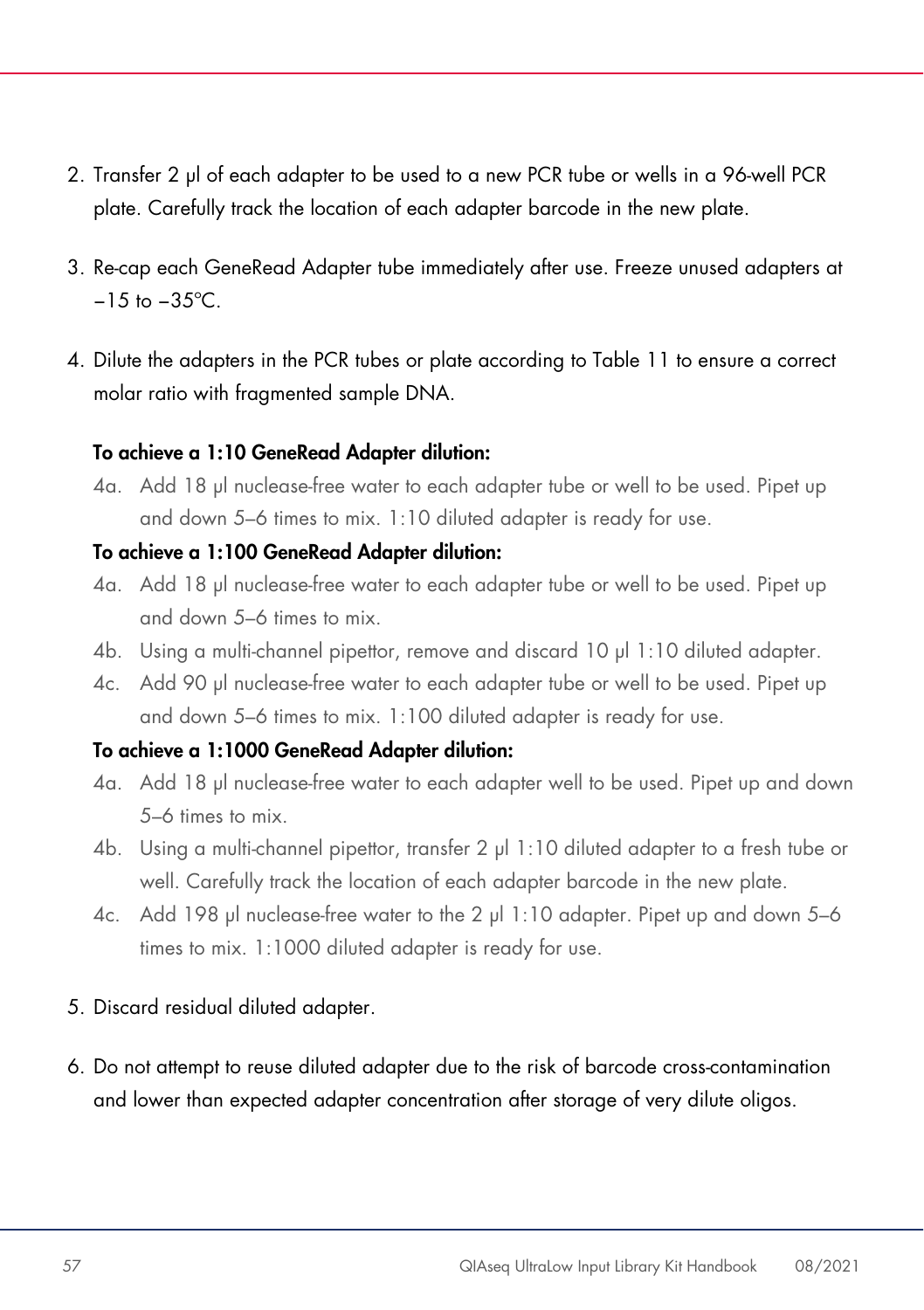# <span id="page-57-0"></span>Ordering Information

| Product                                                   | <b>Contents</b>                                                                                                                                                                                                                                                   | Cat. no. |
|-----------------------------------------------------------|-------------------------------------------------------------------------------------------------------------------------------------------------------------------------------------------------------------------------------------------------------------------|----------|
| <b>QIAseq Ultralow Input</b><br>Library Kit (12)          | For 12 reactions: Buffers and reagents for<br>Ultralow Input End Polishing, Ultralow Input<br>Ligation and HiFi library amplification. 12-plex<br>adapters sold separately. For use with Illumina<br>instruments.                                                 | 180492   |
| <b>QIAseq Ultralow Input Lib</b><br><b>UDI-A Kit (96)</b> | For 96 reactions: Buffers and reagents for<br>Ultralow Input End Polishing, Ultralow Input<br>Ligation and HiFi library amplification. Includes<br>96-plex Adapter Plate with individually<br>pierceable foil sealed wells. For use with<br>Illumina instruments. | 180497   |
| <b>QIAseq Ultralow Input Lib</b><br><b>UDI-B Kit (96)</b> | For 96 reactions: Buffers and reagents for<br>Ultralow Input End Polishing, Ultralow Input<br>Ligation and HiFi library amplification. Includes<br>96-plex Adapter Plate with individually<br>pierceable foil sealed wells. For use with<br>Illumina instruments. | 180498   |
| <b>QIAseq Ultralow Input Lib</b><br><b>UDI-C Kit (96)</b> | For 96 reactions: Buffers and reagents for<br>Ultralow Input End Polishing, Ultralow Input<br>Ligation and HiFi library amplification. Includes<br>96-plex Adapter Plate with individually<br>pierceable foil sealed wells. For use with<br>Illumina instruments. | 180499   |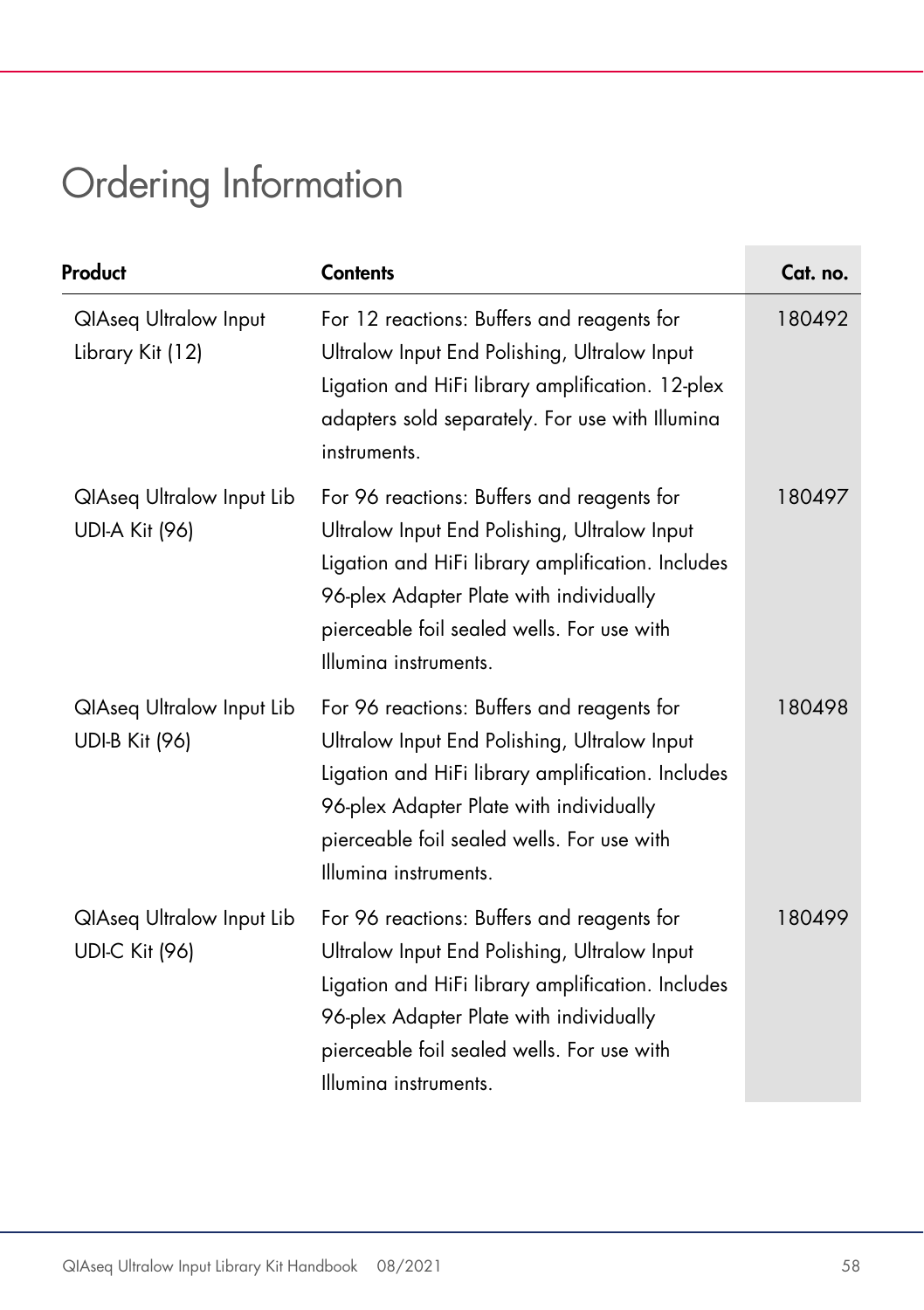| Product                                                   | <b>Contents</b>                                                                                                                                                                                                                                                   | Cat. no. |
|-----------------------------------------------------------|-------------------------------------------------------------------------------------------------------------------------------------------------------------------------------------------------------------------------------------------------------------------|----------|
| <b>QIAseq Ultralow Input Lib</b><br><b>UDI-D Kit (96)</b> | For 96 reactions: Buffers and reagents for<br>Ultralow Input End Polishing, Ultralow Input<br>Ligation and HiFi library amplification. Includes<br>96-plex Adapter Plate with individually<br>pierceable foil sealed wells. For use with<br>Illumina instruments. | 180500   |
| <b>QIAseq Ultralow Input Lib</b><br>CDI Kit (96)          | For 96 reactions: Buffers and reagents for<br>Ultralow Input End Polishing, Ultralow Input<br>Ligation and HiFi library amplification. Includes<br>96-plex Adapter Plate with individually<br>pierceable foil sealed wells. For use with<br>Illumina instruments. | 180501   |
| <b>Related products</b>                                   |                                                                                                                                                                                                                                                                   |          |
| GeneRead Adapter I<br>Set A 12-plex (144)                 | For 144 reactions: 12 barcoded adapters for<br>ligation to DNA library, for use with Illumina<br>instruments                                                                                                                                                      | 180985   |
| GeneRead Adapter I<br>Set B 12-plex (144)                 | For 144 reactions: 12 barcoded adapters for<br>ligation to DNA library, for use with Illumina<br>instruments                                                                                                                                                      | 180986   |
| GeneRead Size Selection<br>Kit (50)                       | For 50 reactions: Spin columns and buffers                                                                                                                                                                                                                        | 180514   |
| <b>QlAseq Library Quant</b><br>Array Kit                  | Laboratory-verified forward and reverse primers<br>for $500 \times 25$ µl reactions (500 µl); DNA<br>Standard (100 µl); Dilution Buffer (30 ml);<br>(1.35 ml x 5) GeneRead qPCR SYBR® Green<br>Mastermix                                                          | 333304   |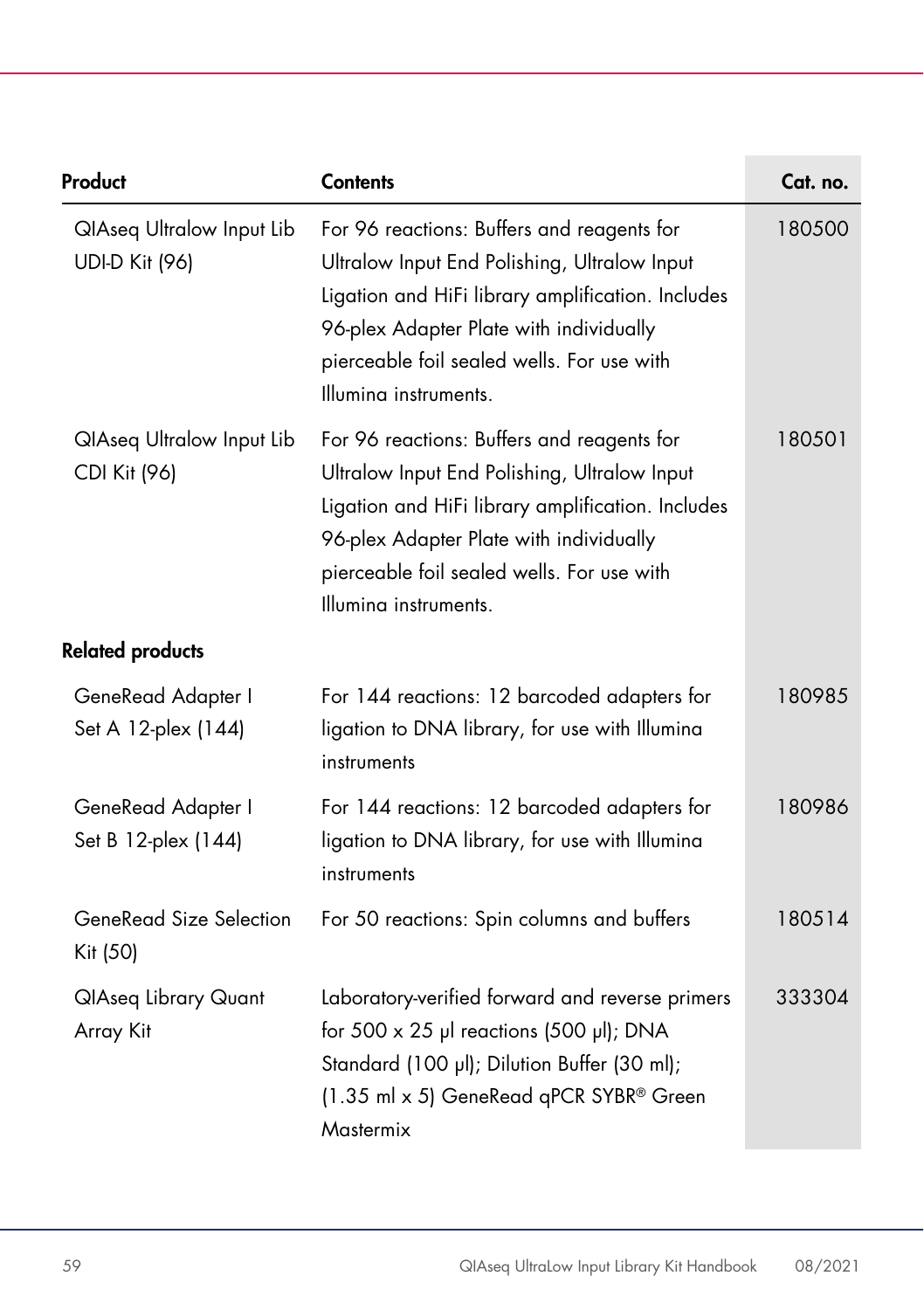| Product                                   | <b>Contents</b>                                                                                                                                            | Cat. no. |
|-------------------------------------------|------------------------------------------------------------------------------------------------------------------------------------------------------------|----------|
| <b>QIAseq Y-Adapter Kits for Illumina</b> |                                                                                                                                                            |          |
| QlAseq CDI Y-Adapter<br>Kit (24)          | Combinatorial Dual-Index Adapters for Illumina                                                                                                             | 180301   |
| QlAseq CDI Y-Adapter<br>Kit (96)          | Combinatorial Dual-Index Adapters for Illumina                                                                                                             | 180303   |
| QIAseq UDI Y-Adapter<br>Kit (24)          | Unique Dual-Index Adapters for Illumina<br>$(1 - 24)$                                                                                                      | 180310   |
| QIAseq UDI Y-Adapter<br>Kit A (96)        | Unique Dual-Index Adapters for Illumina<br>$(1 - 96)$                                                                                                      | 180312   |
| QIAseq UDI Y-Adapter<br>Kit B (96)        | Unique Dual-Index Adapters for Illumina<br>$(97 - 192)$                                                                                                    | 180314   |
| QIAseq UDI Y-Adapter<br>Kit C (96)        | Unique Dual-Index Adapters for Illumina<br>$(193 - 288)$                                                                                                   | 180316   |
| QIAseq UDI Y-Adapter<br>Kit D (96)        | Unique Dual-Index Adapters for Illumina<br>$(289 - 384)$                                                                                                   | 180318   |
| For genomic DNA purification              |                                                                                                                                                            |          |
| QlAamp DNA Mini Kit                       | For 50 DNA preps: 50 QIAamp Mini Spin<br>Columns, QIAGEN Proteinase K, Reagents,<br>Buffers, Collection Tubes (2 ml)                                       | 51304    |
| GeneRead DNA FFPE Kit                     | For 50 preps: QIAamp MinElute Columns,<br>Collection Tubes, Deparaffinization Solution,<br>Uracil-N-Glycosylase, RNase-Free Water,<br>RNase A, and Buffers | 180134   |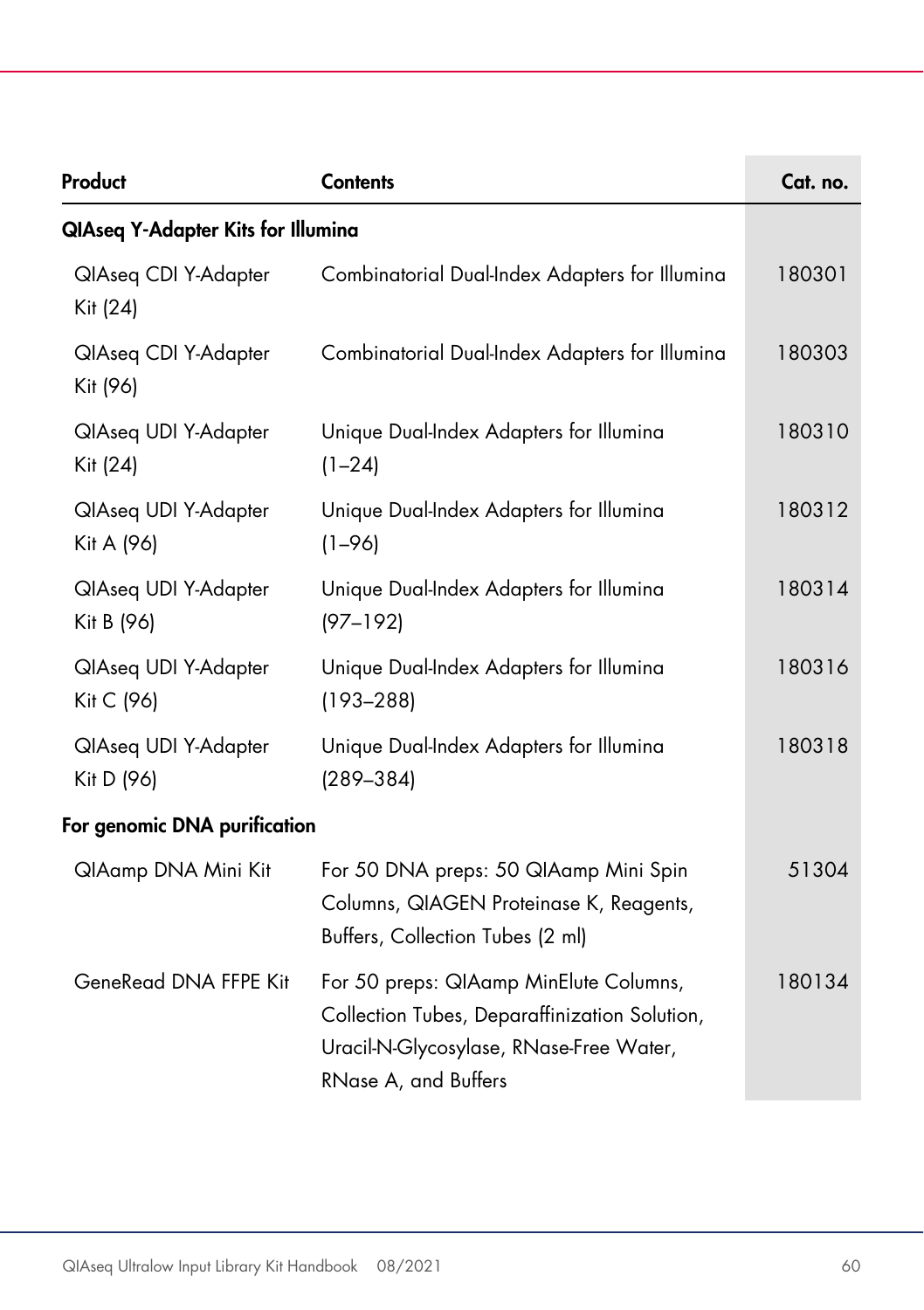| Product                              | <b>Contents</b>                                                                                                           | Cat. no. |
|--------------------------------------|---------------------------------------------------------------------------------------------------------------------------|----------|
| QIAamp DNA FFPE<br><b>Tissue Kit</b> | For 50 DNA preps: 50 QIAamp MinElute<br>Columns, Proteinase K, Buffers, Collection<br>Tubes (2 ml)                        | 56404    |
| QIAamp DNA<br>Microbiome Kit         | For 50 DNA preps: 50 QIAamp UCP Mini<br>Columns, 50 Pathogen Lysis Tubes L, buffers,<br>reagents, Collection Tubes (2 ml) | 51704    |

For up-to-date licensing information and product-specific disclaimers, see the respective QIAGEN kit handbook or user manual. QIAGEN kit handbooks and user manuals are available at [www.qiagen.com](http://www.qiagen.com/) or can be requested from QIAGEN Technical Services or your local distributor.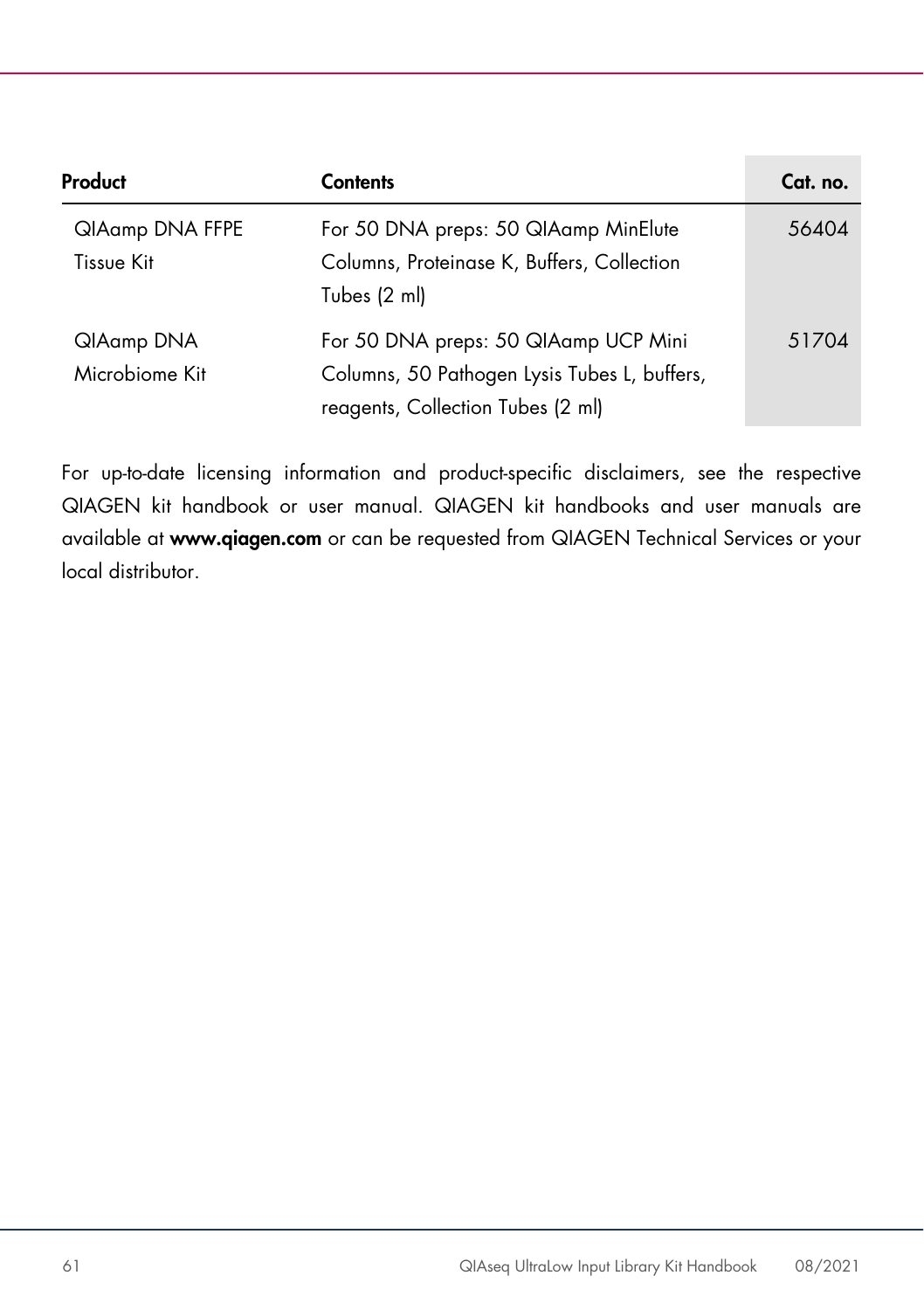### <span id="page-61-0"></span>Document Revision History

| Date    | Changes                                                                                                                                                                                                                                                                                                                                                                                                                                                                                                                                                        |
|---------|----------------------------------------------------------------------------------------------------------------------------------------------------------------------------------------------------------------------------------------------------------------------------------------------------------------------------------------------------------------------------------------------------------------------------------------------------------------------------------------------------------------------------------------------------------------|
| 08/2021 | Removed the QIAseq Ultralow Input Library Kit (96) (cat. no. 180495) product for<br>discontinuation. Added information about QIAseq Y-adapter kits and NGS adapter and<br>index technologies. Removed information exclusive to formerly recommended adapters.<br>Updated information related to Illumina instruments. Corrected typo error in Table 2,<br>changed 100 pg to 10 pg in row 1 (10 pg is indicated in the table title). Corrected typo<br>in Figure 7: changed entries in row H (from 501/701, 501/702, 501/703, to<br>508/701, 508/702, 508/703). |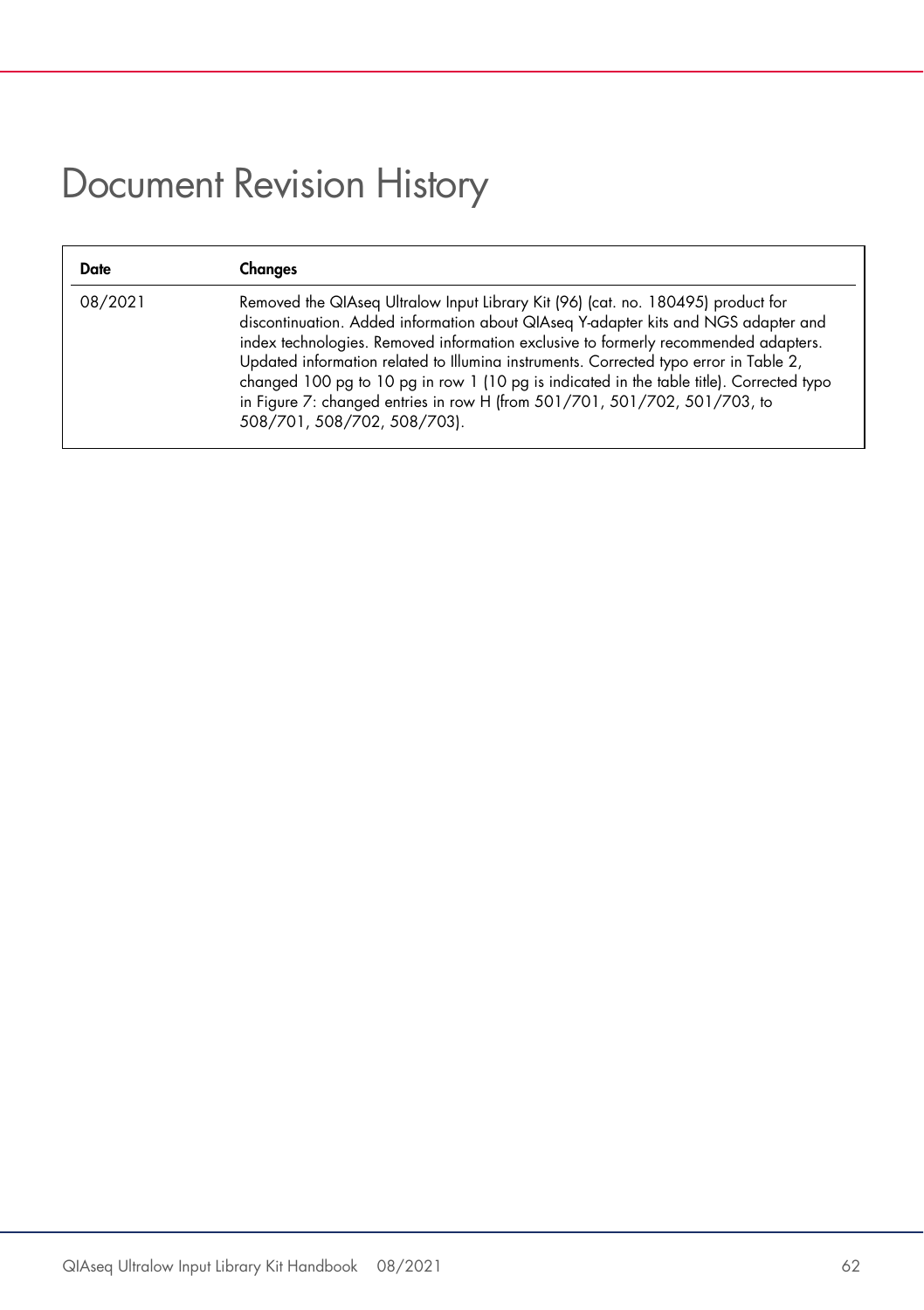#### Limited License Agreement for the QIAseq Ultralow Input Library Kit

Use of this product signifies the agreement of any purchaser or user of the product to the following terms:

- 1. The product may be used solely in accordance with the protocols provided with the product and this handbook and for use with components contained in the kit only. QIAGEN grants no license under any of its intellectual property to use or incorporate the enclosed components of this kit with any components not included within this kit except as described in the protocols provided with the product, this handbook, and additional protocols available at www.qiagen.com. Some of these additional protocols have been provided by QIAGEN users for QIAGEN users. These protocols have not been thoroughly tested or optimized by QIAGEN. QIAGEN neither guarantees them nor warrants that they do not infringe the rights of third-parties.
- 2. Other than expressly stated licenses, QIAGEN makes no warranty that this kit and/or its use(s) do not infringe the rights of third-parties.
- 3. This kit and its components are licensed for one-time use and may not be reused, refurbished, or resold.
- 4. QIAGEN specifically disclaims any other licenses, expressed or implied other than those expressly stated.
- 5. The purchaser and user of the kit agree not to take or permit anyone else to take any steps that could lead to or facilitate any acts prohibited above. QIAGEN may enforce the prohibitions of this Limited License Agreement in any Court, and shall recover all its investigative and Court costs, including attorney fees, in any action to enforce this Limited License Agreement or any of its intellectual property rights relating to the kit and/or its components.

For updated license terms, see [www.qiagen.com.](http://www.qiagen.com/)

Oligonucleotide sequences © 2007–2013 Illumina, Inc. All rights reserved.

Trademarks: QIAGEN®, Sample to Insight®, QIAamp®, QIAseq®, QIAxcel®, QIAxpert®, GeneRead™, MagAttract®, REPLI-g® (QIAGEN Group); Agencourt®, AMPure® (Beckman Coulter, Inc.); Bioanalyzer® (Agilent Technologies, Inc.); Adaptive Focused Acoustics®, Covaris® (Covaris, Inc.); DynaMag™, PicoGreen®, Qubit®, SYBR®<br>(Thermo Fisher Scientific or its subsidiaries); Illumina®, HiS used in this document, even when not specifically marked as such, are not to be considered unprotected by law.

08/2021 HB-2155-002 © 2020 QIAGEN, all rights reserved.